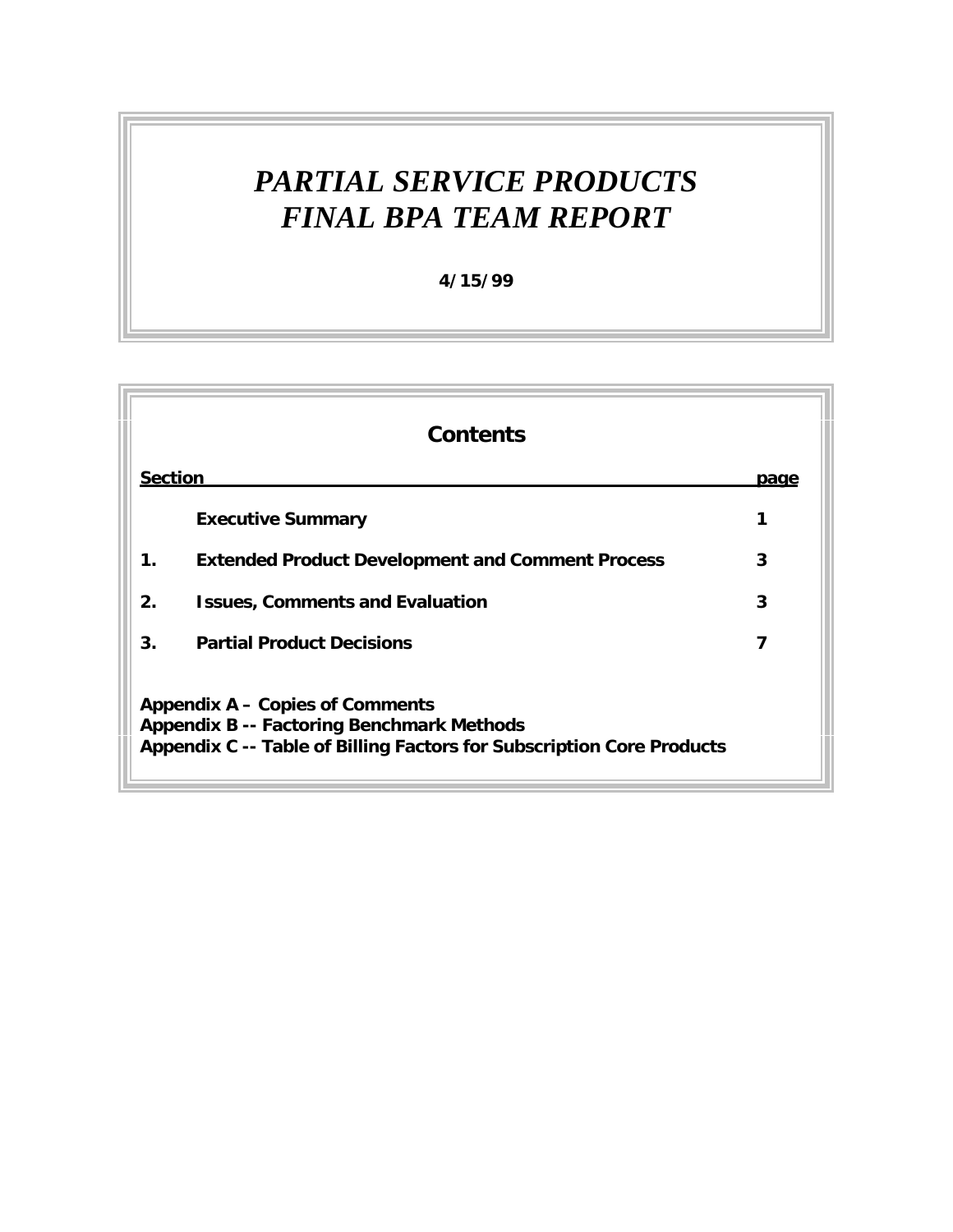#### **Executive Summary WHERE PARTIAL SERVICE PRODUCTS ARE TODAY AND WHY --**

#### **The Subscription Process Started with Only Two Requirements Products.**

Since April of 1998, BPA and many interested parties have been working together to expand the list of BPA Subscription core products from the two which had been proposed at that time -- Full Service and a multi-year Flat Block. By September 1998, the Partial Products process had advanced in several ways:

- It had proposed a business principle of equitable comparability as between diversified and non-diversified customers.
- The flat Block product was re-designed to reflect the shape of net requirement among months.
- A category of Actual Partial Service was set up with simple and complex variations.
- Resource declaration parameters were set to help clarify purchase rights.
- A staple-on product was designed that could be taken with a Block to better follow load shape.

BPA extended the Partial Service product process through the end of January 1999 for the special purpose of looking for better ways to design an Actual Partial product for a customer with variable dispatchable resources. This was by far the most challenging task for Partial Product design since it involves a mixture of customer needs, some of which relate to load and some of which relate to features of the customer resource portfolio. It is also for this category of service that the uncertainty due to market interactions becomes most significant. BPA and other interested parties recognized that fostering cooperative business relationships could maximize the benefit to ratepayers of both BPA and customer-owned resources.

#### **The Partial Service Product line now includes:**

- **Actual Partial Service** (fixed resources declared, a.k.a. "Simple Partial")
- **Actual Partial Service** (declared resources are variable and dispatchable entitlement subject to factoring benchmark)
- **Dedicated Resource Product** (customer dedicates all output to serve load)
- **Block** (shaped across months and diurnal periods)
- **Block Plus Factoring** (provides shaping of take-or-pay Block energy to load)
- **Block Plus Shaping Capacity** (provides scheduling flexibility to shape Block takeor-pay energy to load)

**New Market Unbundling and Subscription Concepts Involve Some Degree of Future Shock.** BPA Subscription products unbundle requirements load services from resource services, although there was some mixing of the two under the 1981 Power Sales Contracts. Partial Service customers who currently are under the 1981 Power Sales Contract felt that the 1981 contract approach should be extended with a few modifications. BPA felt that the 1981 business relationship was obsolete on too many important points to be retrofitted for post-2001 service. It is important to note that for many of the people involved in this product development process, the 1981 contract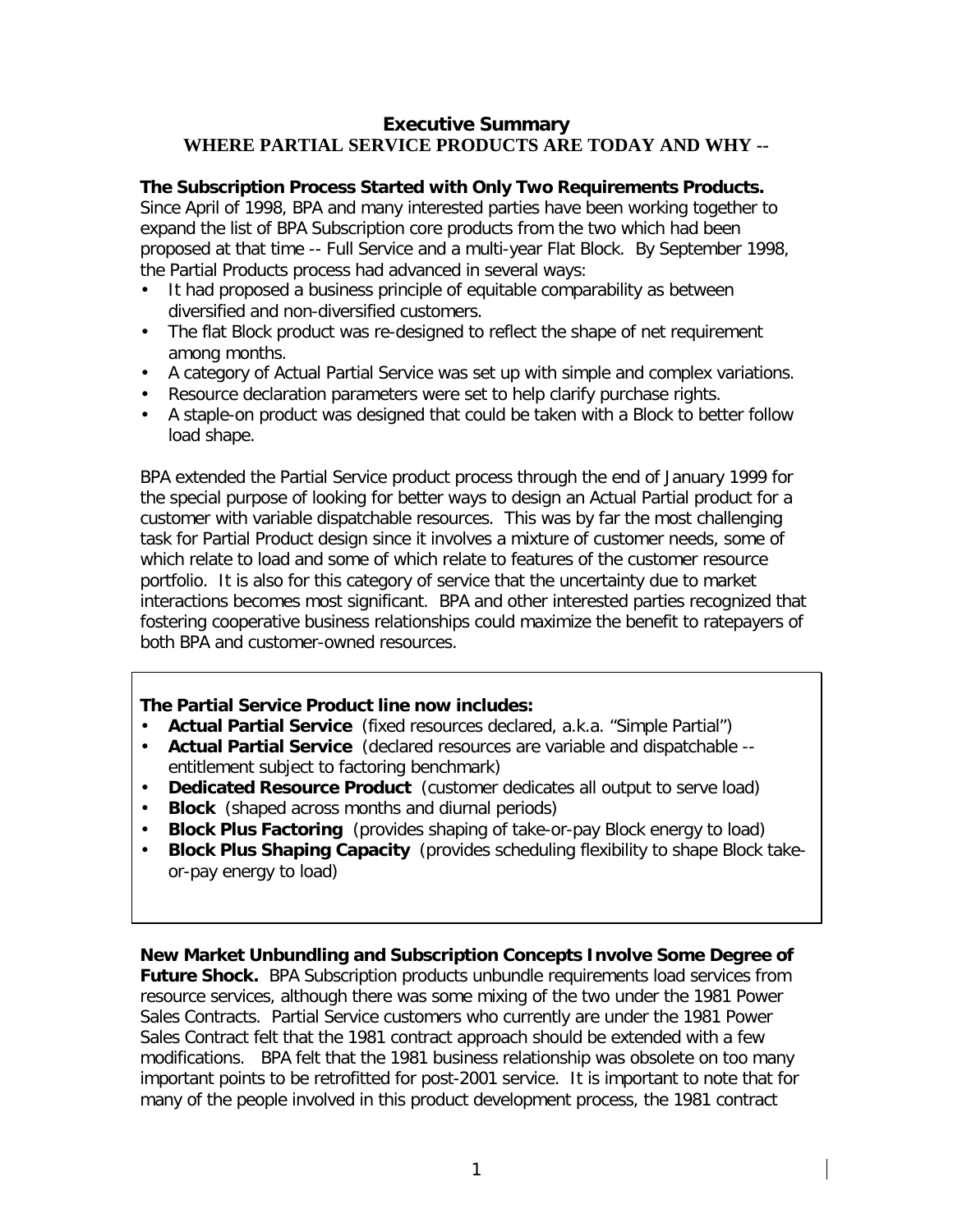reflects their sole operating experience. Familiarity with the complete wholesale market is often limited for many of these customer staff and customer reps; they hear and read about a variety of market features (the PX, ISO, trading/hedging, etc.) but only a few engage in those features on a daily basis. Also these customers have their internal operations processes and systems designed to reflect the 1981 contract provisions.

**The Dedicated Resource Concept Emerged.** Several customers took action on BPA's concern over the risk of selling a net-load-following service to a customer who was also an active market trader. These customers have assisted in the design of a Partial Service product for those who dedicate the full output of their resources to their loads without retaining an option to trade in short term markets. For some utilities, their vision of the best future for their stakeholders may not include active market interface.

**Expanding the Load-Serving Ability of a Block Product.** Another customer suggestion resulted in the identification of an additional staple-on product - prescheduled Shaping Capacity to be added to a Block to improve its ability to serve customer requirements load.

**No "One-Size-Fits-All" Perfect Product.** One benefit of the partial products workgroup process was that the wide differences in customer needs, desires and future visions was clear to all. The extended discussions revealed no 'perfect product' which could meet BPA's business test of a cost and risk not greater than for Full Service while combining the qualities desired by many customers such as flexing to their actual resource operation. The Partial Service product line does include a generic Actual Partial Service product for customers who wish to retain the right to be active in trading in opportunity markets. It uses the factoring benchmark approach explained further in this Report to set the shape limits of the requirements entitlement. The factoring benchmark also creates a starting place for bilateral negotiations on resource-following and other services. Generating customers felt that the hindsight test would expose them to market-based over-use charges unfairly -- i.e., they would incur penalty charges even if the errors were due to normal load forecasting error as opposed to market-based economic dispatch. They warned that the result would be that customers would not have incentive to use their resources to help follow their own loads.

**Bilateral Arrangements Are Necessary.** The core product line sets the base from which bilateral, tailor-made products and services can be designed. BPA believes that the resource-following services needed by many diversified customers must be tailored to fit each utility and that the pricing must be negotiated taking into account market costs. First, each customer's resource base is highly individual and requires a different service pattern. One size fits all was not a realistic possibility. Second, customer resource dispatch decisions are likely to reflect the new world, that is, to be shaped by opportunity market considerations. This exposes the Federal system to an additional source of cost and risk, which is unlike the cost and risk of following the PNW electric power loads themselves. BPA agrees with diversified customers that it is important to work together to integrate BPA and customer resources for the overall benefit of PNW customers, but, given the diversity of customer resource portfolios, bilateral negotiations are the route that should be taken.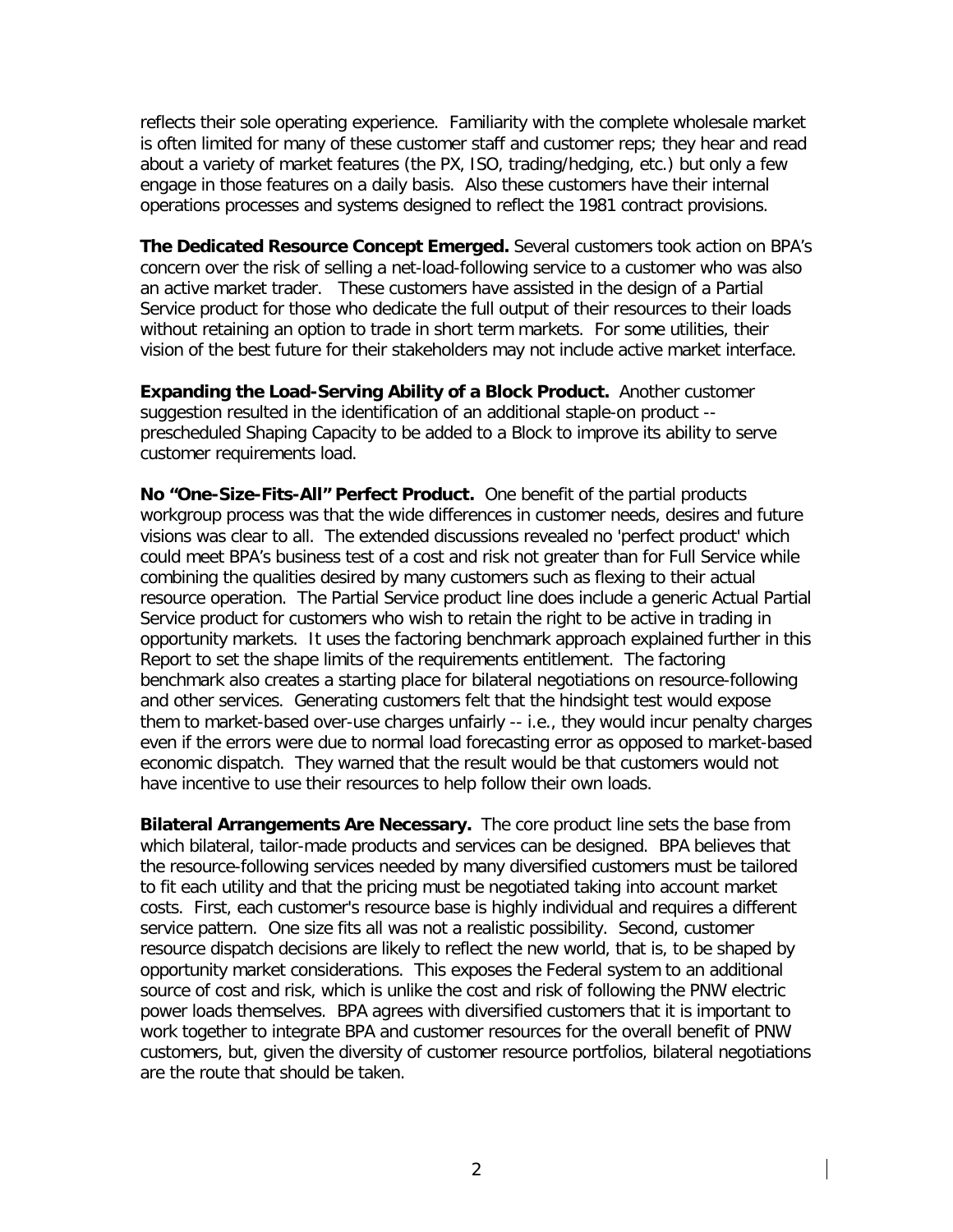## **1. Extended Partial Product Process and Related Processes**

This Final Partial Service Products BPA Team Report (Final Report) completes BPA's Subscription product development process for core products to serve the net requirement of a customer who wishes to be diversified with supplies other than BPA power. As described in BPA's Power Subscription Strategy document and in the Draft Partial Service Products BPA Team Report of February 12, 1999 (Draft Report), posted prices for the core Subscription power products will be the subject of BPA's Wholesale Power Rate Case.

In addition, BPA has begun a public process on the determination of net requirement, which will establish provisions applicable to all Subscription products consistent with sections 5(b) and 9(c) of the Northwest Power Act.

Complete copies of comments are in Appendix A. Comments were received from the following parties:

| Name/representing                                    | Abbreviation |
|------------------------------------------------------|--------------|
| Jeff Nelson/Springfield Utility Board                | <b>SUB</b>   |
| G. R. Garman/Power Resource Managers, LLP            | <b>PRM</b>   |
| Terry Mundorf/Washington Public Agency Group         | <b>WPAG</b>  |
| Paul Murphy/Murphy & Buchal, LLP/four Direct Service | <b>DSIs</b>  |
| Industries                                           |              |
| John Graham/Conservation and Renewable Energy System | CARES        |
| Tom D. Svendsen/Klickitat PUD                        | <b>KPUD</b>  |
| Eric Hiassen/Eugene Water and Electric Board         | <b>EWEB</b>  |
| Joe Nadal/Pacific Northwest Generating Cooperative   | <b>PNGC</b>  |

#### **2. Overarching Issues, Comments and Evaluation**

#### **2.1. BPA Objectives and the Business Test**

**Issues:** The Draft Report repeated BPA's commitment to designing products consistent with the following objectives:

- Appropriate effort to offer service to the loads of generating customers as well as non-generating customers.
- Business Test Cost of Partial Service not greater than that of Full Service.
- Enable a customer to dedicate its resources to follow or help follow its own load.
- Equitable Comparability of Product Offerings

**Comments:** WPAG commented that BPA proposed an adequate range of Partial Service products to address customer diversity.SUB agreed with BPA's principle of keeping the cost of Partial Service products not greater than Full Service, but also suggested that the BPA Partial Service product should "not create more cost/risk to either BPA or the Partial Service customer. SUB suggested that BPA desired to shield Full Service customers from the load variation of Partial Service. SUB commented that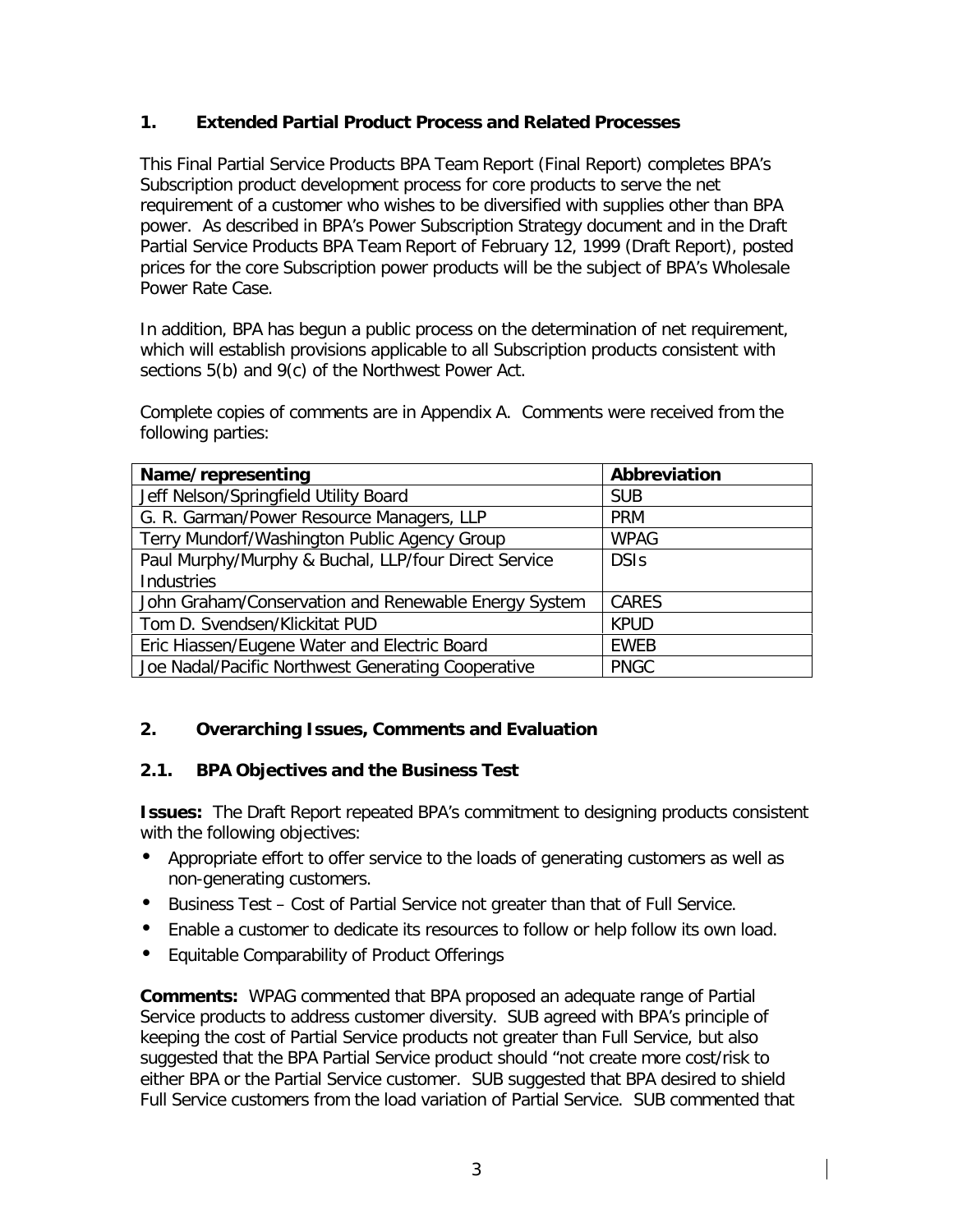BPA could incentivize customers to declare dispatchable resources, thereby freeing up FCRPS capability to follow the remaining loads, if BPA designed a user-friendly and fair Partial Service product. SUB commented that BPA's concentration on avoiding putting embedded resource services into the posted price products could result in customers deciding to declare only the flat component of resources and selling the rest into the market. SUB's comments also questioned what was a "preferred purchase shape", a question that had arisen in the work group meetings. On the other hand, DSIs supported the principle of designing the Partial Service products to serve loads, not resource variations.

**Decision:** The policy and business objectives BPA has used to guide the Partial Service Products process have garnered the general agreement of most parties. There are some disagreements about the applications to specific products and whether the Partial Service products offered met BPA's own criteria.

BPA believes that the menu of Partial Service products, in context with the proposed common table of wholesale power rates, is an appropriate effort to offer Subscription service to the loads of generating and non-generating customers. The Partial Service products are not designed around a concept of "preferred purchase shape", however BPA's Wholesale Power Rates will provide price signals by means of the rate design.

Equitable comparability requires the unbundling of products that support or enhance customer resources from products that serve requirements load. This is a difficult task when customer resources are independently dispatched and especially if the customer participates in power trading. In the deregulated market, BPA and some of its customers are, at least at times, in a state of competition with each other.

However, there are still substantial areas of common ground in our respective missions, as demonstrated by the Dedicated Resource Product described further in this Report. There is no intent for Partial Product design to shield Full Service customers from the load variation of Partial Service customers -- only from the costs of resource integration, support and optimization for non-BPA resources.

#### **2.2. Special Challenges of Defining Load Following Products for Customers with Dispatchable Resources**

**Issues:** The Draft Report explained that Partial Service product design must address a number of challenges, which are not present in designing a full service product.

- **Customer resource base individuality.** Diversified customers have widely different resource profiles and therefore their net requirement profiles are widely different – very nearly unique to each customer. The 1981 Power Sales Contract attempted a one-size-fits-all product with its Computed Requirements approach but BPA feels that this results in most customers having more apparent flexibility than they need, therefore increasing BPA's cost and risk to serve these customers.
- **1981 Power Sales Contract termination concerns.** The 1981 Power Sales Contract has many features, which are desired by customers who have operated under it. For example, it provides for the BPA service to shape around some of the fluctuations and uncertainties related to operation of coordinated hydro resources.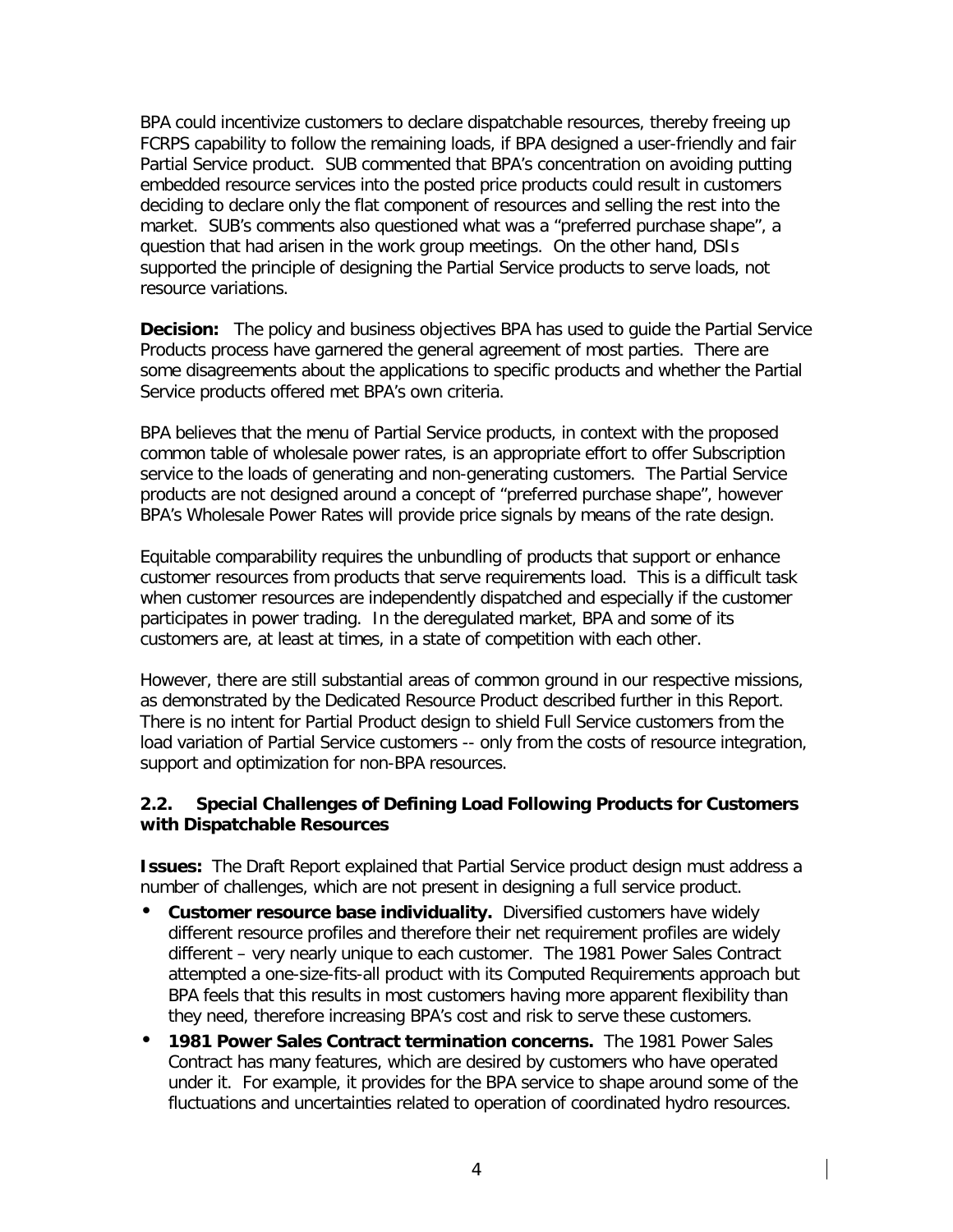In addition, this contract is familiar and engrained in the current operations of customers.

- **Customer resource realities--actual generation unpredictable.** Net requirement customers who operate actual generation are accustomed to allowances being made in the BPA power sale for the operational uncertainty of their resources.
- **Staying away from behind the meter -- When is "load uncertainty" different from "resource uncertainty"?** Some customers recommended that BPA design products and prices such that BPA is indifferent to the reason for customer flexibility. BPA's view is that flexibilities that are used in response to market pricing are more expensive for BPA to serve than those that relate merely to end-user consumption patterns. If the product stays away from behind the meter, it's pricing would have to take into account the more expensive uses of flexibility as well as the load-related uses.
- **When do grace margins and other flexibilities become opportunity options?** Throughout the work group process participants reminded BPA that customers would treat any product features or posted rates as "price signals" and respond in ways that brought maximum value to their communities/stockholders. However, some commenters recommended that the BPA products contain grace margins to defer the application of penalty charges on grounds that certain error margins are inherent in the process of attempting to match resource amounts to actual load. BPA concurred but felt that such grace margins were not appropriate for products under which the customer reserved the right to interface with the open market to make economic choices. Grace margins have in the past been seen to be used as virtual options to make economic dispatch choices of the BPA product in light of economic opportunity.

Because of these challenges, the Draft Report recommended a menu of Partial Service products rather than a one-size-fits-all approach as was represented in the 1981 power sales contract. The Draft Report also reiterated BPA's Subscription unbundling policy to separate requirements load serving products from products which support or shape customer resources or provide other services such as marketing of secondary, and a variety of resource or financial services which resemble puts or calls.

**Comments:** PNGC commented that the 1981 contracts are no longer relevant to the new environment of competition and open wholesale markets in which BPA must now operate. DSIs recommended against the adoption of generous grace margins in product design if there is a possibility that load-following error could be mixed with economic optimization behavior. PNGC commented that utility load variations could and should be distinguished from utility resource uncertainties. BPA's customers should obtain needed resource support services from the competitive market, including BPA at negotiated prices under bilateral arrangements.PRM commented that they have not seen demonstration of real and quantifiable costs of allowing customers to have resource flexibility. WPAG commented that a BPA product that allowed for operational flexibility for resource operators has value to the customer who receives it and cost to other BPA customers, therefore operational flexibility should be provided at a "fair, cost-based price". Also it was recommended that customer exposure to unauthorized increase and excess factoring charges was important to controlling BPA's risk. PNGC commented that the reduced flexibility of the Federal system and BPA's exposure to market prices and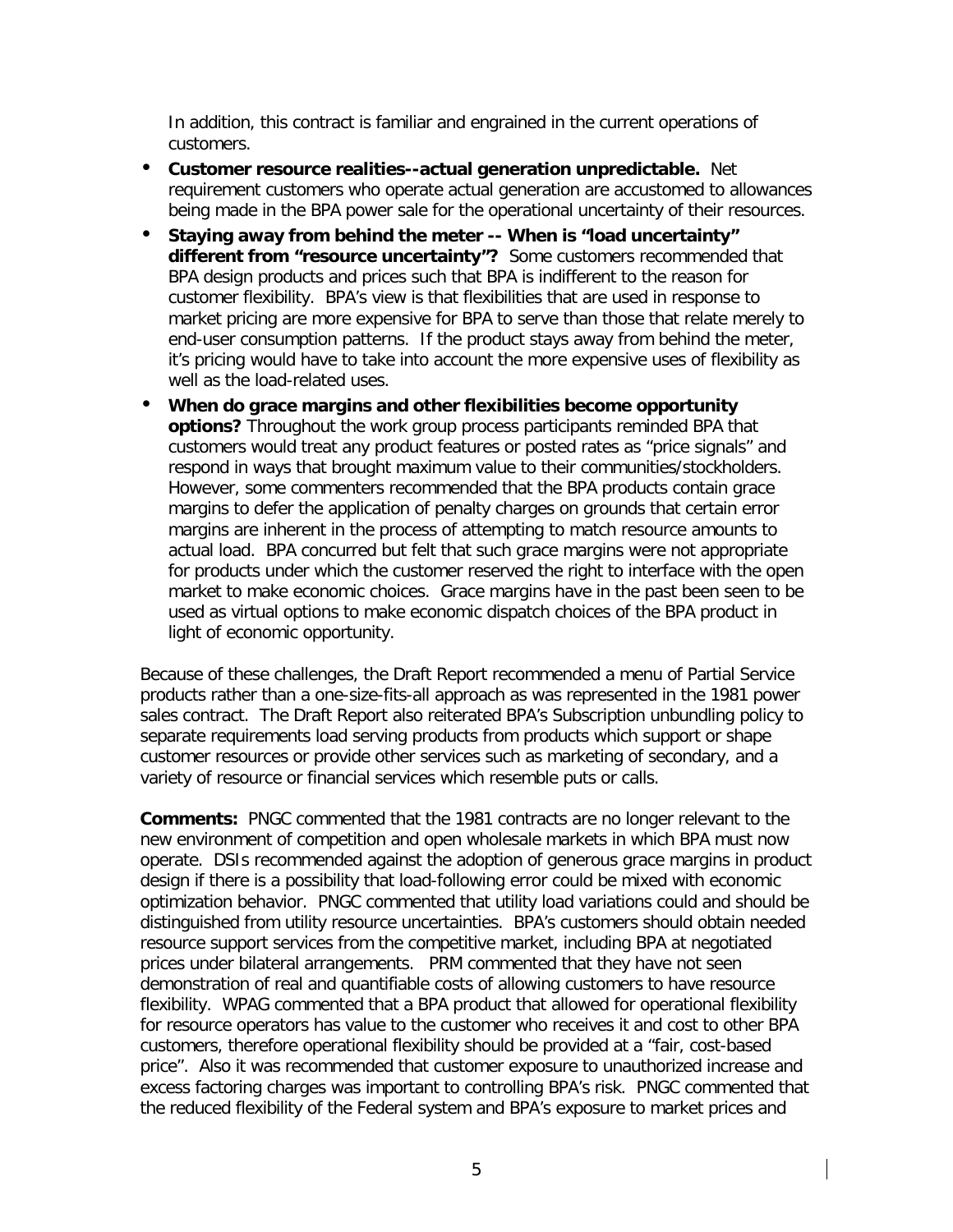volatility make it important that BPA minimize the extent to which the costs of resource operation can be shifted from one group of customers to another. It is important that utilities be held fully responsible for the uncertainties and risks that may be inherent in their own resources.

**Decision:** BPA responded to many of the comments by offering a different product and dropping another. See the specific decisions on products.

#### **2.3 Treatment of Renewable Resources**

**Issues:** Two sections of the posted Actual Partial product description are relevant to renewable resources. The first is in the section entitled "Customer Resource Portfolio – Declaration Parameters" paragraph d. It states that new renewables for which *the customer wishes to declare a firm capability* [emphasis added] may be added to its portfolio within the term of commitment with as much advance notice to BPA as is practicable. It also allows that the declared capability of such a renewable resource will be distributed amongst months of a year in a manner reasonably reflecting its operating characteristics. Paragraph (i) of the same section also is germane to renewables, although it doesn't specifically name them. It provides that a customer may declare certain small and nondispatchable resources as "nonfirm output resources". Such resources would not have a declared firm capability and therefore would not trigger the billing implications for failure to deliver or for delivery of varying amounts of power. Unauthorized increase and excess factoring service charges are applicable to resources that the customer has elected to declare as having a firm capability.

**Comments:** Two comments addressed renewable resources specifically, CARES and KPUD. Both recommended that the Partial Service products be designed to exempt a renewable resource from excess factoring service charges and unauthorized increase charges. Both also recommended separate policy, services and attendant rates for application to renewables.

**Decision:** BPA will retain the product provisions that allow a renewable resource owner to choose to declare a renewable resource as nonfirm output or as a resource with a firm declared capability. We will add further language addressing the criteria to be applied to resources whose size exceeds the 3/6 MW presumptive threshold such that larger renewable resources could receive this designation. If the customer elects to declare a firm capability for a renewable resource, the customer will have the same obligation to support that firm capability as for any other declared resource.

The Subscription power product processes don't address policy or pricing for ancillary services that are provided by BPA's Transmission Business Line per the posted tariffs. For resource support services other than ancillary services, BPA Power Business Line would negotiate bilateral arrangements and fair market-based prices under our Firm Power Products and Services (FPS) rate schedule for renewable resources as well as other resources. BPA will provide targeted support for conservation and renewables via the Conservation and Renewables discount.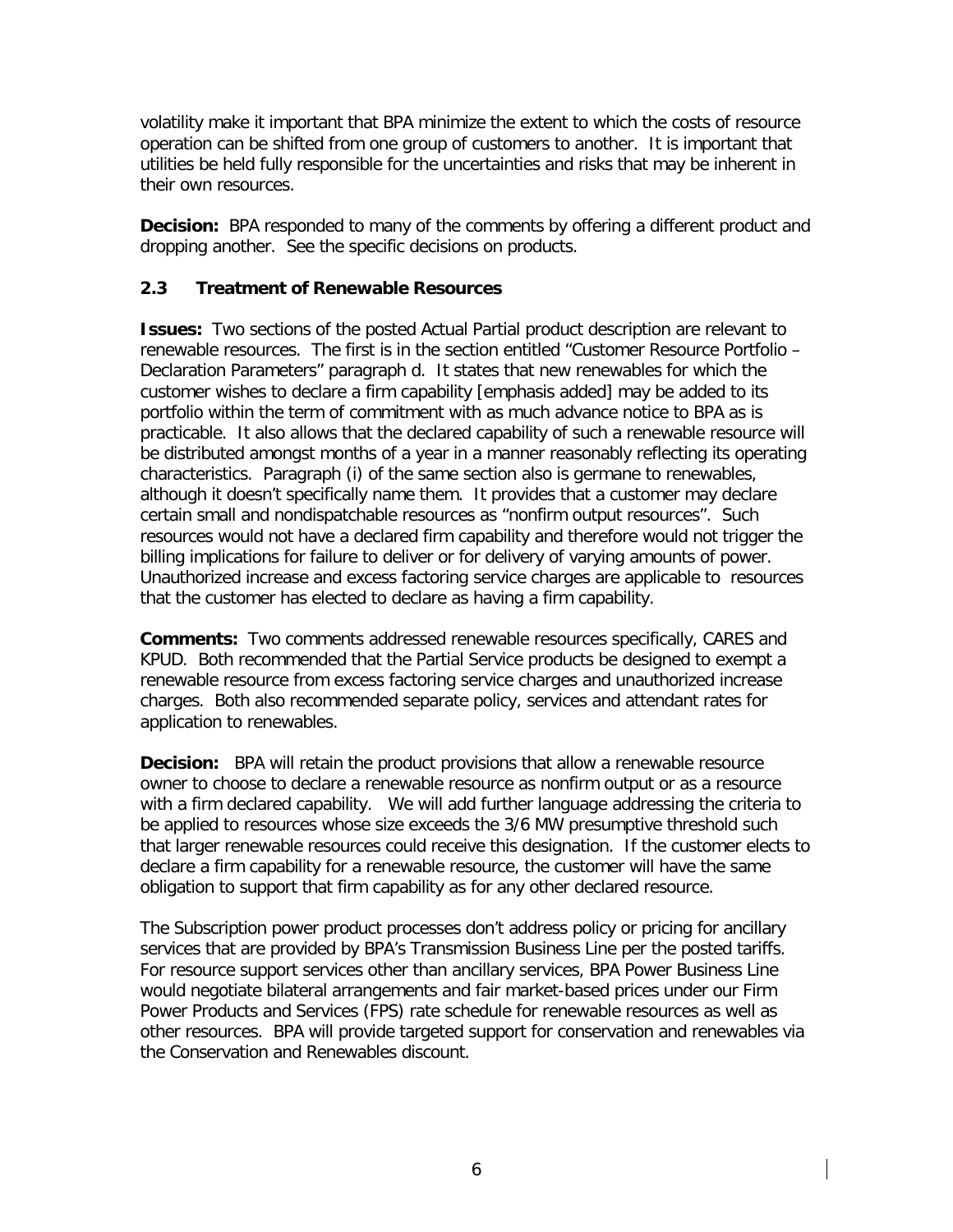### **3. Partial Products Decisions – Products Adopted**

#### **3.1. Recap of Factoring Benchmark Methods**

**Issues:** The Draft Report recommended three Actual Partial product variations to provide actual load-following service to a customer who declared resources that had variable, dispatchable capability. Under all three variations, the customer would make resource declaration per the parameters specified in the posted product descriptions. These three variations differed from each other with respect to how much factoring benchmarking was done in the billing process to track the customer's actual resource dispatch against the shape of its actual system load.

Within Day Factoring Check.For the within day factoring check, the customer's actual after-the-fact hourly measured amount taken from BPA during each day's diurnal period would be compared against the actual load shape for the same period. If the hourly energy amounts supplied by BPA were in a "peakier" hourly shape than the customer's load, the customer would be subject to an excess factoring service charge pursuant to the Wholesale Power Rate Schedules.

Within Month Factoring Check. The within month factoring check compares the day by day distribution of load versus the distribution of the power taken from BPA among days within a month. Allowable within month factoring service is a range with two boundaries. The boundaries are flattened load placement on BPA and a load placement that follows the shape of the customer's total load. The check identifies whether the day by day shape of the customer's take from BPA used more within month factoring service than the underlying load would have used.

The within day factoring test described above is not equipped to 'see' a factoring service issue if, for example, the customer resource deliveries were zero for the day. The within month factoring test is equipped to address that type of instance.

The default billing treatment if either factoring check is exceeded would be to apply the excess factoring service charges as set forth in the rate schedule. However, BPA is willing to negotiate with the customer alternative services to avoid the default excess factoring billing, such as a market-indexed approach to financially settling excess factoring quantities.

**Comments:** PRM commented that the use of upper and lower boundaries for withinmonth factoring would double-charge the customer in some circumstances. Also, the upper and lower boundaries result in no margin for error on a day for which the day's average load happens to be equal to the day average for the month (Day Average Load). The customer has no knowledge what the eventual Day Average Load will be which will force the customer to declare a flat resource. PRM had proposed in the work group meetings an alternative within month factoring approach that included only an upper boundary. Also, the other product parameters such as resource monthly declarations in HLH and LLH quantities adequately protect BPA from potential gaming. BPA should allow reasonable grace margins rather than strict application of the factoring benchmarks and excess factoring service charges. EWEB asked for clarification as to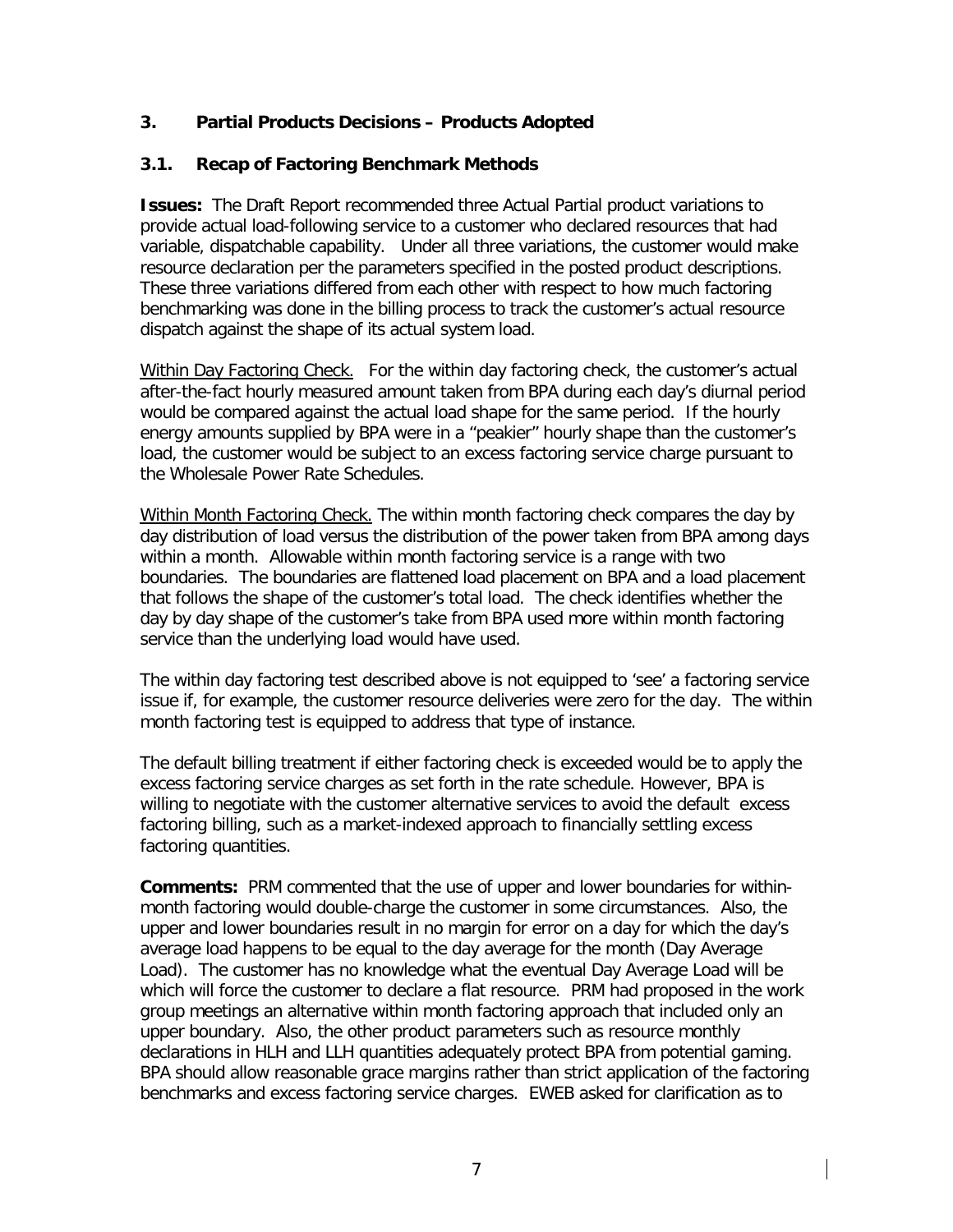whether the Factoring Benchmark would be applied to LLH periods. EWEB thought that the term "Daily Average Load" was ambiguous. SUB commented that there was a lack of attention to approaches other than factoring. Also, factoring does not follow load variations due to weather conditions or retail load outages. SUB also asked how factoring would handle retail access schedules, independent generating facilities within a utility's service area, and renewable resource output.

**Decision:** Both factoring benchmark checks are adopted with one substantive modification. A specifically market copy of the factoring benchmark methodology is in Appendix B. For the within month check a change is reflected in response to PRMs comment regarding the potential for double-charging. The billing factor for excess factoring service charges will be the greater of (1) the month's sum of above the band or (2) the below the band excess factoring MWhs. Both factoring checks are performed for HLH and LLH periods. The definition of Daily Average Load will be clarified to remove the ambiguity mentioned by EWEB.

The factoring benchmark checks are not intended to 'force' a flat resource operation or to assume that customers must perform the impossible, as suggested by the PRM comment. Rather, the factoring benchmark checks set the outer limits of the loadserving product versus the resource services some customers obviously need. The diversification of many customers consists of resources that are essentially freestanding. They do not have the capability, flexibility or responsiveness by themselves to meet, match or follow real-time end user load. Attempting to match a freestanding resource to variable actual load by means of autonomous customer dispatch and scheduling actions is of course tantamount to a gamble. SUB commented that factoring does not 'follow' load variations that change the basis on which the customer dispatched their own resources. This is true and consistent with BPA's concept for factoring. The factoring benchmark is intended to set the limits of the PF product to following the customer's load shape. It does not provide the service of changing the BPA delivery to make an adjustment that the customer's resource was not capable of making. This would be equally applicable in the event of an incoming retail access supplier schedule.

Regarding the effect of factoring in relation to independent generating facilities or renewables, BPA's product description provides principles for determining if a non-utility owned resource was grandfathered or a new merchant resource. The product description also provides for declaration of renewables as nonfirm output resources. The factoring benchmark treats nonfirm output amounts as if they were variations in measured load rather than resource deliveries.

BPA's view for Subscription products has been and still is that the services needed to raise that gamble to a certainty should be bilaterally negotiated and priced under our FPS rate schedule. It is inconsistent with Subscription policy to add the costs of such services to the PF revenue requirement or to recover such costs by rolling them into the PF rates.

#### **3.2. Variation No. 1**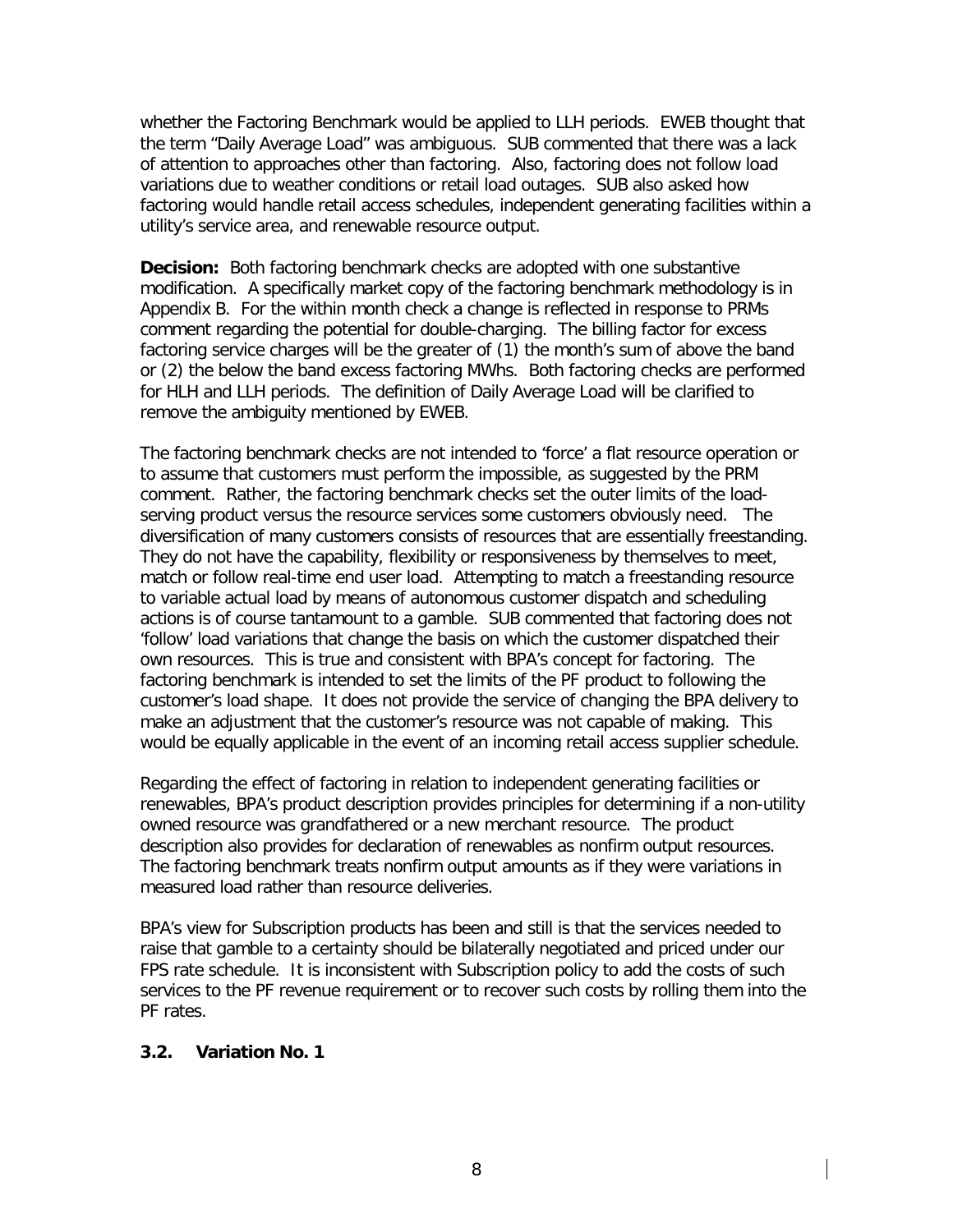**Issues:** Variation No. 1 included the use of one billing process factoring benchmark check – the within day factoring check -- to see if the customer's resource dispatch had left BPA at least neutral with respect to the underlying system load shape. The withinmonth factoring check would not be performed. Instead of using the within month check, BPA proposed posting a demand adder to be determined in the Wholesale Power Rate Case to compensate BPA for the possibility that the customer's resource dispatch throughout the month would not follow it's system load shape. Consistent with the notbehind-the-meter concept favored by customers, this adder would be set so as to make BPA indifferent to the cause for the shaping. It could be due to load-matching error, resource performance deviations, or to other dispatch criteria.

**Comments:** EWEB commented that the proposed billing factor for the demand adder was incorrectly attached to an amount of demand variability that BPA does not stand ready to serve. PRM commented that Actual Partial customers benefit BPA and its other customers by relieving BPA from meeting a portion of their load, in both energy and capacity terms. In exchange, customers ask BPA for operating flexibilities to put their declared resources against their load. PRM believed that he demand adder proposed by BPA will discourage customers from bringing in resources that have higher capacity value.

**Decision:** After considering comment, BPA has decided not to offer product Variation No. 1. EWEB's comment on the proposed billing factor was valid. A more appropriate billing factor would have been the lesser of the customer's resource peak that exceeded its average resource energy or it's peak entitlement that exceeded its average energy entitlement. This would be necessary to address the fact that some partial service customers present entitlement profiles which are virtually the reverse of other customers. This reality is clearly a substantial, and in BPA's view, insurmountable product design challenge if one aims at a one-size-fits-all model. Attempted ratemaking for this service would be likely to lead to a result that would at best be unsatisfactory to the majority of Partial Service customers. The mutual benefit referred to by the PRM comment requires cooperative provisions defining what each party's load-serving obligation will be. It cannot be gained by hoping that BPA's fixed rates will always present the perfect price signal to incentivize the customer to operate resources in a given pattern.

# **3.3. Variation No. 2 – Both Factoring Checks**

**Issues:** Variation No. 2 included the use of both factoring benchmark checks – within day and within-month.

**Comments:** SUB said that the Partial Service product policy to distinguish between load and resource uncertainties was inconsistent with the Subscription Strategy document statement that "core products have constraints on the ability to shape BPA purchases other than following variations in customer load. [Emphasis added.]" Also, see the section above on Recap of Factoring Benchmark Methods.

**Decision:** BPA adopts Variation No. 2 despite the expressed dissatisfaction with the factoring benchmark approach. The factoring benchmark has the disadvantage of being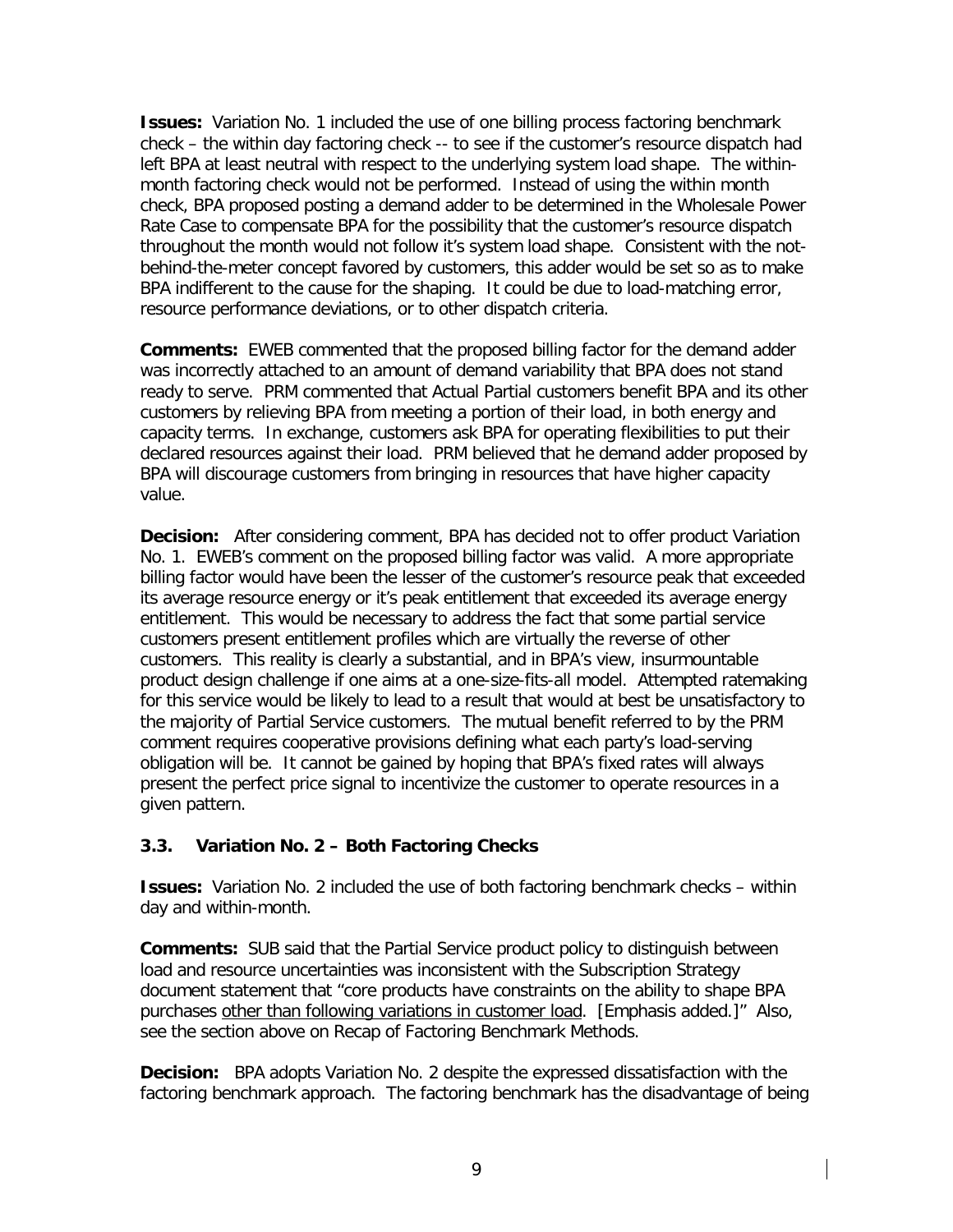applied after the fact in the billing process and treating error to load or resource fluctuations the same as error due to market price shaping. But it also has the advantage of providing a clear linkage between the customer's actual system load shape and the outer limits of the BPA posted-price product, therefore keeping in touch with the equitable comparability policy.

There was a clear demand by many customers for BPA to post a product that established basic service principles for a customer who wanted a service which followed their load net of their resource dispatch decisions without BPA getting "behind the meter." It did not seem acceptable to post no product at all in this category. Variation No. 2 therefore is the basic posted price product for Partial Service for a customer with variable resources which it desires to dispatch autonomously in light of it's own determinations as to load, resource operation and economic factors such as market prices. BPA's Subscription product policy has always identified resource services and economic choice options and flexibilities as product types which BPA would offer under its FPS rate schedule under bilateral agreements. The all-parties team discussed several FPS-priceable alternative products using market indexes that would replace the default exposure under the posted product to excess factoring service charges. BPA believes that such agreements tailored to the customer in light of its resource portfolio could be combined with the basic Variation No. 2 product to meet customer needs.

As comment indicated, not all customers desire to ask BPA to stand ready to provide a net load-following service which leaves the customer with full operational flexibility to dispatch their resource amounts hour by hour either to system load or to and from the open market. For customers who are willing to decrease BPA's uncertainty regarding their operational flexibility, BPA offers Variation No. 3 and the Dedicated Resource product, both described below. BPA does not agree with the SUB comment that it was inconsistent with Subscription policy to distinguish between load and resource uncertainty. The policy text at II.B Product Categories explains that customers needing flexible services will be able to purchase what they need via bilateral negotiations using the FPS rate schedule.

#### **3.4. Variation No. 3**

**Issues:** Under Variation No. 3, BPA and the customer would agree in advance on fixed hourly quantities for the resource declaration. For purposes of Actual Partial Service, this puts the customer in the same status as if their diversification resource had been a flat strip of power without hour to hour variability.

**Comments:** PRM commented that this product variation was similar to demanding that the customers predetermine the amount of hourly loads that will be served five years in advance. SUB said that this variation places load risk on the customer that is taken by BPA in the case of a Full Service customer.

**Decision:** BPA adopts product Variation No. 3 as described in the Draft Team Report. This product includes a feature under which BPA and the customer would share the problem of customer resource energy that exceeded its load due to uncontrollable events. BPA will not take on this full impact, as suggested by the SUB comment,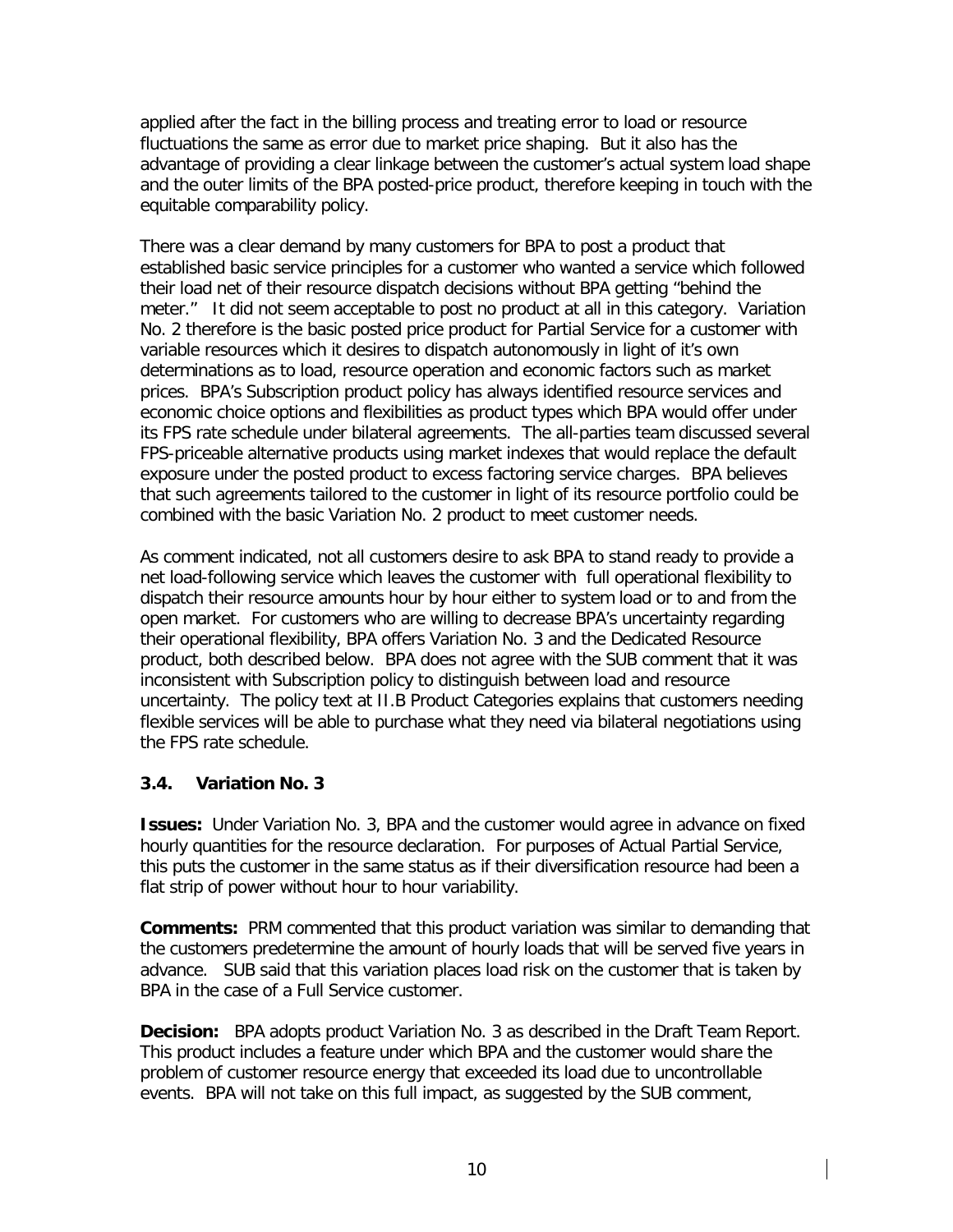because part of the risk is due to the decision to operate a diversified portfolio and should be assumed by the customer. However, BPA will share it in return for the customer's agreement to dispatch its resource in a predictable shape that both parties believe is most likely to help follow system load.

Some customers have or could purchase variable contractual resources delivered by third parties that are amenable to the establishment of a fixed hourly profile. For a customer with a generating resource which is unlikely to be able to be perfectly controlled to a stated MW number, the hourly profile can be used as a baseline with an FPS-priced service agreement under which BPA provides resource support services to the customer including replacement, firming, shaping. (Of course, other suppliers could provide this service as well.) This is different than the implication of the PRM comment. Establishment of a resource obligation baseline for purposes of allocating the responsibilities of the parties and for purposes of pricing does not require predicting loads in advance.

## **3.5. Dedicated Resource Product**

**Issues/Comments/Decision:** The Draft Report considered this product without recommending it due to the apparent lack of customer interest in collaborating to design it. Subsequent comments from interested customers have resulted in BPA's decision to adopt this product. BPA believes it may achieve the dual objectives of maximizing the use of customer resources to serve their load along with optimal use of FCRPS resources to serve requirements. The Dedicated Resource product includes an FPS pricing mechanism to do what the previous posted availability charge was intended to do. However this FPS mechanism would use market indexes so that market price risk is not unfairly borne by either party. This product also bears some resemblance in its intent to the Service and Exchange Agreements under which BPA performed management services for customer resource shares so that they did not fall under the contractual obligations of a Computed Requirements customer. (Similar products are still available as bilateral arrangements.) In this case, unlike the Service and Exchange approach, the customer would retain the right to dispatch the resource. This presents the advantage of having resource dispatch managed by the party with the best knowledge of the load. This product is most likely to be good for a customer who does not see significant future business benefit in direct interface with the open market.

Under this product, the customer declares that the full output of its resources will be delivered to its system load, including nonfirm or secondary generation that exceeds firm capability. The customer declares its resource capability per the posted resource declaration parameters. The amounts to be supplied by BPA are prescheduled by the customer. Ends of month actual loads are used with the declared resource capabilities to determine what the firm entitlement would have been. These amounts are billed under the posted rates. To the extent that the customer took less than it's entitlement from BPA because it was delivering secondary energy to its loads, the bill would also reflect a market-priced credit back to the utility based on a pre-agreed-upon index approach reasonably approximating the fair market value of similar energy and a BPA service charge. The product also includes a market-priced approach to payment for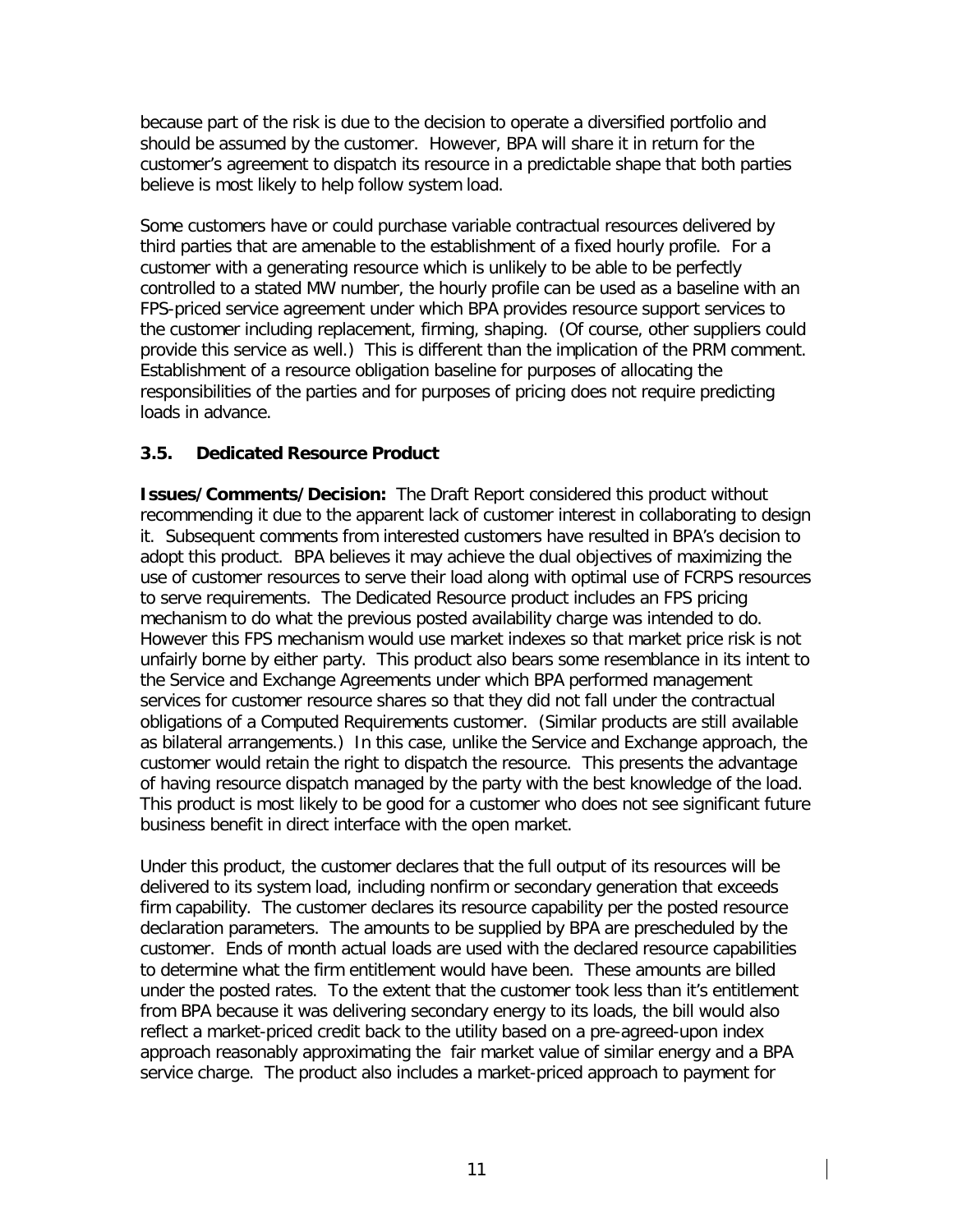excess BPA amounts taken, although the customer retains the basic responsibility to support it's own declared firm resource capability.

# **3.6. The Block Product and Staple-on Products**

# **3.6.1. The Block Product.**

**Issues:** The Draft Report recommended the adoption of the Block product including the parameters for shaping the Block declared purchase amounts among months and diurnal periods of months. The Block product amounts must be fixed in advance for the period of commitment. They may step down from year to year, but may not step up.

**Comments:** WPAG commented that the Block product should be modified to cover load growth. WPAG also commented that the Block product could require a customer who suffered load loss to pay for power which it could not use or resell.

**Decision:** BPA will adopt the Block Product generally as described in the posted Product Catalogue. Language modifications may be needed to be consistent with BPA's policy on net requirements (5b/9c policy). For example, in accordance with that policy, a customer may be required to give annual notice of load losses which might reduce its overall net requirement below the Block amounts originally contracted for.

Block increases to reflect load gain due to load accretion or loss of resource would be treated as new Blocks at the appropriate rate consistent with the Subscription Strategy document and BPA's policy on net requirements under section 5(b) and 9(c) of the Northwest Power Act.

# **3.6.2. Block Plus Factoring**

**Issues/Comments/Decision:** The Draft Team report recommended adoption of the Factoring staple-on product that could be taken with a Block purchase. There were no direct comments on this option in particular although WPAG comments indicated that the expanded menu of products, including staple-ons was desirable to serve partial requirement needs. BPA will adopt this staple-on product generally as described in the posted Product Catalogue.

# **3.6.3. Block Plus Shaping Capacity**

**Issues:** The Draft Report recommended another staple-on product to the Block which would allow a customer some MW amount over the flat level of the Block to shape the energy more to system load. BPA proposed limiting the maximum MW amount of shaping capacity and the usage in hours in relation to the customer's energy load placement. The customer would preschedule the product. Its use would be energy neutral within each day.

**Comments:** EWEB commented that the Draft Team Report proposed a cap on the Shaping Capacity purchase that would prevent many diversified customers from qualifying for any of it. EWEB preferred either a prior BPA proposal discussed with the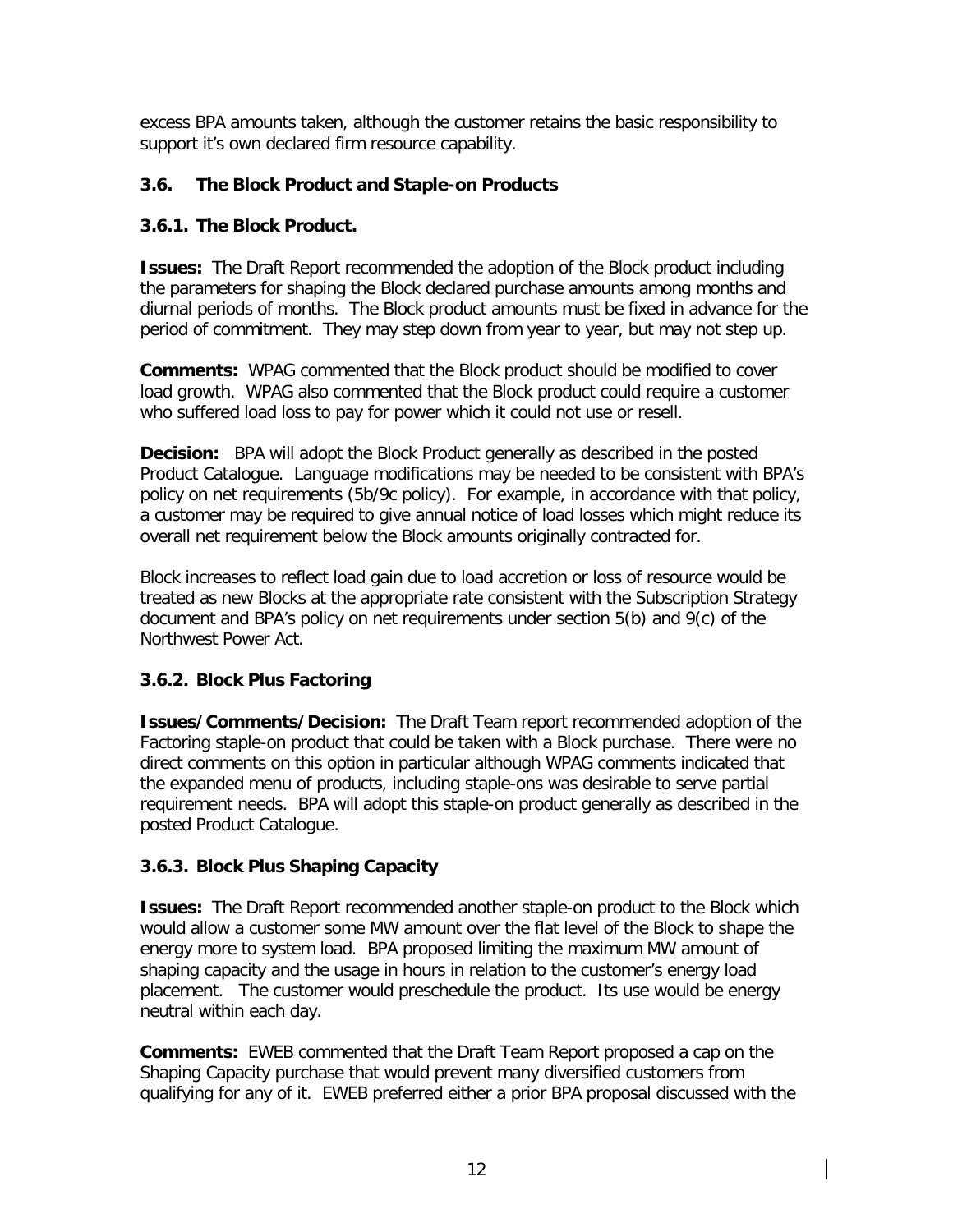work group which would use the criterion of the customer's system load factor to set the MW cap or an EWEB-proposed method based on historical peaking data. EWEB also commented that it should be possible to purchase a Block with Shaping Capacity simultaneously with a Partial Service product. EWEB also recommended that the Shaping Capacity product should be usable by the customer 8 HLHs a day, 7 days a week.

**Decision:** BPA will adopt the Shaping Capacity staple-on product with some changes from the Draft Report recommendation. BPA adopts the principle of setting the maximum allowable Shaping Capacity so to pass through the customer's reasonable expected system load factor. In view of the fact that the product is prescheduled and BPA's MW stand-ready obligation is limited to a stated amount, the product can meet the business test of presenting an expected cost of service not greater than for Full Service.

The proposed Wholesale Power Rate definitions establish HLHs as occurring only on Monday through Saturday days and LLHs as occurring on those days plus all hours of all Sundays. Demand billing factors are proposed to be on HLH amounts only. An additional consideration is that a customer's Block purchase could result in a variety of potential distributions between HLH and LLH, including LLH only. Since the PF demand charge is only billable on HLH MW amounts, the Shaping Capacity product availability will be limited to shaping the HLH Block energy. LLH shaping capacity would be available by bilateral negotiation under the FPS rate schedule. The limit on the amount of such Shaping Capacity per month that may be subscribed to by the customer will be that amount which, when added to the HLH Block MW level, results in a product capacity factor not less than the customer's HLH system load factor, as determined using historical data.

The product will be prescheduled only. Consistent with the definition of BPA Rate HLHs and LLHs, the product will be usable for 8 hours per day within HLH's only, therefore on Monday to Saturday weekdays only. LLH shaping including Sunday shaping of the LLH Block would be arranged by bilateral negotiation under the FPS rate schedule.

This product may not be combined with Actual Partial Service or Slice. BPA wants to post a Subscription product menu that allows for choice. However, we want to avoid creating the potential for building product mixes that result in different revenues or risks when FCRPS resources are standing ready to what is essentially the same service or at least a partly redundant service.

# **3.7. Products Considered Since the Draft Report But Not Adopted**

#### 3.7.1. Modified 1981 Power Sales Contract.

**Issues/Comments/Decision:** BPA and interested parties actively considered this proposal by the PGP. The proposal demonstrated customer awareness of the impact on BPA of being exposed to uncertainties related to the open market. This proposal suggested two modifications to relieve BPA of this uncertainty. First, customers would limit economic displacement to only the surplus generation from existing coordinated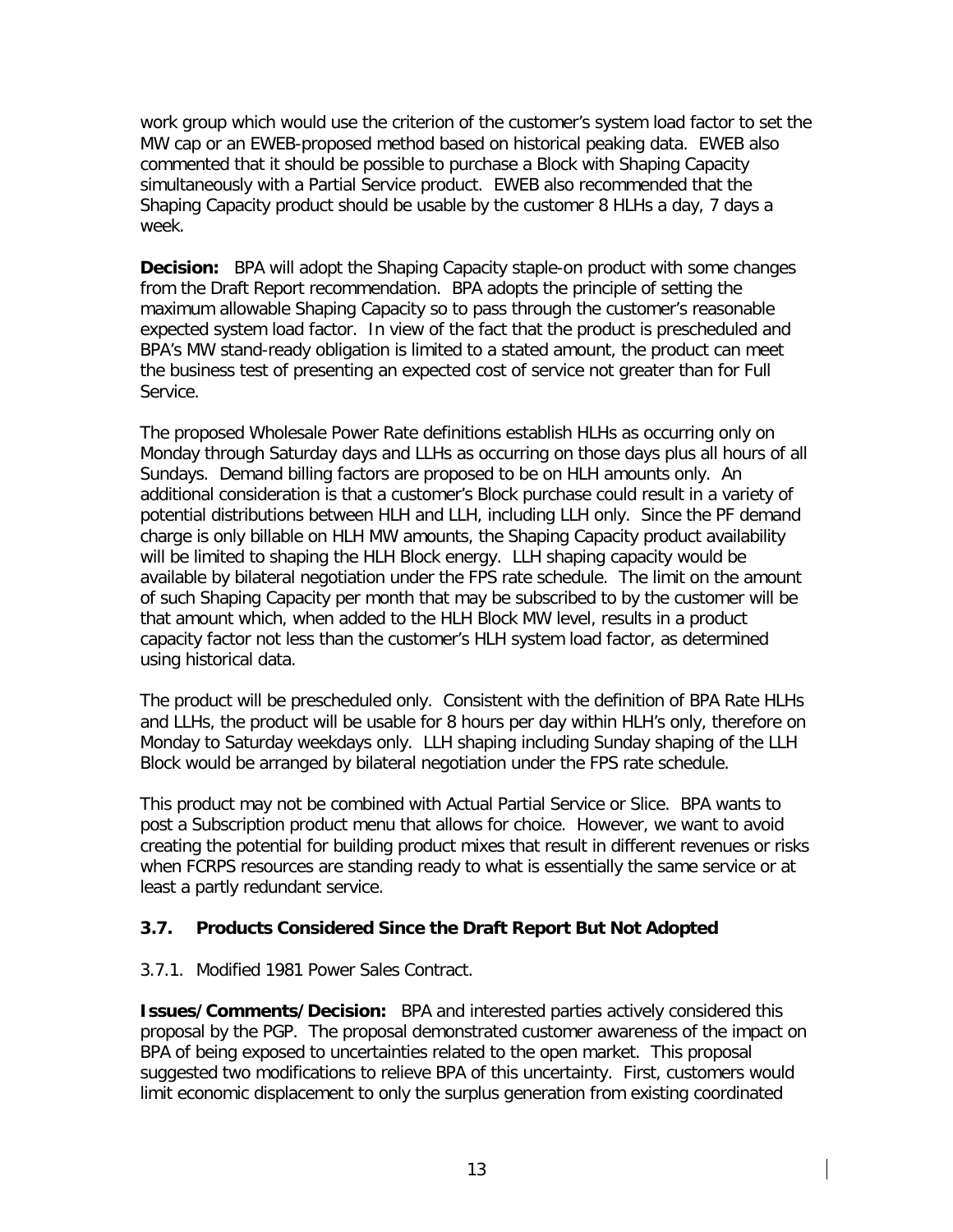hydro projects. Second, (per oral remark at an open meeting) customers would refrain from using hour-ahead scheduling changes for market purposes. The parties acknowledged that practical implementation of these two modifications would be challenging, especially in view of customer desire to keep the BPA product separate from much of their own internal actual data and decision-making.

This proposal showed some customer desire to forego some flexibility and to reasonably limit BPA's uncertainty. However, it would preserve an approach to bundling of load following with resource following services which BPA feels is not appropriate for service in the post-2001 period nor consistent with BPA's other Subscription goals regarding cost control and avoidance of cost shifts among customer groups.

#### **3.72. Actual Energy Service with Fixed Reservation Capacity Level**

**Issues/Comments/Decision:** This product proposed by SUB takes an interesting approach to limiting the uncertainty around BPA's stand-ready obligation. It would create a specified MW peak limit per month above which the customer would have responsibility to serve. It combines this with a fluctuating monthly energy entitlement that would reflect actual cumulative monthly energy need. This product approach seems best for a bilateral arrangement rather than a generic posted product in that it would need agreement on the shaping of the energy entitlement and detail regarding scheduling implementation. It also seemed that implementation of this product would require explicit tailormade scheduling provisions in order to assure that the customer met it's peak-following obligation without creating a reliability concern for the BPA control area.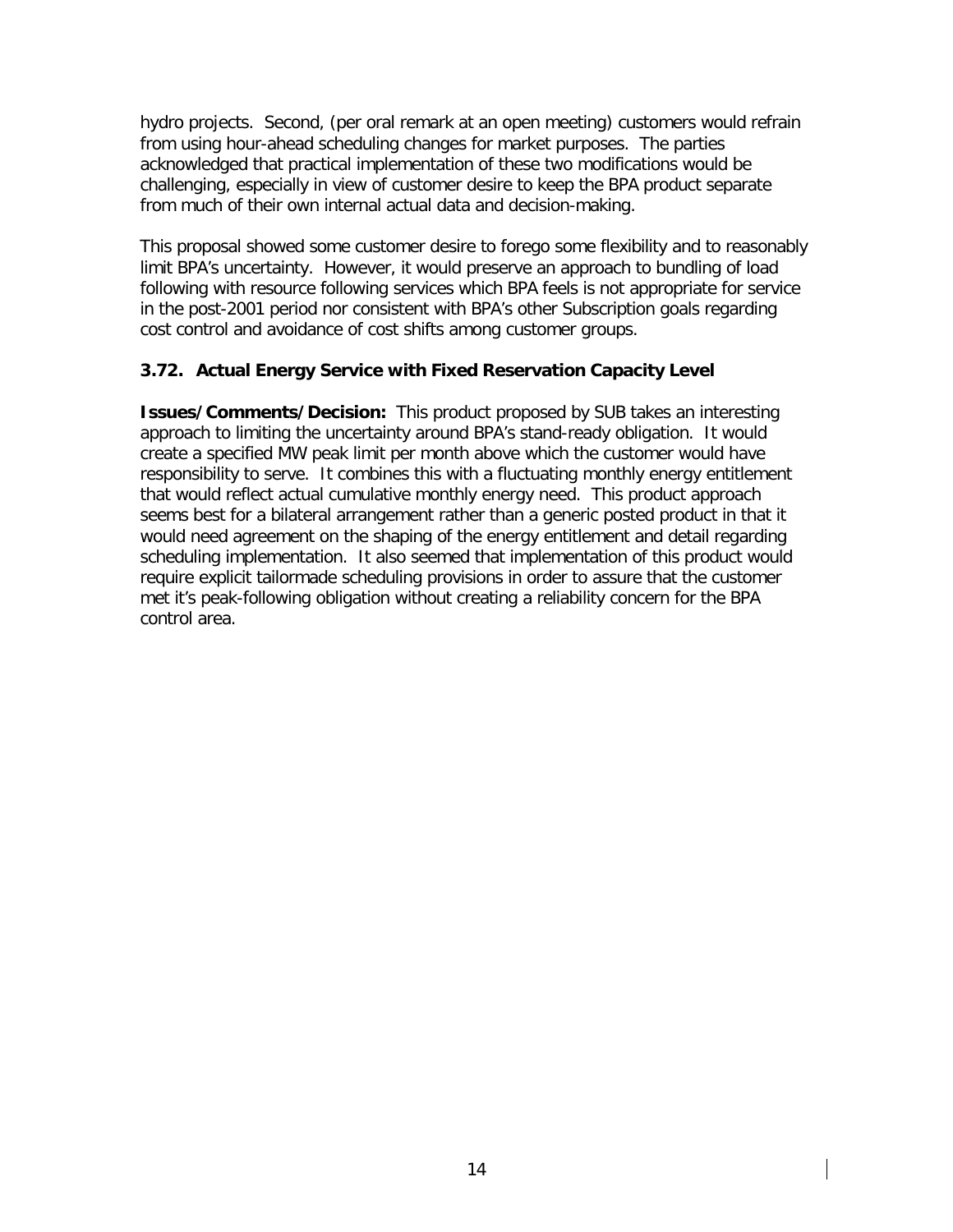# **Appendix A**

## **Comments Received on the 2/12/99 Partial Service Products Draft BPA Team Report**

*The copies in this exhibit were made from electronically transferred documents received from the authors. The only exception is the CARES comment letter which was received in hardcopy only and keyed into this Appendix by BPA staff. Copies of signed letters are available on request.*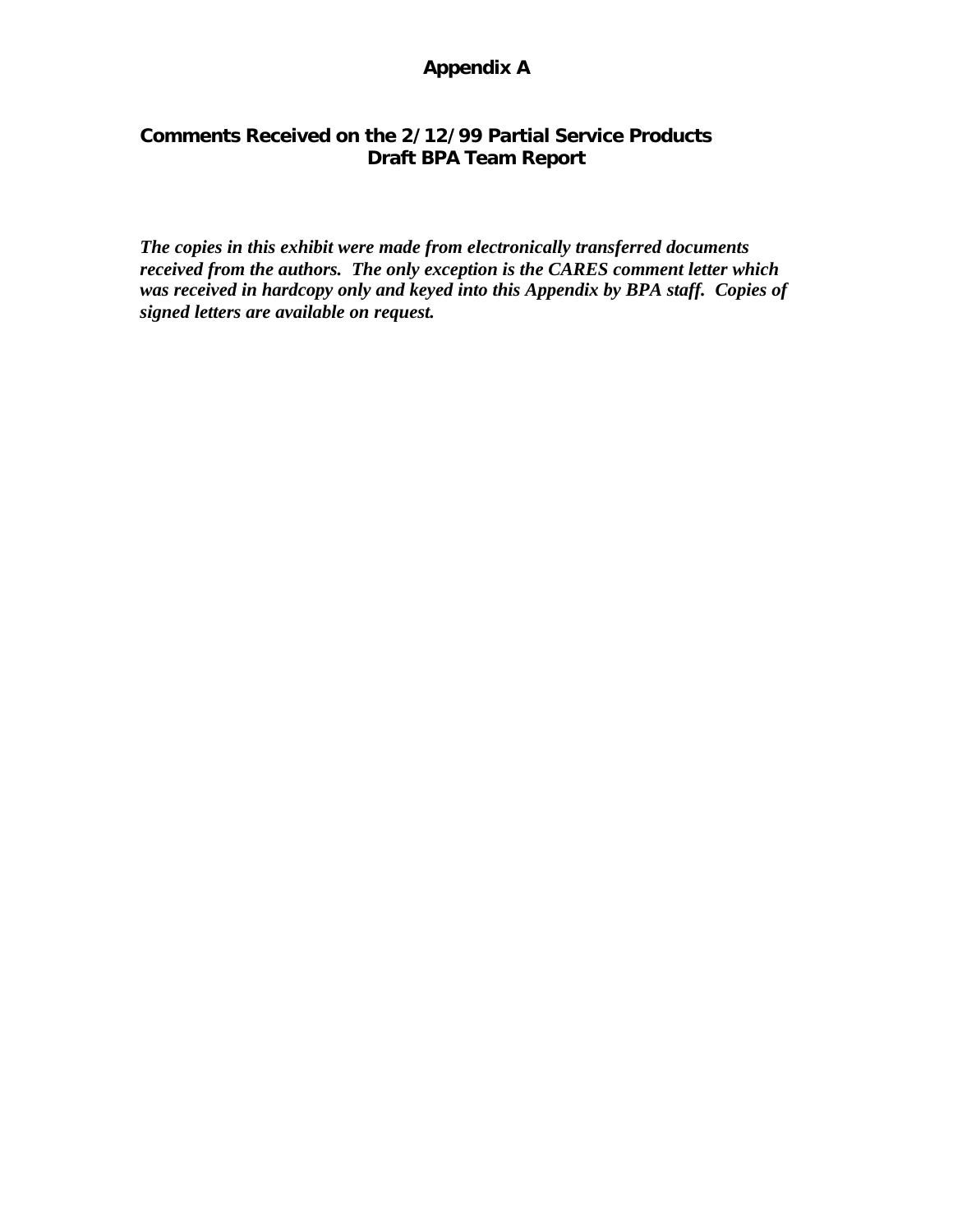# **CARES C**onservation **A**nd **R**enewable **E**nergy **S**ystem

February 26, 1999

Bonneville Power Administration P.O. Box 3621 Portland, OR 97208-3621

Attn: Maureen Flynn John Elizalde Paul Norman

February 19, 1999

Re: Comments on the Partial Service Products Draft BPA Team Report

I strongly support the comments regarding the Partial Service Products Draft Report presented to BPA by Klickitat County PUD. As you know, this CARES Member has made a strong commitment to renewable resource development and is striving to be among the leaders of such development in the Northwest.

The following comments are being provided in the context of our work on renewable resources. As you are probably aware, a major element of CARES' mission is to promote indirectly and to participate directly in the development of renewable resources in the Northwest. This mission is carried out primarily through CARES' support for Members' efforts and by the direct involvement of CARES in renewable energy projects.

With the approval of the Board of Directors, CARES' staff and consultants have recently initiated an ambitious business planning effort directed at building a renewable resource portfolio and marketing such resources to Northwest utilities and their retail consumers. This portfolio would include renewables currently and/or planned to be under the control of CARES' members. We believe this initiative will be a good business venture and bring benefits to the retail consumers of CARES' members. In addition, it is consistent with BPA's mission to promote and support the development of renewable energy resources in the Region.

I would encourage the team responsible for drafting the terms and conditions for partial service products to review what has been proposed from the perspective of a partial requirements customer operating or contemplating the development of a renewable resource. In particular, consider the characteristics of an intermittent renewable and the financial impact on a partial requirements customer operating such a resource. Such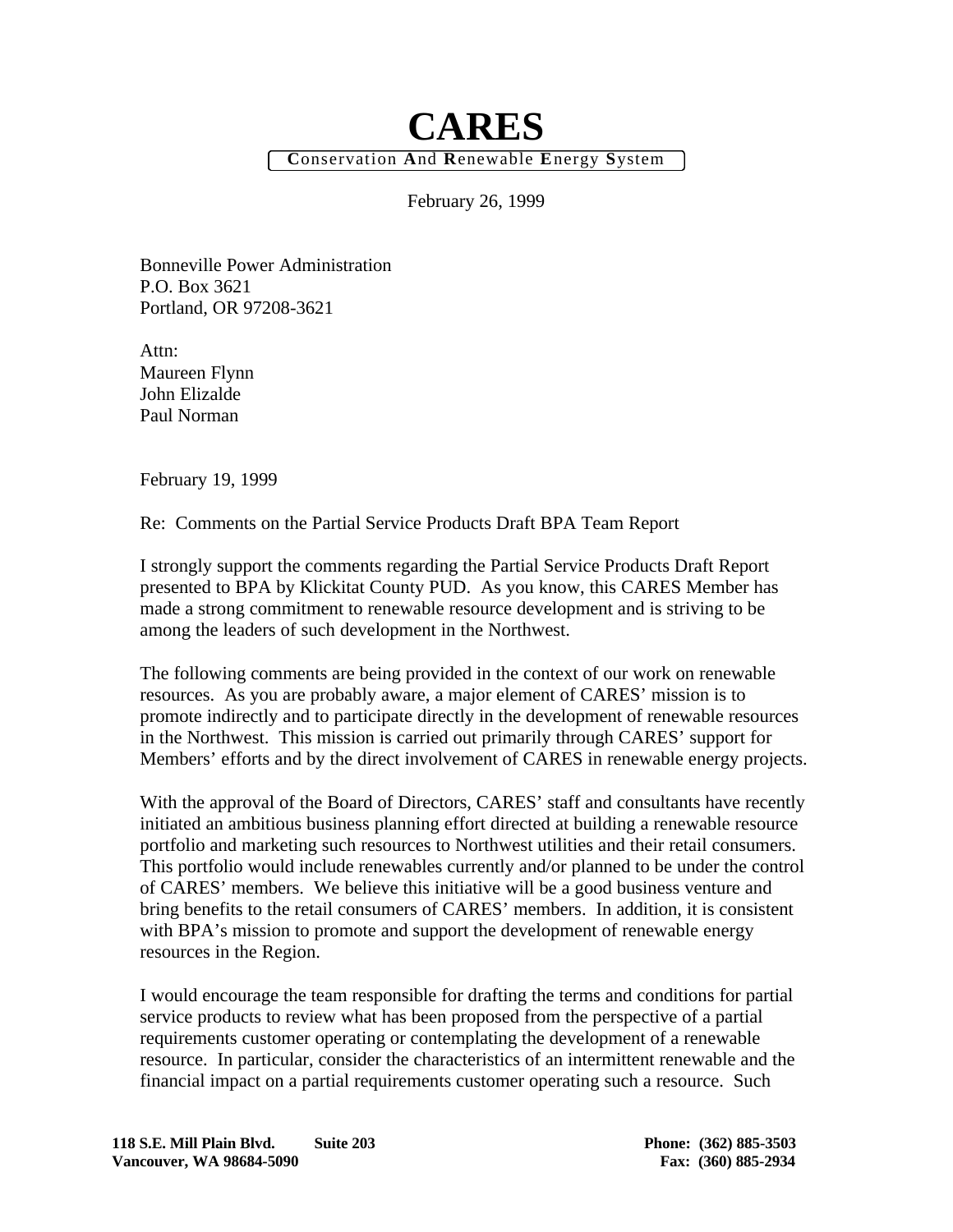Customer would have little ability to predict years in advance, the output to be generated by such a resource.

If implemented, the terms and conditions proposed would have a negative financial impact on those partial requirements customers owning and/or operating certain types of renewable resources. They would create one more obstacle to new renewables development in the Northwest and, in so doing, retard such development. Although unintended, the terms and conditions outlined would create a situation that would run counter to BPA's mission to promote renewables.

They would present BPA customers with a financial penalty for developing and operating such resources, which would be the polar opposite of the reward system proposed via the C&R Discount. Depending on the final rate structure, the financial incentive created by the proposed Discount.

#### *Recommendations*

To paraphrase and add to Klickitat County PUD's comments, I would recommend the following:

- Conduct a thorough review of the proposed partial service products terms and conditions from the renewable resources perspective. This review should consider the impact on BPA's partial service customers already operating or contemplating development of such resources and the consistency of the proposed terms & conditions with BPA's mission and the proposed C&R Discount.
- Develop a separate policy, set of services, and attendant rates applicable to renewable resources.
- Develop separate contract provisions for renewable resources operated by partial requirements customers. Included among these separate provisions, should be the following:
	- $\checkmark$  An exemption of the resources discussed from the factoring charges under Actual Partial service.
	- $\checkmark$  An exemption from Unauthorized Increase Charges for PF power overruns driven by under performance of renewable resources, outside the control of the customer.
- Design the Partial Requirements products to be more flexible, when the customer is integrating renewable resources.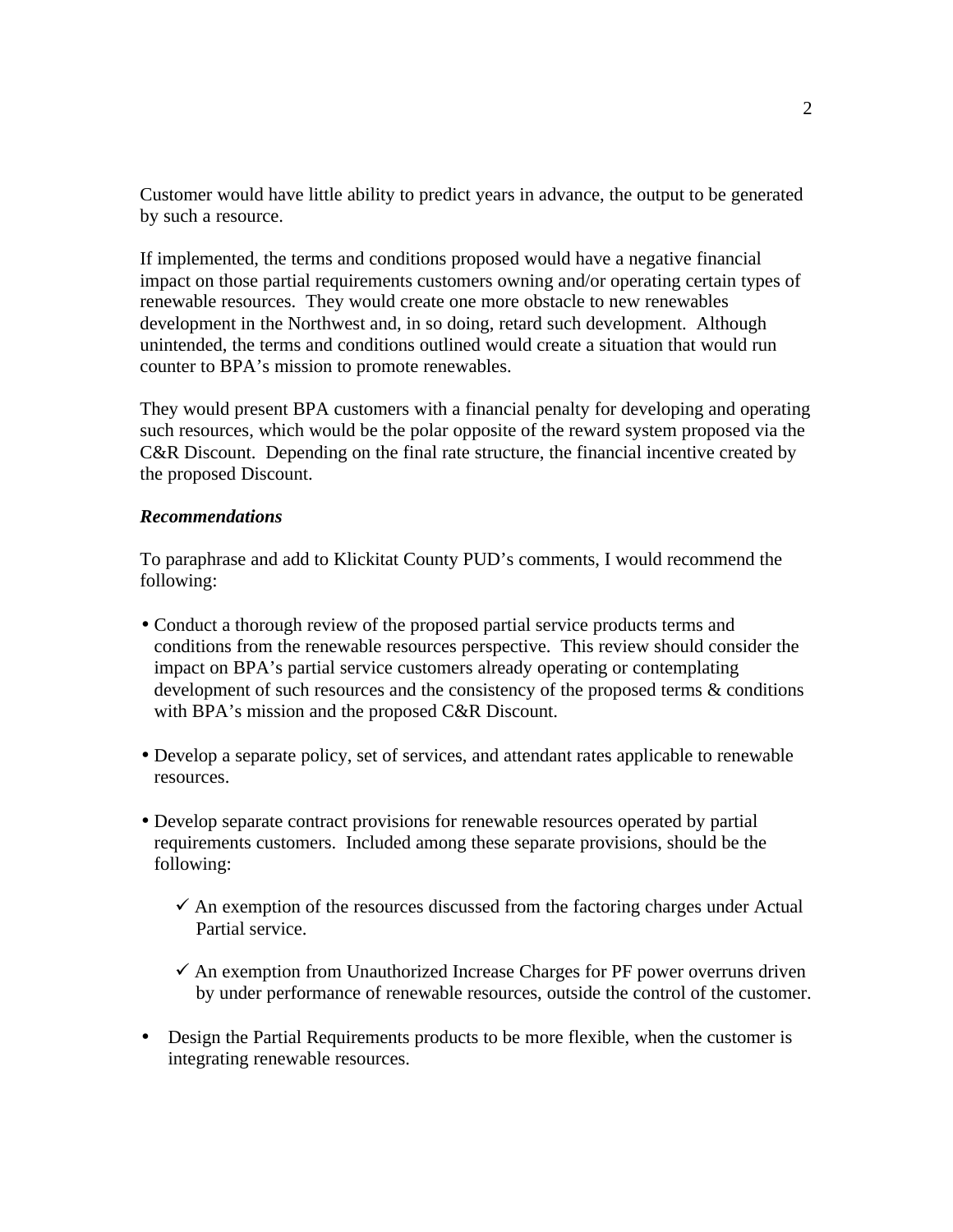In providing these comments and supporting those of Klickitat Co PUD, the intent is not to create a rate structure that pushes legitimate costs incurred by BPA onto some other customer group or rate class, but rather to avoid creating rates, terms and conditions that would be unduly discriminatory for customers with renewable resources. This would be inconsistent with BPA's own stated mission to promote new renewable resource development in the Northwest.

CARES looks forward to working with BPA staff to ensure that the final product designs do not inadvertently discriminate against partial requirements customers operating renewable resource projects nor retard renewable resources development.

Thank you for the opportunity to submit these comments.

Sincerely

John Graham Managing Director of CARES

Phone: (360) 885-3503 Fax: (360) 885-2934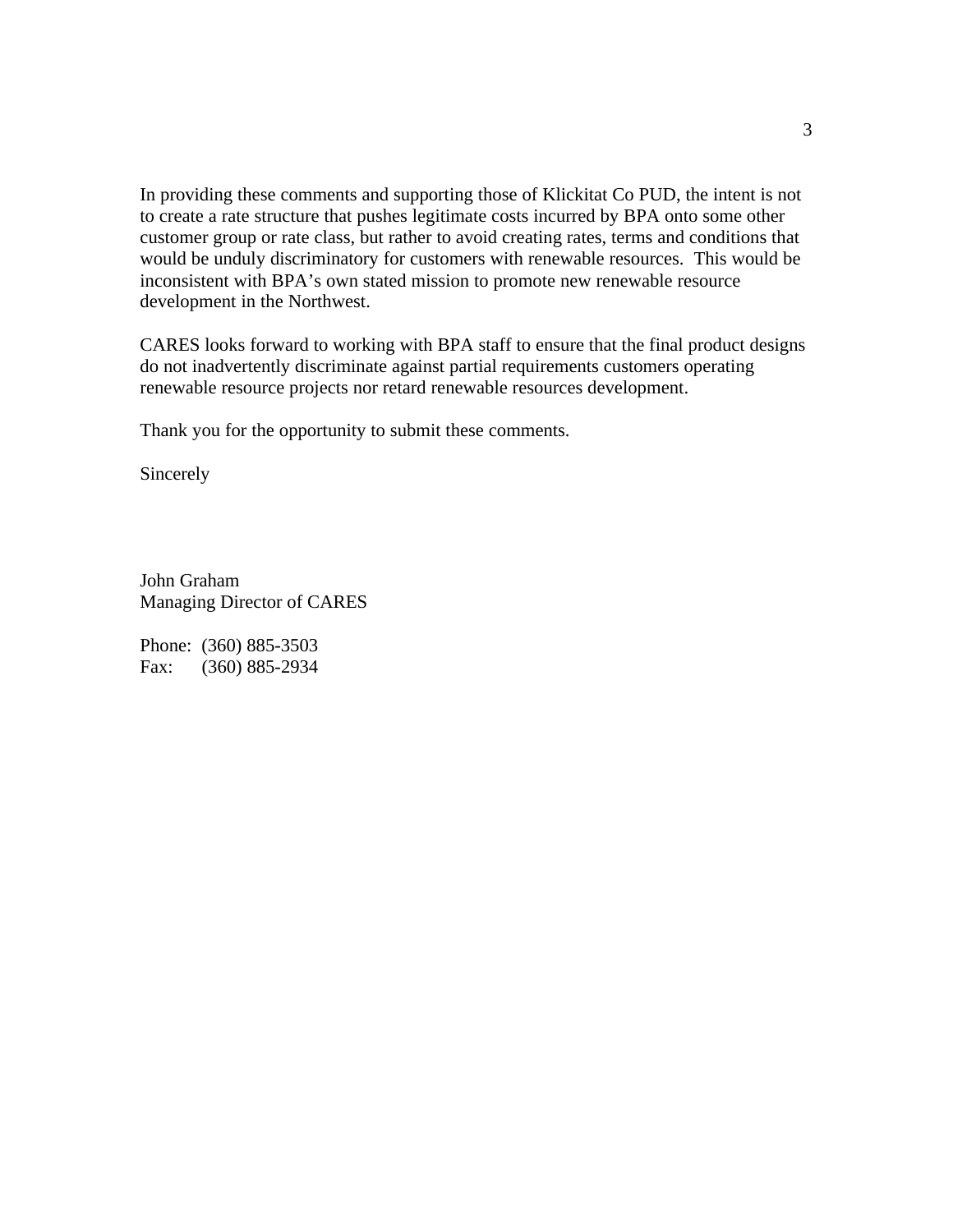February 25, 1999

Paul Norman Senior Vice President for Power Marketing Power Business Line Bonneville Power Administration P.O. Box 3621 Portland, OR 97208-3621

Dear Mr. Norman,

Springfield Utility Board appreciates the opportunity to comment on BPA's Draft Partial Products Team Report (Report). SUB has been an active participant in partial products workshops and has provided written materials as well as computer models to aid in the development of a viable product. SUB views a successful Partial Product as a win-win product for BPA and the partial customer. Buy setting up a user-friendly and fair product, BPA will incent customers to declare dispatchable resources to meet load – thereby freeing up system capability to serve other customers. Since the default position is that partial customers would declare their resources flat and take the maximum amount of flexibility from BPA to meet load, BPA should view any declaration of resources to follow customer load as a sharing of released flexibility from the customer to BPA. To be viable, a partial product should reflect a sharing of system flexibility between both BPA and the customer.

#### *The Message*

If BPA receives one message from these comments, SUB's message is this:

Continue to look for a win-win partial product that provides an incentive to customers to declare variable resources to meet load, thereby freeing up peak system capability to BPA that can be sold to other customers.

While SUB is encouraged that BPA views proposed products as starting points, SUB is concerned that BPA has lost sight of the big picture with its statements on product development. An example is Section 4(e) of the Report that asks "When do grace margins and other flexibilities become opportunity options?". BPA states that:

"installing these features (grace margins) into a core Subscription product would require BPA to choose to: (1) contractually limit the use of the flexibility to the intended purpose -- which implies disfavored behind the meter oversight; (2) charge the individual customers for these flexibilities assuming that virtual put or call options will be used to BPA's direct disbenefit; or (3) roll into the embedded cost rate pool the cost of such risks to for all customers to pay."

BPA is correct - to a point. As stated above the partial customer's default declaration is flat – resulting in maximum BPA system flexibility being purchased from a customer. Any system flexibility that is freed up as a result of variable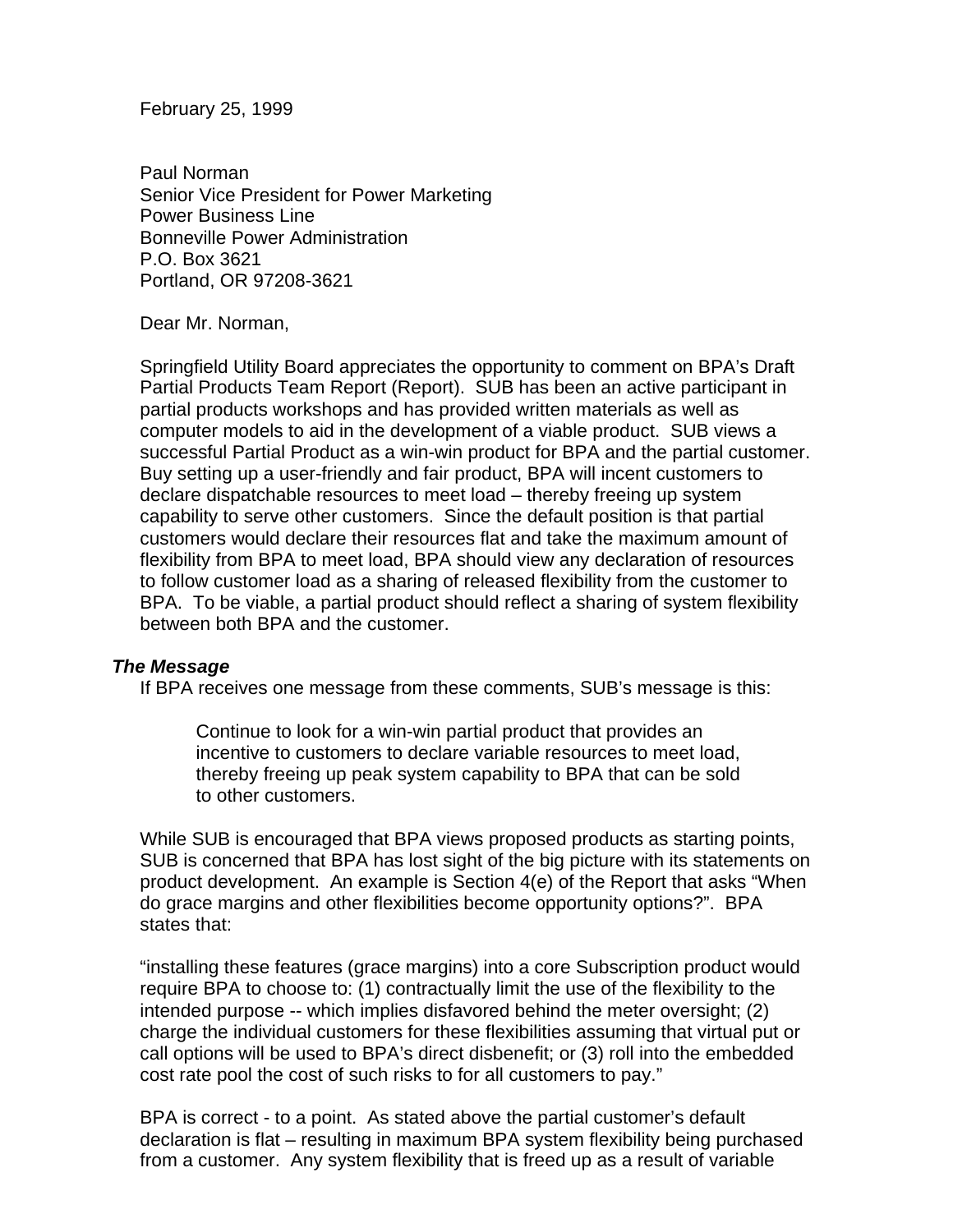customer resource declaration that BPA can use to sell power to other customers is a benefit to BPA. BPA's market mentality is one sided. What if customer declares resources flat and sells its flexibility to the market? BPA and the region lose all benefits of customer variable resources. A more appropriate approach is to try to come up with a workable solution that recognizes that there can be a win-win resolution. The one-sided view that flexibilities would be a virtual put or call option on BPA to be used for BPA's direct disbenefit is unfounded when balanced with the increased flexibility BPA obtains with customers declaring variable resources with associated energy and capacity declarations and obligations to meet customer load.

The third choice listed above, rolling the cost of flexibility into the rate pool, again points to a one-sided view of product design. The irony of the situation is that if BPA does not incorporate some flexibility in product design, customers will take the maximum amount of BPA system flexibility (declaring resources flat) and sell their flexibility on the market. As a result, BPA's system flexibility is lower than if it worked out a viable partial product, BPA's costs are likely higher as a result, and the cost of the rate pool is also higher.

Partial Products and BPA's Subscription Policy

While BPA's Subscription Policy (Policy) does not address Partial Products at length, there are a number of elements within the Policy which one can draw upon for direction in product development. Section II.B(1) of the Policy contains the following

- 1) "BPA staff also will work to resolve the remaining issues around equitable comparability between Full and Partial service products."
- 2) Core Subscription Products (defined as 'i.e. Full Partial Block and Factoring Service') are "available to customers who request net firm power requirements load service to serve regional consumer load, and who accept constraints on their ability to shape their purchases from BPA for any reason other than following variations in consumer load."
- 3) "The product descriptions for the Core Products will establish the services a customer may expect at the posted rates…and will be the basis for the initial proposal in BPA's upcoming rate case."

While the above are guidelines, item 2 above (with its definition of a Core Subscription Product) should be viewed as a minimum criteria when developing a partial product. To do otherwise without some mutually agreed upon alternative would be in conflict with BPA's Subscription Policy.

#### **The Directions/Principles**

In the Report, BPA has outlined 5 principles that it has used in the development of the partial product:

- Equitable comparability
- Partial Service not greater cost/risk than Full Service
- Common table of Rates
- Price Signal desirability of flatter load
- Simplicity of Rate Design.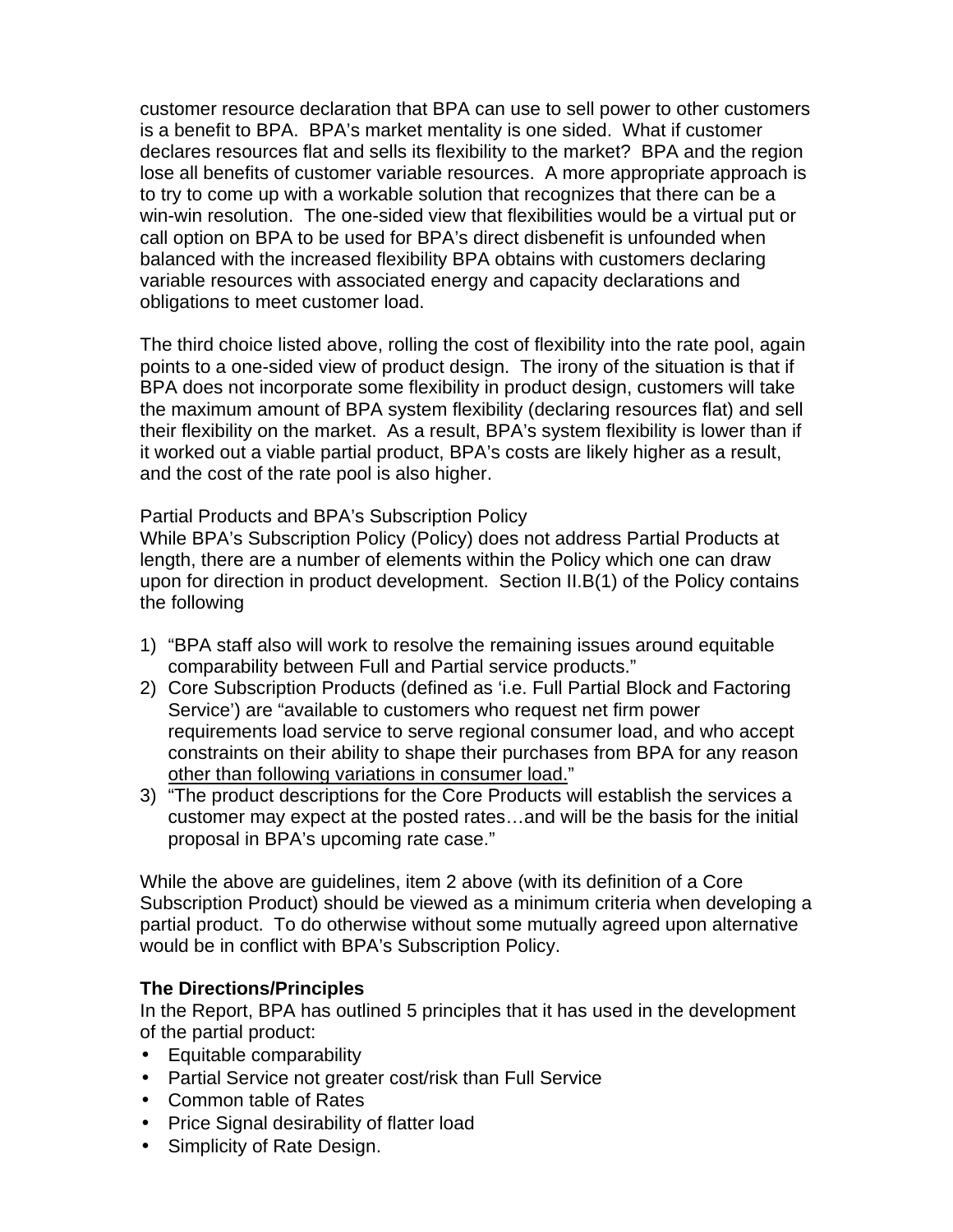SUB agrees with these basic principles, with the possible exception of the "Price Signal desirability of flatter load" for the following reasons:

- 1) BPA's resource operations do not produce flat power output, even in critical water years.
- 2) SUB and others have asked for more definitive, quantitative information on BPA's "preferred purchase shape", but have not received that information to date.
- 3) BPA's statement that "Market changes have placed a premium on remaining system flexibility" is disturbing. BPA's criteria of offering power to its preference customers should not be filtered through a market test. BPA should not be segmenting the output of the FBS based on what it can receive on the market as an alternative to providing system flexibility to offer lowest cost based service to its requirements customers. If, however, BPA is meaning that it would like to incent customers to shape dispatchable resources to meet load with the goal of freeing up system flexibility to serve other customers and lowering cost, SUB agrees with this statement.

In particular, SUB agrees with the principle of Partial Service not creating greater cost/risk than Full Service stated in page 2 of the Report. It should not create more cost/risk to either BPA or the Partial Service customer.

BPA's statement that "Our recommended products seek to assure that they (Full Service customers) will not be exposed to costs or risk from customers who could purchase power based on both load patterns and resource or price fluctuations. We realize this is controversial." This statement is not only controversial, but it also conflicts with the Subscription Policy (see above). BPA's desire to shield full service customers from load variations of Partial Service customers is also unsound from the perspective of equitable comparability. Subscription Policy aside, unless mitigated by other means, such as increased flexibility (addressed below), BPA should be shielding all requirements customers from each other's load variations to be fully comparable. Cost of service criteria would therefore not be linked to standing ready to serve a particular load. Applying a criteria of shielding load variations, since partial service customers are applying resources to meet their peak load, it stands to reason that Full Service customers put more risk onto partial service customers, not the other way around.

#### Factoring Benchmark and Load Variations

Early on in the development of the Factoring concept, SUB developed models that showed weaknesses of Factoring and suggested modifications to fix some of the problems posed by factoring. This initial list of weaknesses included:

- 1) Factoring does not follow load variations due to weather conditions. The difference from expected load profile at time of preschedule compared to the actual load profile due to real time impacts factoring charges.
- 2) Factoring does not follow load variations due to retail load outages. Again, if a utility schedules flexible resources to meet load at the time of preschedule based on an expected load profile, the actual load profile with a retail load outage event will impact factoring charges.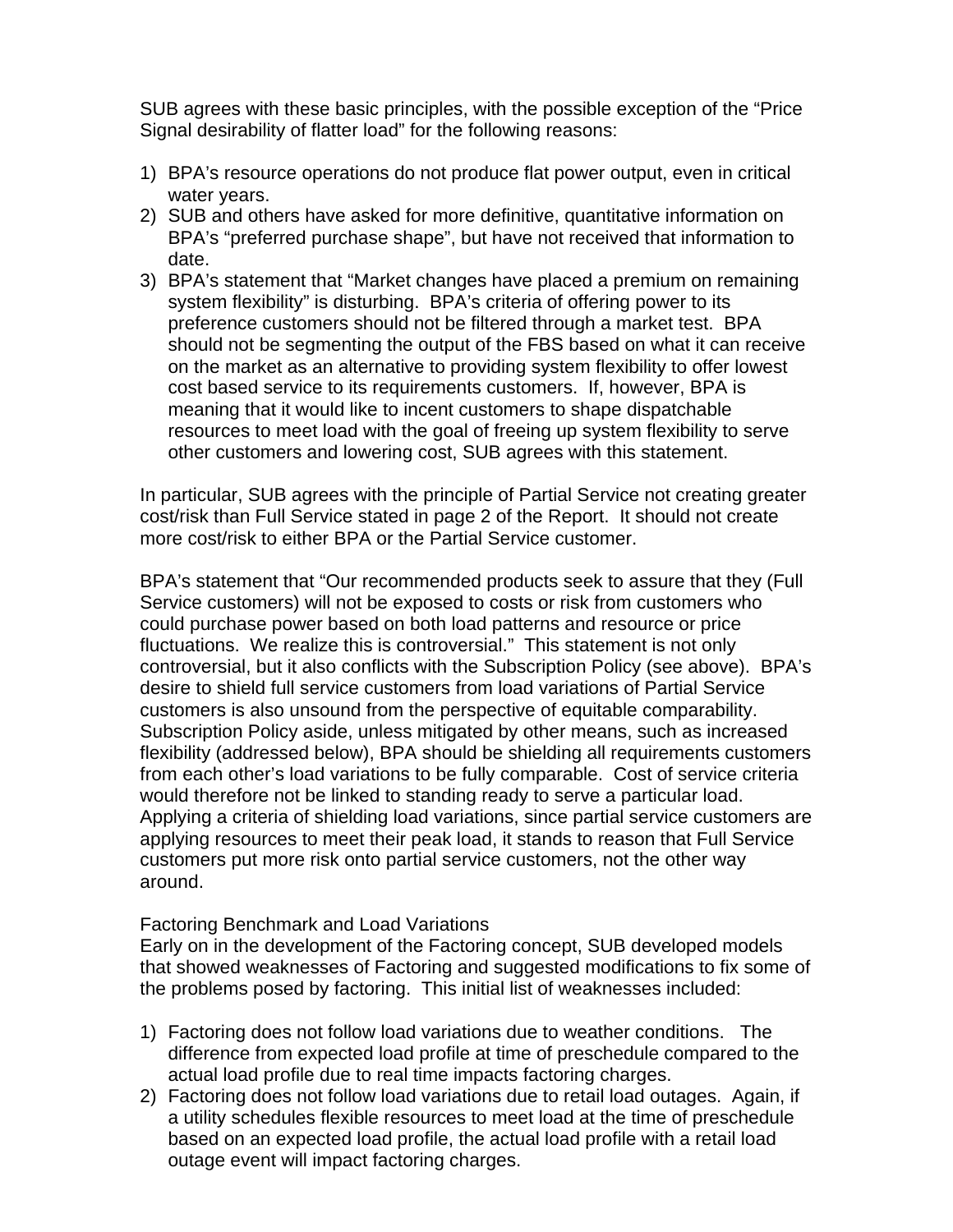- 3) How will non-utility power schedules serving a customer within a distribution territory be handled? An external power provider supplying power to customer with varying load that resides in a Partial customer's control area could impact factoring charges.
- 4) How will independent generating facilities within a distribution area and renewable output be handled? Variable generation within a distribution area that is outside a Partial customer's control impacts hourly loads and resources.

Issue 4 was subsequently addressed, at least in part, by removing some renewables and other generation from the factoring test. However, the first 3 issues reflect variations in consumer load and remain outstanding. Until these are resolved, factoring fails to meet the criteria set by the Subscription Policy (core products have constraints on the ability to shape BPA purchases other than following variations in consumer load )

SUB suggested that "a more straightforward solution would be for BPA to provide some amount of load following (factoring) service at no charge to cover the load deviations from preschedule and actual load." However instead of offering this at no charge, BPA has opted to increase charges (directly or indirectly through implementation of the factoring service) for a service that BPA is providing at no cost for Full Service customers (e.g. all retail outages and changes in weather which impact load are assessed no load factoring charge).

## **The Products in the Team Report**

Actual Partial Service for customers with flat resources appears to be a viable product. For customers with variable resources, BPA proposed Variations 1 and 2 both include factoring with no tolerance for load based events or some tolerance (with additional charges and product constraints). Neither meets the Subscription Policy criteria. Variation 3 (hourly resource declarations with no factoring or demand adder charge) avoids the factoring issue but still places load risks on partial customers which is covered for full service customers. For example, for customers who are (or want to be) heavily diversified and purchase a relatively small amount of BPA requirements power, resource declarations for 5 years would likely result in over commitment of resources relative to load (i.e. negative PF) across hours and months due to weather and load variations (e.g. retail load outages). Since BPA has expressed interest in providing benefits of the FBS to the region, it is in BPA's interest to encourage some amount of diversification. However, since any diversification combined with a Variation 3 Partial Product results in the assumption of load risk by the customer, Variation 3 is not viable without some ability to change declared resources. In the team report, BPA is proposing to use historic load profiles to determine the optimum hourly pattern for Variation 3. This is inappropriate for the following reasons:

- 1) Basing future requirements purchases based on historic levels subjects BPA to legal challenge.
- 2) It is illogical on an operational basis. Historic load is based in part on abnormal weather events that impact load and resource operations on a monthly, daily, and hourly basis. To mandate future purchases on historic load should not be a requirement for this reason alone.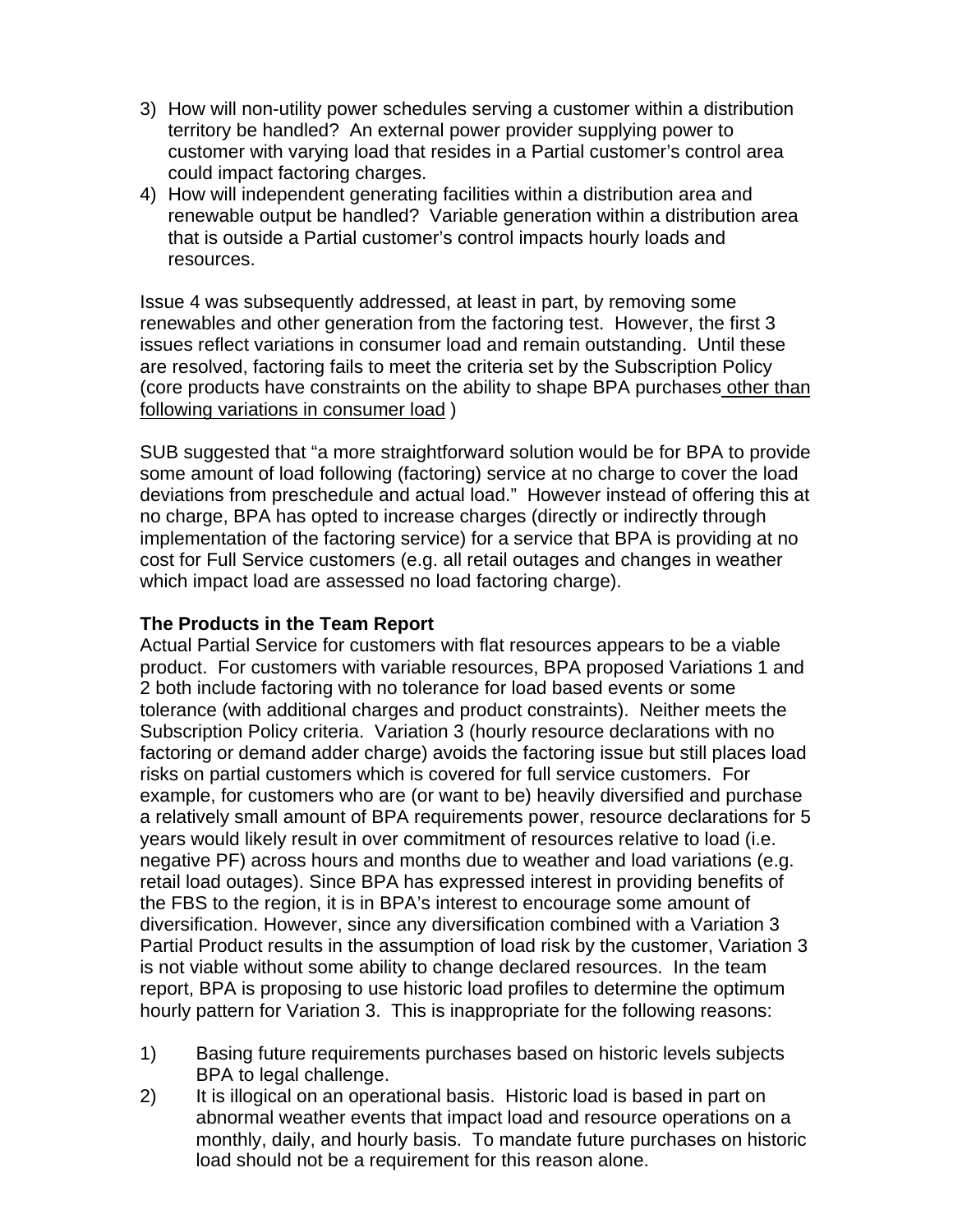3) Basing future purchases on historic load patterns is illogical when combined with BPA's desire to fundamentally change rate design for subscription power compared to today's PF rates.

Special Challenges of Defining Load Following Products for Customers with Dispatchable Resources

#### **Section 4(d)**

Section 4(d) of the team report addressed the question "When is 'load uncertainty' different from 'resource uncertainty'?" The last part of the section states:

"Some customers have urged that the Partial Service products view this problem as a load uncertainty problem which should be rolled into the service package consistent with the standard of equitable comparability. Other customers and BPA have pointed out that the problem is actually one of resource integration and is therefore one of the costs of diversification."

Again, the Subscription Policy is clear on this point and BPA's perspective on this issue conflicts with its own Policy (core products have constraints on the ability to shape BPA purchases other than following variations in consumer load ). Unless this issue is mitigated by mutual agreement between BPA and affected partial customers, the final partial product must comply with the current Policy.

#### Product Concepts

Throughout the process customers and BPA brainstormed partial products concepts. These included:

- 1) Unbundled power products (Block, Capacity, Reserves, etc…) used to serve full service customers would be linked to create a partial product.
- 2) Modifying the scheduling provisions of the 1981 Power Sales Contract
- 3) Demand Declaration (energy service with fixed reservation capacity level)
- 4) Factoring
- 5) Firm Block w/ Capacity

SUB has been disappointed with the amount of attention (or lack thereof) given to product concepts other than factoring. BPA's responses to product designs that were put aside were filtered through qualitative rather than quantitative BPA criteria. However, when similar qualitative criteria was used to assess Factoring, such as its complexity, BPA pushed forward with the concept rather than treating it in the same manner other product designs. From SUB's perspective, it was a struggle to introduce discussion on products that did not involve Factoring. In the future, SUB would encourage any product development to begin by establishing product evaluation criteria (to be applied consistently) and if criteria changes through the course of product development that all concepts be re-evaluated.

#### *SUB's Demand Declaration Concept*

BPA accurately described the basics of this concept in its Team Report (Section 6(c)(3) "Actual energy service with fixed reservation capacity level"). This has been summarized and expanded below: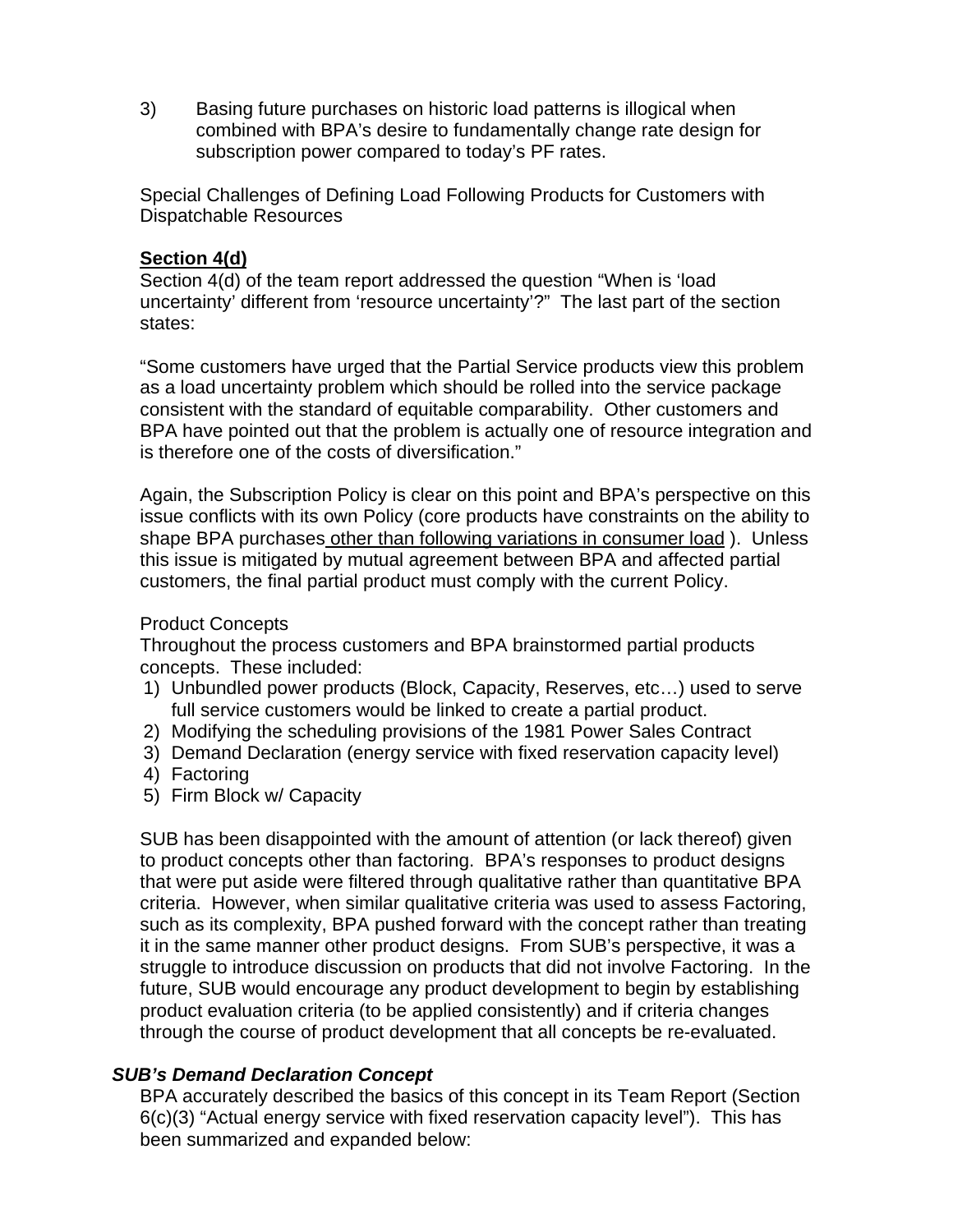- Customer resource declarations would be made as under current BPA standard product rules -- i.e., resource monthly HLH/LLH energy and peak.
- The customer would also declare a MW cap on the amount of PF it would be entitled to take, i.e., "reservation capacity". This declaration would be within a specified window (e.g. 2 months ahead of the month of delivery), declared at the signing of the contract, or combination of the two. Some portion of the reservation capacity should be declared within a window of time as opposed to 5 years in advance to allow customers to incorporate updated weather forecast information in its declared reservation capacity amount. The reserved capacity would be take-or-pay, regardless of the actual level of demand used.
- There would be no declared cap on the amount of energy entitlement.
- The customer would have a right to receive the difference between the actual month's energy load and their resource energy declarations.
- The customer would take on the obligation to acquire other power to cover their system hourly loads if they exceeded the amount of the declared resource peak plus the PF reservation capacity amount. If the customer failed to acquire that power, BPA's Unauthorized Increase demand charge would apply.

This product benefits BPA in that it limits the amount of obligation to meet load based on weather related events (such as an arctic express) while guaranteeing revenue with a take-or-pay demand charge.

BPA had three concerns with this approach. Below is a description of these concerns and SUB's response to those concerns:

1) System reliability may be impacted if customers do not acquire sufficient power to meet load (vis-à-vis unauthorized increase situation).

From SUB's perspective, system reliability is a transmission service related issue as opposed to a power product issue. If BPA feels this is a power product issue, SUB would appreciate further clarification of this concern and how other products, such as those proposed by BPA, address this concern.

2) Within month capacity and energy purchases from BPA would give customers too much flexibility and create cost shifts.

While a consistent concern throughout the development process, BPA has failed to provide quantifiable examples of this. From SUB's perspective, BPA also has failed to incorporate energy and demand declarations that a customer must comply with when determining amounts of flexibility. For example, when developing BPA's proposed products, all within month flexibility has been addressed by further tightening of the Factoring service and has ignored flexibility constraints based on the customer's rigid resource declarations (HLH energy, LLH energy, Capacity). SUB has repeatedly requested BPA incorporate these limits when addressing flexibility concerns, but to date BPA has continued to use Factoring as the vehicle to address this concern (which has already been fixed to a large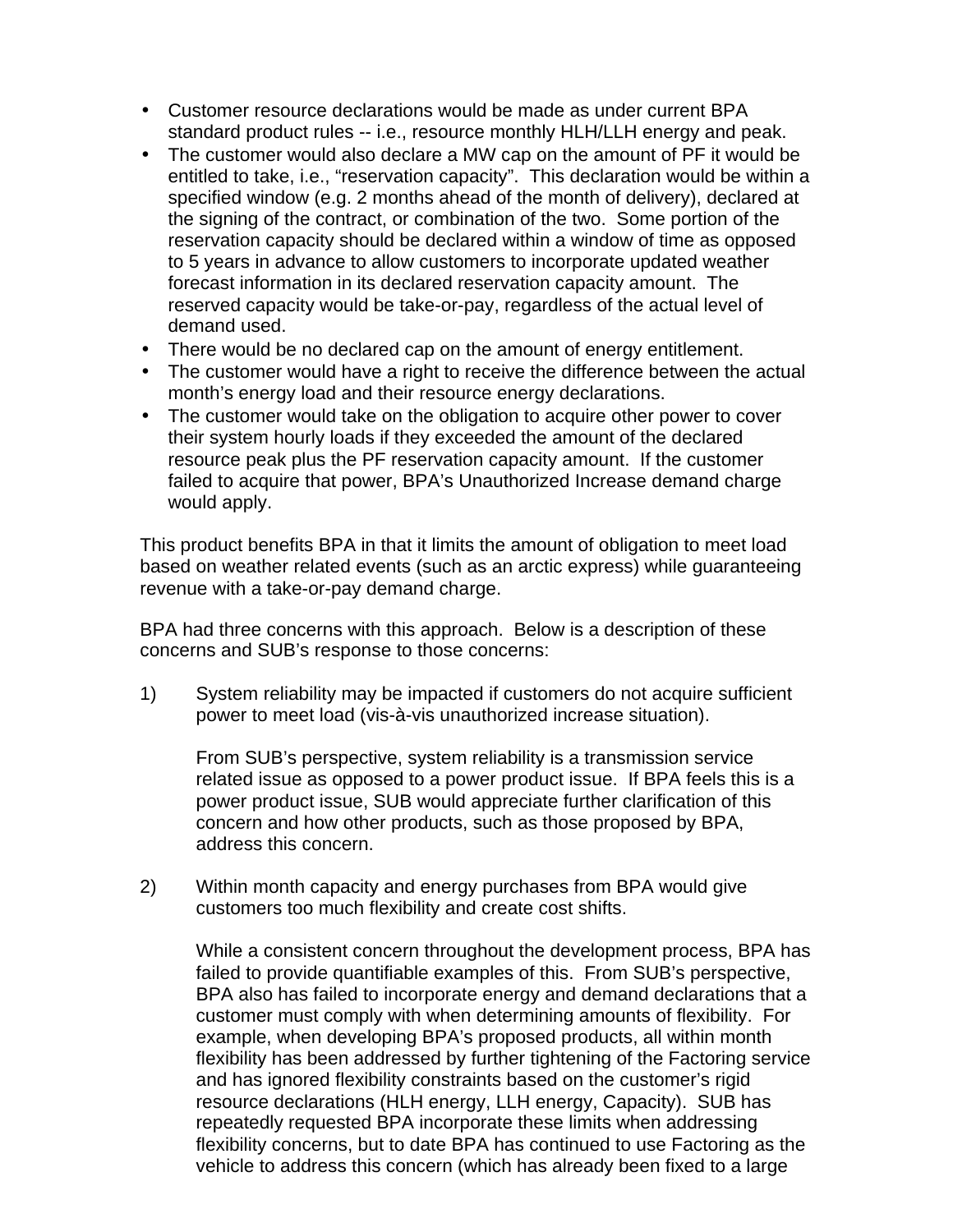degree by resource declarations). Finally, in order to create a viable, winwin product BPA should recognize that the customer must have some resource flexibility to meet load.

3) BPA asked how could customers be prevented from over-declaring capacity (creating a potential burden when serving other firm customers)?

Since daily use of reserved capacity is constrained by the customer's monthly resource declarations, obligations to provide reserved capacity on an operational basis is limited. As a result, the impact to other customers should be the same, or less than, the burden placed on BPA by other partial customers. Also, SUB has suggested a reasonableness test could be applied to capacity declarations.

# **A Final Note: "Price Signal Desirability of flatter load"**

- One of BPA's principles/guidelines is to incent customers to place a certain load profile on BPA through pricing (rate design). However, there is a disconnect within BPA's product description which should be addressed. Specifically, BPA is proposing to sell cost-based, subscription power with some link to a customer's historic load profile. Setting aside legal arguments on the viability of basing future preference purchases on historic load, BPA is also proposing radically different PF rates for Subscription power than exist today to promote the purchase of a certain load profile by customers. The desired load profile may be different than the historic profile, hence the breakdown in product design. BPA therefore has two basic alternatives:
	- 1) keep the current PF rate structure that reinforces historic load patterns. (BPA still faces a potential legal challenge)
	- 2) remove the historic load constraints as eligibility criteria to purchase cost based subscription products.

SUB appreciates BPA's efforts in the development of Actual Partial service and I look forward to discussing this issue with you in the future.

Sincerely,

Steve Loveland General Manager Springfield Utility Board

cc: BPA - Maureen Flynn, John Elizalde, Angela Wykoff SUB – Bob Schmitt, Pam Hewitt, Jeff Nelson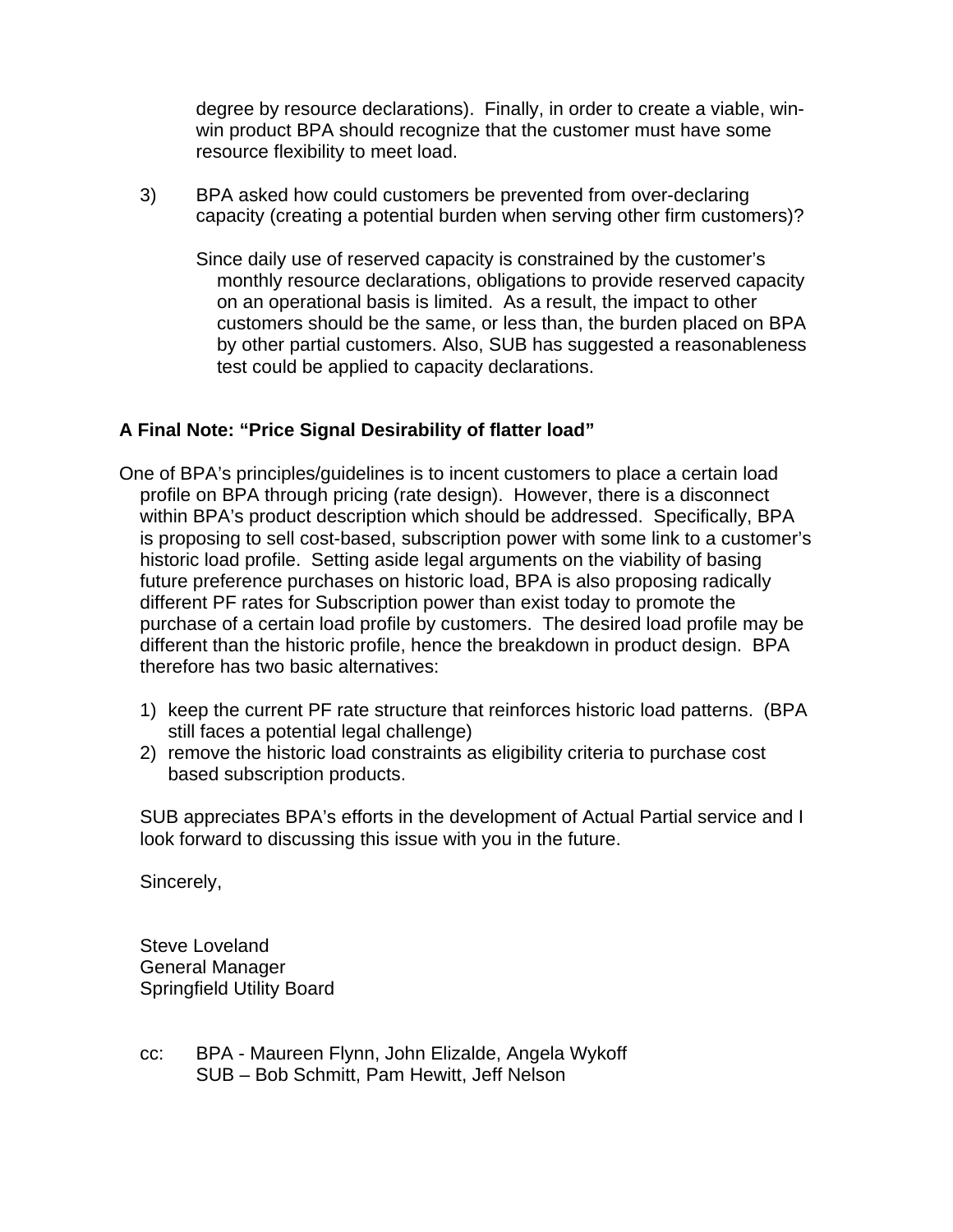#### MEMO

To: Maureen Flynn

From: Terry Mundorf

Re: Comments on Partial Products Team Report

The following comments are offered on the Partial Products Team Report (Report) dated February 12, 1999. The utilities that comprise the Western Public Agencies Group (WPAG) wish to thank the Bonneville staff that worked on the partial service products. The issues presented in this area were extremely challenging and difficult to address, and the staff dedicated long hours to exploring all feasible solutions. While the alternatives offered in the Report will not meet with the approval of all customers, it is not for lack of effort on the part of the Bonneville staff.

#### 1. General Overview

Constructing partial service products that are useful for all customers wishing to receive only a portion of their power supply from Bonneville is a complex undertaking, due in large measure to the diversity of non-federal power supply options available to customers and the existence of a robust wholesale power market accessible to all customers. To deal with this diversity in its customer base, Bonneville has tried to follow two principles in designing partial service products. First, Bonneville has attempted to ensure that the requirements service available to full and partial service customers is equitably comparable. And second, that all customers pay a fair price for the services that Bonneville provides to them. These are sound principles, and have provided a solid foundation for designing partial service products.

As Bonneville noted in the Report, many things have changed since the 1981 Power Sales Contracts (PSC) were negotiated. The operational flexibility that formerly was the hallmark of the Federal power system is no more. Further, there is a wholesale power market that provides all of Bonneville's customers with a constantly available power supply. Under these changed circumstances, operational flexibility made available to customers requires Bonneville to stand ready to serve the customer, and thereby reduces the amount of power Bonneville can sell on the market. Reduced market sales cause lower surplus revenues, which in turn results in higher firm power rates to all other customers. As a consequence, operational flexibility has value to the customer who receives it and a cost to Bonneville's other customers when it is provided. Operational flexibility should be made available to customers seeking it at a fair, cost based price.

#### 2. Directions/Principles

Generally, the principles used by Bonneville in the design of the partial service products are sound. There is one area that could use additional consideration. As part of the desire to have a common table of rates, Bonneville is considering the use of the same billing determinants for all customers. This is not a wise choice. The objective of having one common table of rates can be met, while using different billing determinants to achieve the objectives of Bonneville and the customers. For example, using the generating customer's system peak as a demand billing determinant, while using the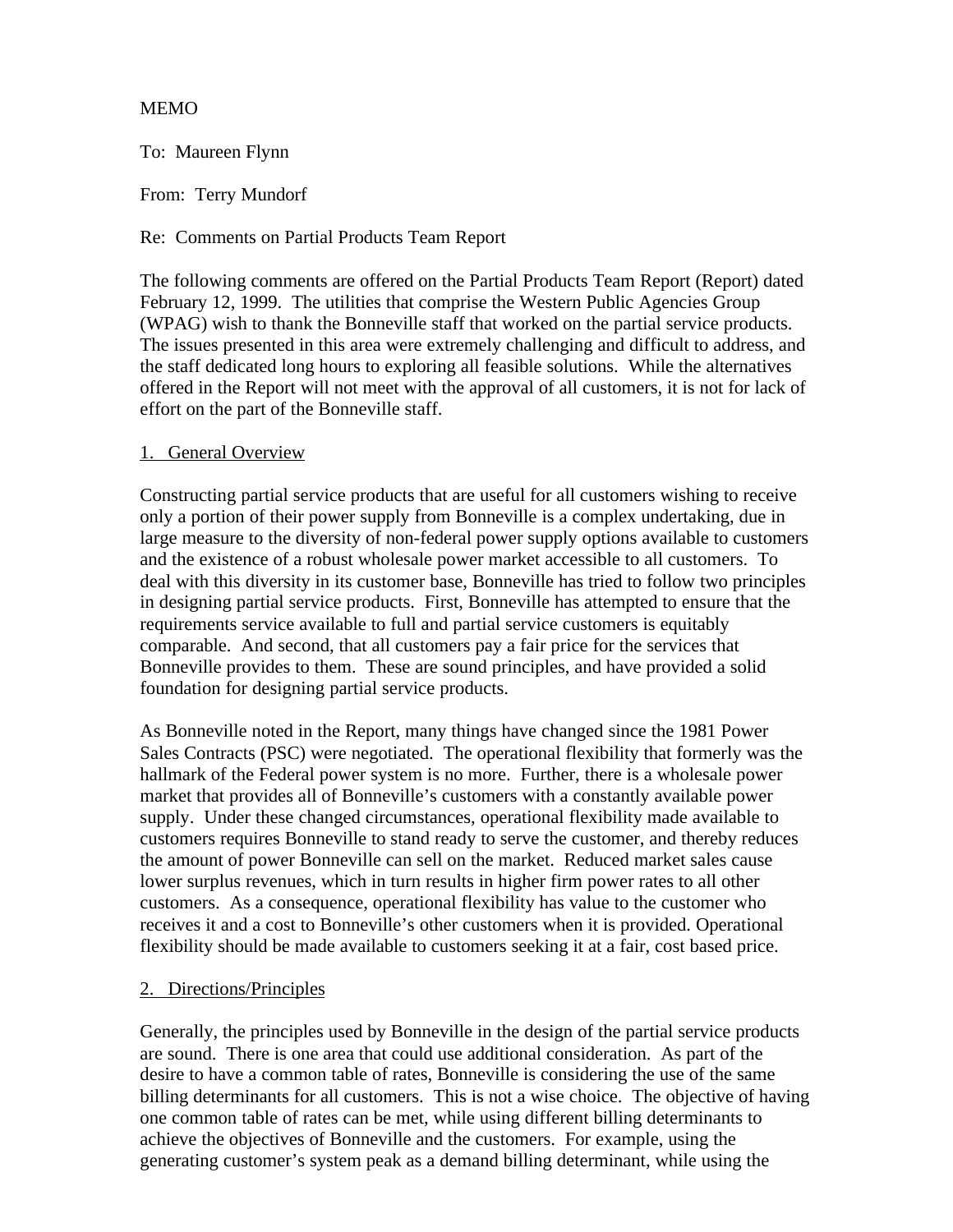Bonneville system peak as the demand billing determinant serves the purpose of enabling customers to take actions to flatten their peak load on Bonneville while retaining the common table of rates. Such a thoughtful approach to the implementation of the common table of rates objective will help both Bonneville and its customers.

#### 3. Recommendations

Bonneville has proposed a range of partial service products in an effort to address the diversity of presented by the partial service customer class. While not perfect, when combined with the custom products that Bonneville will make available to customers, these products are adequate to meet the needs of the partial service customers. This includes the staple on products offered in conjunction with the block product. There are, however, certain aspects of the block product that should be re-thought

As currently configured, the block product will be sold as a requirements product, but will not be offered in a manner that covers the requirements load of the customer as it grows over time. There is a serious legal question whether Bonneville can offer a requirements power product that does permit the customer to purchase power for its entire statutory requirements load. Allowing the customer to increase the amount of the block purchase over the five year rate period would bring this product into compliance with the statutory definition of requirements service.

At the other end of the spectrum, the block product is formulated as a take or pay product. This requires the customer to pay for power even when its requirements load is less than it block product purchase. In other words, the block product obligates the customer to pay for requirements power it cannot use, which is in excess of its requirements load, and which the customer has no statutory right to purchase as requirements power. It is legally questionable whether a customer can be required to pay for power it has no statutory right to purchase as requirements power. A potential solution to this problem would be for Bonneville to sell power in excess of the customer's requirements load as surplus power. This would allow the customer to dispose of the power in excess of its requirements load, while permitting Bonneville to continue to impose the take or pay obligation on the customers. This change would also bring this product into compliance with the applicable statutes.

#### 4. Conclusion

The WPAG utilities appreciate the effort put into the partial service products, and look forward to working with Bonneville in the rate case and the Subscription process to finalize and implement these products.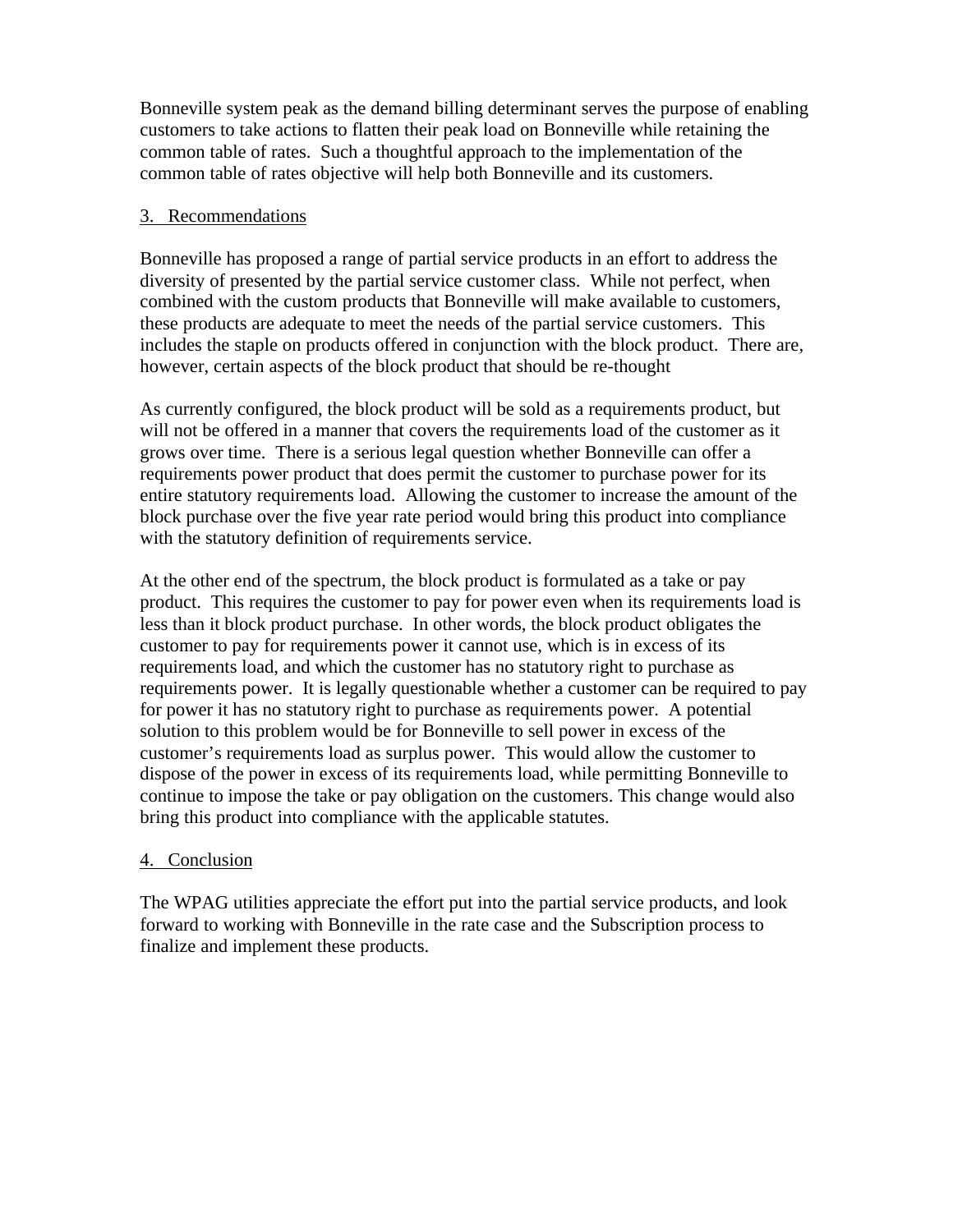April 19, 1999

Maureen Flynn Bonneville Power Administration P.O. Box 3621 Portland, OR 97208-3621

#### **SUBJECT: PRM's Comments on the BPA Partial Products Team Report**

Dear Maureen,

For over one year staff members from Power Resource Managers, LLP have been working with you and other BPA and utility staff members to develop a partial service product that will work with generating resources other than simple block purchases. By their very nature the output of these types of resources is difficult to predict with certainty, and thus the difficulty of designing this product. PRM staff has taken an active role in these meetings in order to meet the needs of our clients. In addition, an important goal that we have had is to work with BPA to develop a partial service product that our clients will want to buy. Unfortunately, after many hours of labor we have still not achieved our goal.

We have appreciated the opportunity to work with you and have developed some understanding of the agency's concerns. However, we have not yet seen any demonstration of the real and quantifiable costs of allowing your customers to have resource flexibility. As a result we now have an actual partial service product that is quite inflexible with little understanding of why this approach is necessary. Our comments on the path you have chosen to take in designing these products are attached. We urge you to revise the Actual Partial service product along the lines that we propose.

Sincerely,

#### **POWER RESOURCE MANAGERS, LLP**

G. R. Garman, P.E. President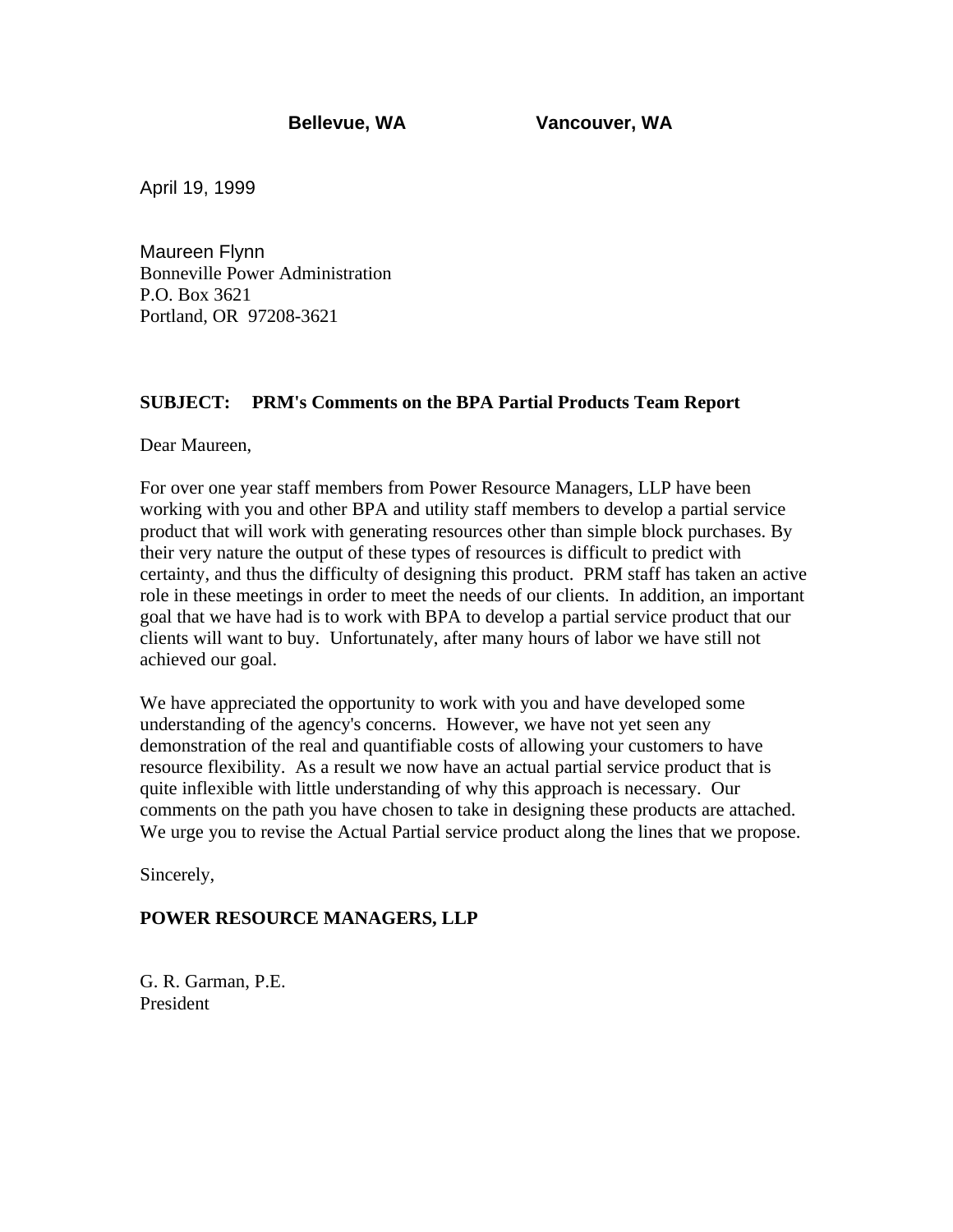# Comments on BPA Partial Products Team Report (PRM 2/26/99)

## **Overview:**

- $\triangleright$  This proposal precludes BPA's Actual Partial customers from achieving their objective, which is to operate their resources to follow load. Under BPA's Actual Partial product customers will be penalized for the vagaries of load that cannot be known in advance.
- $\triangleright$  The excessive requirements insisted on by BPA prohibit the Actual Partial customers from using their capacity resources since the use of those capacity resources will result in unacceptable cost to the customers. This is detrimental to both BPA and its customers.
- $\triangleright$  BPA should evaluate the real business risk of Actual Partial Service along the lines that we describe below, along with the benefits (to BPA and its other customers) contributed by the Partial customers' resources that are dedicated for meeting firm load and capacity.

#### **Comments:**

Variation No. 1 – Within day factoring checks and posted demand charge "adder"

- Actual Partial customers benefit BPA (and its other customers) by relieving BPA from meeting a portion of their load, in both energy and capacity terms.
- In exchange, the Actual Partial customers ask BPA for operating flexibilities to put their declared resources against their load.
- The demand adder proposed by BPA will negate the economic benefit of being able to match resource capacity to load and discourage anyone from bringing in resources that have higher capacity value than the average energy output of the resource.

#### **Variation No. 2 – Within day and within month factoring – no demand adder**

- Because of the take-or-pay provision, taking less PF energy than the factoring will allow on one day will likely to be addressed by taking more PF energy than the factoring will allow on another day within the same month. Therefore, BPA's proposal of checking both upper and lower boundaries subjects the customer to two penalties as a result of a single violation. Also, the customer is subject to an unreasonable dilemma. When the customer's daily load equals its monthly average, the customer's PF energy take on that day must be right exactly equal to its monthly average entitlement because of the checking of both upper and lower boundaries. However, the monthly average load and entitlement only become known when the month is over. The customer has no knowledge during scheduling whether the next day's load will or will not equal to the monthly average. The customer is forced to take a risk every time it wishes to use any of its resource flexibility to match load. This is the same as forcing the customer to declare a flat resource.
- A reasonable "Factoring Approach" (without the checking of a lower boundary) has been demonstrated to establish an equitable baseline for comparing the amount of flexibility received by the Actual Partial customers versus the Full Service customers.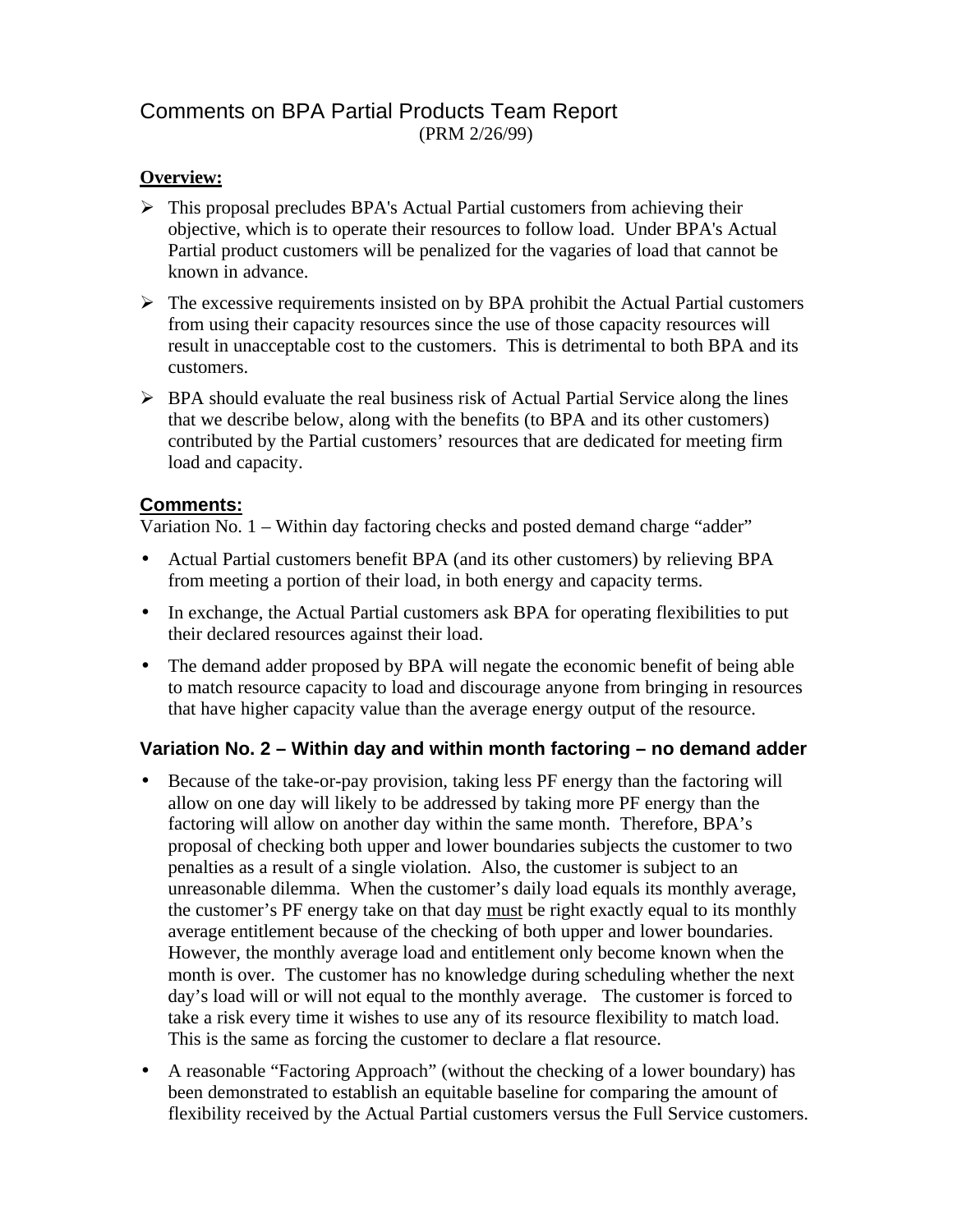- Actual Partial customers will pay for flexibility taken above and beyond their rights established by their actual hour-to-hour and day-to-day load variations under the "Factoring Approach".
- In addition, the Actual Partial customers agree to submit resource declarations to BPA, five years in advance, in terms of monthly energy, capacity and Heavy-Load-Hour energy.
- With all these sideboards in place, BPA is shielded from potential gaming by the Actual Partial customers.
- In return, BPA should allow a reasonable grace margin under the "Factoring" Approach" to encourage the Actual Partial customers to actively match their resources to load. The grace margin will relieve the customers from small and reasonable load forecast errors. A grace margin can be constructed along the line that for a small quantity of factoring usage, BPA will allow the customer to balance out its excessive use of factoring in one period with its under use of factoring in another period before the factoring charges kick in. BPA's current factoring approach is a one way street. The customer will pay when it exceeds the factoring boundaries (i.e. use more flexibility than a Full Service customer) but receive no credit when it stays below the factoring boundaries (i.e. use less flexibility than a Full Service customer). A grace margin will achieve better equality among the Full Service customers and the Partial Service customers.

## **Variation No. 3 – Customer resource hourly quantities fixed in advance**

- We agree with BPA's principle of no greater business risk for Actual Partial Service than Full Service, however Actual Partial Service is fundamentally different from Full Service.
- We believe that equitable treatment does not mean equal treatment. BPA is wrong to insist on treating Actual Partial customers as though they are Full Service customers with reduced load, by demanding that the Actual Partial customers predetermine the amount of the hourly loads that will be met by the customers' resources five years in advance.

#### **Conclusion:**

- $\triangleright$  The Actual Partial customers derive economic benefits through the efficient operation of their resources and these benefits do not come at the expense of BPA and its other customers.
- $\triangleright$  The Actual Partial customers need scheduling flexibility to operate their resources to follow load. A good portion of that flexibility comes from the right to make schedule adjustments in response to load deviation from forecast.
- $\triangleright$  We believe the tradeoff of a small increase in scheduling uncertainty for BPA in return for a known reduction in BPA's load and capacity obligation is fair and equitable to BPA and its other customers.
- $\triangleright$  We urge BPA to adopt the "Factoring Approach", without the checking of lower boundaries, along with reasonable grace margins and the flexibility to allow for schedule adjustments due to load forecast error. BPA should not unfairly penalize its Actual Partial customers by imposing rules that will cause inefficient operation of their resources or through a demand adder.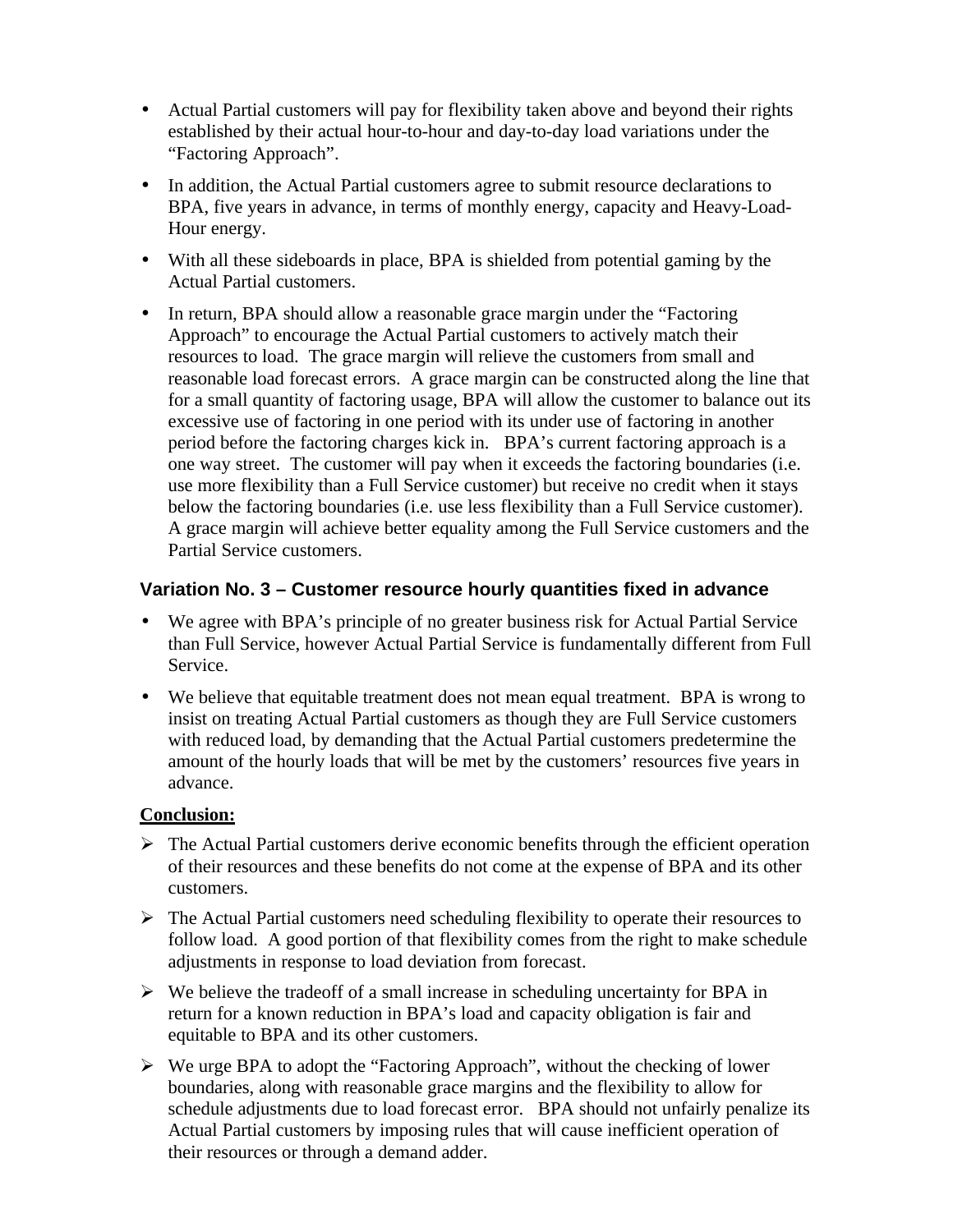Bonneville Power Administration P.O. Box 3621 Portland OR 97208-3621

Attn: Maureen Flynn John Elizalde Paul Norman

February 19, 1999

#### Re: Partial Service Products Draft BPA Team Report

Klickitat PUD is strongly interested in progress on the proposed terms and conditions of Partial Requirements products for the post-2001 period. Lon Peters has been following these developments for Klickitat, and has forwarded to me a copy of the February 12 draft report by BPA on partial requirements products. The report indicates that it is being sent to work group members for comments and that comments are due by COB Friday 2/26/99. Even though I am not a member of the work group, I would like to submit some general comments on the relationship of these products to renewable resource development, and hope they will be seriously considered as BPA formulates final product designs.

Klickitat PUD has embarked on an aggressive renewable resource development program. The partial service products report does not address renewable energy products separately, as I believe it should. The report does talk about hydro operations and indicates they are often controlled by other–than-power purposes. Some hydroelectric projects have storage capabilities. In contrast, renewable operations are totally dependent on the renewable energy source. This total reliance on the intermittent characteristics of the energy source will cause significant costs to those Partial Requirements customers developing these resources, if the recommendations in this report on product design are adopted. These costs will unnecessarily and unreasonably interfere with the development of renewable resources in the Northwest.

Generally our experience has been one of plowing new ground each time we attempt to integrate a resource that does not fit neatly into the predefined boxes of traditional generation projects. Each time we successfully negotiate a one-time-only solution that solves the immediate problem, but leaves the bigger questions to be fought another day. The design of partial service products and the relevant rates provide an opportunity for BPA to acknowledge the position and uniqueness of renewable projects and their importance in the region's energy future.

I do not believe it was the intent of BPA to hamper the development of renewable resources, but that is exactly the effect of BPA's product designs. BPA should be assisting utilities in the development and integration of these types of resources, rather than imposing severe economic consequences on such development through unreasonable approaches to the design of partial requirements services, including the rates for those services.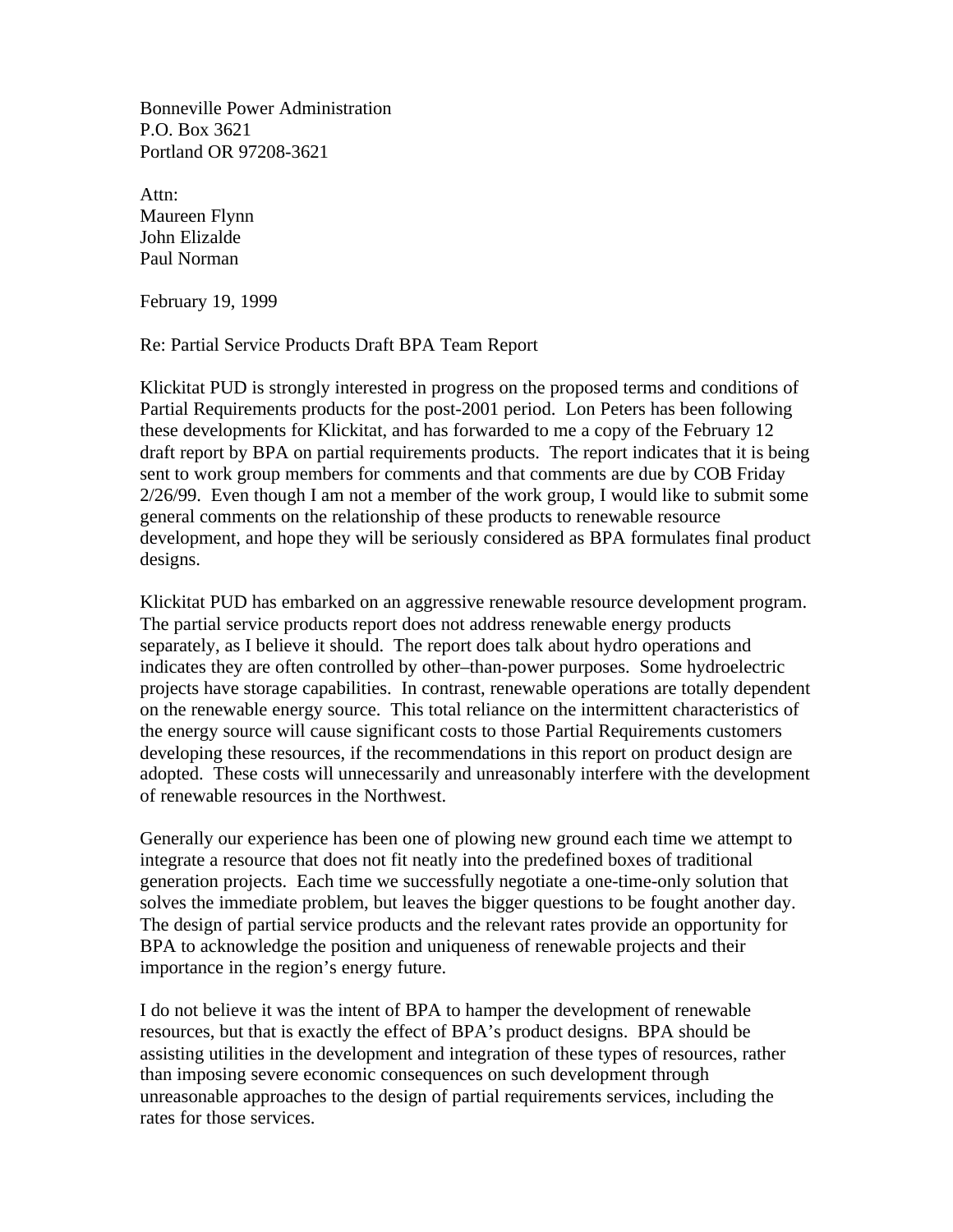- **BPA should agree to separate contract provisions for renewable resources operated by Partial Requirements customers, and specifically exempt these resources from the factoring charges under Actual Partial service.**
- **In addition, Unauthorized Increase Charges should not apply to PF overruns driven by temporary underperformance of renewable resources that is outside the control of the customer**.

 In addition, the design of the Partial Requirements products should be more flexible when the customer is integrating renewable resources. For example, it is completely unreasonable for a customer to be asked to define the monthly heavy load hour and light load hour energy output of many renewable resources several years in advance. Some of BPA's hydro-based customers have advanced product designs that are based on monthly declarations of energy amounts; this approach is much more amenable to renewable resources than the standard partial products BPA is considering, which require more detailed resource declarations. Additional variations to the standard partial product designs may be necessary to recognize the unique characteristics of specific renewable resources.

Renewable resources are not of such a magnitude that they will greatly affect BPA's costs when adopting such accommodations. The maximum amount of renewables expected to be eligible to receive the Conservation and Renewable Discount proposed in the rate case is approximately 60 MW. Even if the total amount of renewable resources eligible for exemption from unreasonable charges exceeds this level, these recommended changes are appropriate and necessary steps for the promotion of renewable resources, in addition to the Conservation and Renewable Discount. This strong confirmation of BPA's commitment to renewable resource projects would go a long way to sending the proper signals of the region's commitment to the environment and our willingness to make the necessary accommodations for nontraditional generating resources.

We look forward to working with BPA to ensure that the final product designs do not pose unreasonable barriers to the development of renewable energy resources in the region. Thank you for the opportunity to submit these comments.

Sincerely,

Tm D. Svendsen P.E. Power Manager Phone (509) 773-7616 Fax (509) 773-4969 Email tsvendsen@klickpud.com

Cc: Rachael Shimshak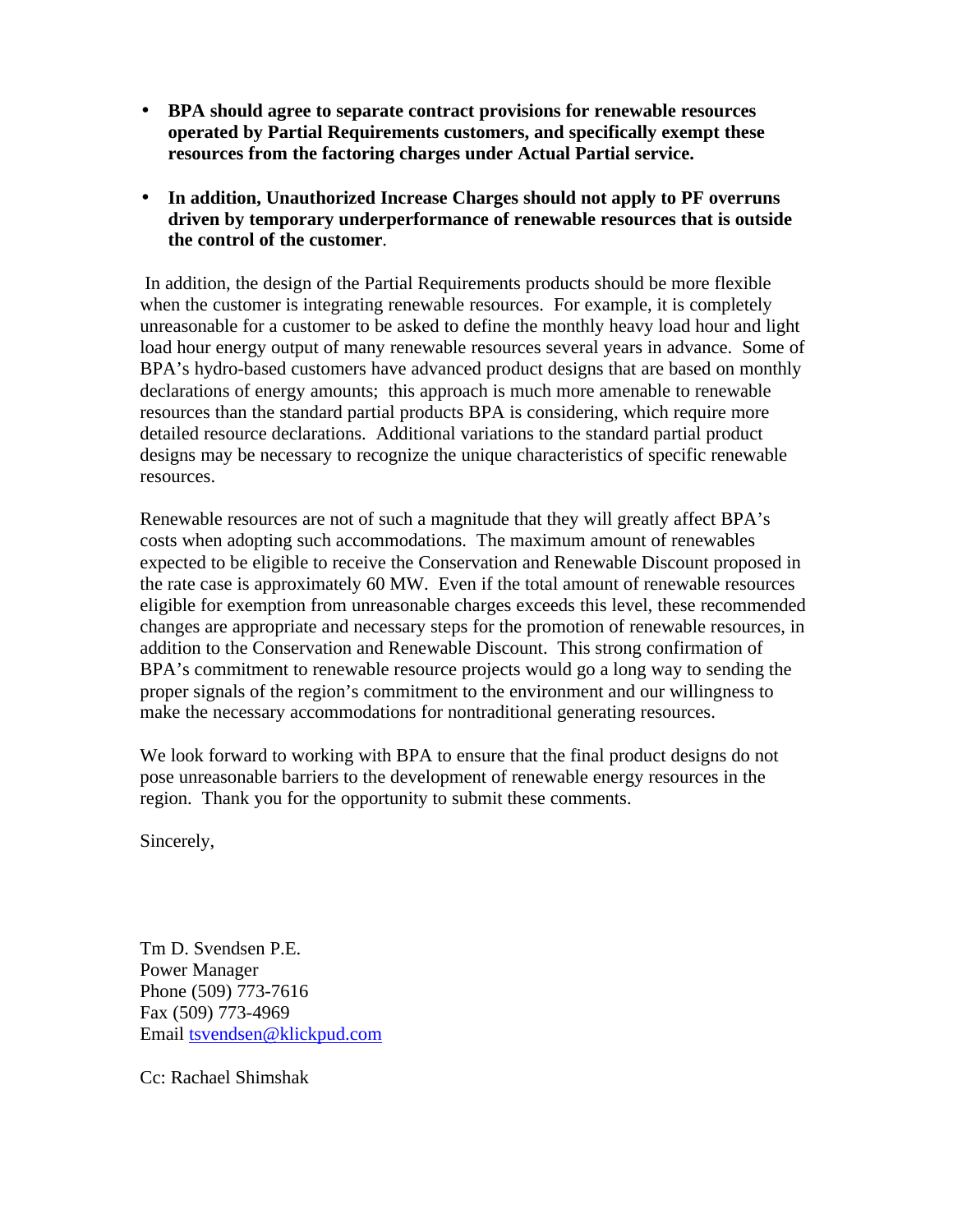#### **Comments of the Eugene Water & Electric Board on the**

Draft BPA Partial Products Team Report

We appreciate the opportunity to comment on the Draft Report of the BPA Partial Products Team dated February 12, 1999. We recognize the difficulty in coming up with a single product design that meets the needs of all of BPA's customers with dispatchable resources. We applaud your decision to offer multiple alternatives at a posted price as the best way to try and meet those diverse needs.

#### **1. Comments on the Capacity Staple-on to the Firm Block Purchase**

While we very much appreciate BPA's willingness to add the Capacity Staple-on to the Firm Block as a new posted price product--unfortunately, the method that BPA has chosen for establishing peaking entitlement appears to preclude EWEB from purchasing any of it. In fact, the only customers who will be eligible to purchase the Capacity Staple-on are those customers with very low system load factors, and/or those customers with a small percentage of their resources diversified away from BPA.

We aren't certain if this is what BPA intended. If so, we wonder why BPA has decided to offer the Capacity Staple-on at all.

Below is an example showing how the current proposal would treat EWEB in a winter peaking month. Following that we present two alternatives that we believe meets BPA's objective to limit a customer's entitlement to subscribe to additional peaking, but which yield numbers greater than zero.

#### a. BPA's proposed method to limit entitlement to the Capacity Staple-on

As proposed, the maximum amount of capacity is set be the following equation.

Max total Capacity Factor  $=$  Average energy system load (aMW) Peak system load \* % energy load placed on BPA

EWEB has approximately a 400 aMW energy load in winter months and a 600 MW peak load. EWEB also supplies about one-third of its load from its own generation. Even if EWEB were to choose to place the remaining two-thirds of our load on BPA after 2001 we would not be able to purchase any of the Capacity Staple-on in a winter month, and probably none in any month given our loads and resources throughout the year.

Max total capacity factor =  $\frac{400 \text{ aMW}}{400 \text{ aMW}}$  = 1 600 MW \* 67%

A maximum capacity factor of 1 or more means there is no ability to purchase additional peaking, even if though EWEB would be purchasing 268 aMW of Firm Block, take-or-pay energy in that month. It would be necessary for EWEB to purchase energy storage from a third party in order to turn flat blocks of energy into variable energy that we could shape to our load.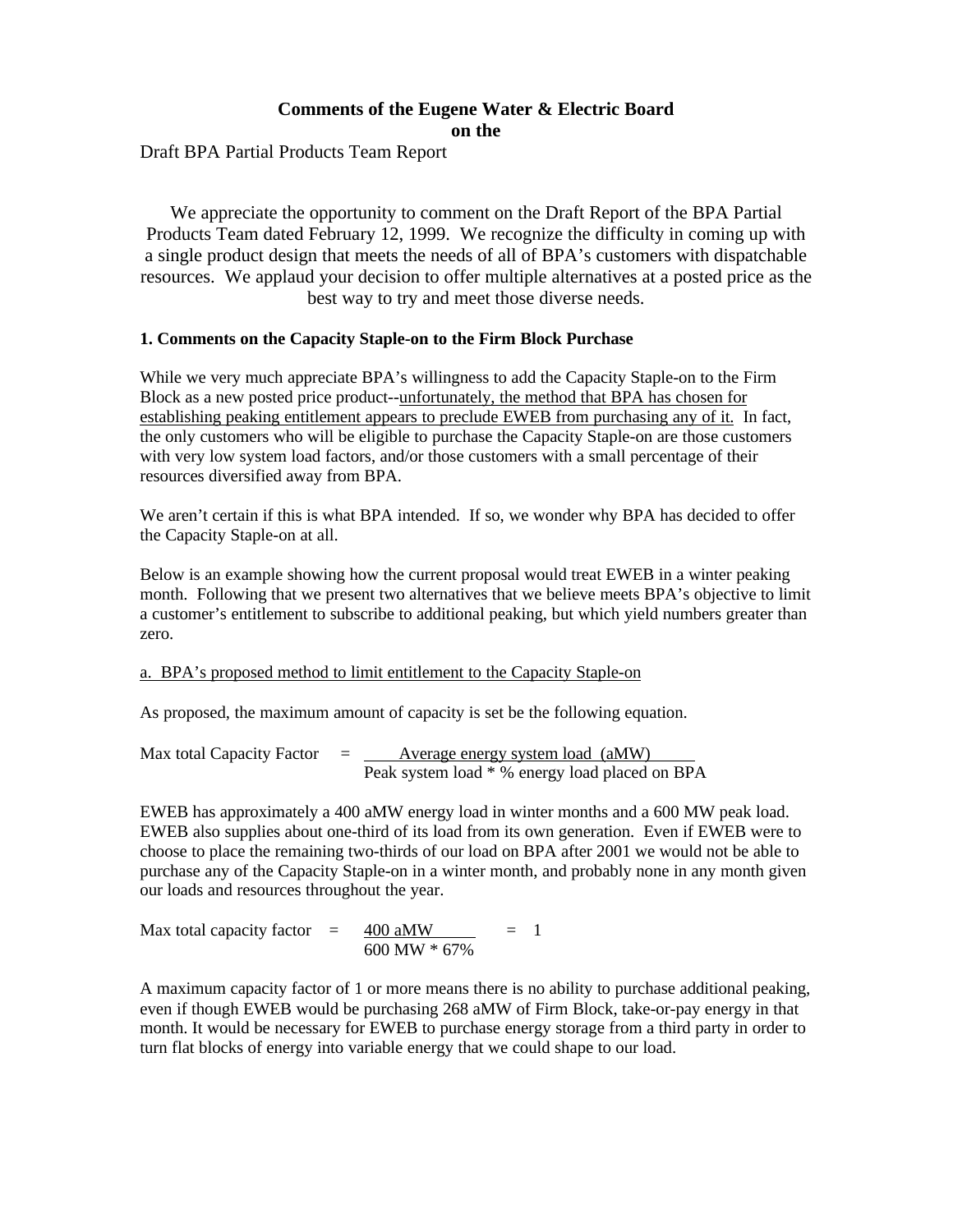#### b. EWEB's first alternative method to limit entitlement to the Capacity Staple-on

Product Team meetings in January. This proposal also limits a customer's entitlement to However, the equation differs as below.

(Peak system load \* % energy load placed on BPA) – energy load placed on BPA

following amount of additional peaking via the Capacity Staple-on.

This method limits the load factor BPA supplies resources at to the customer's system load factor,

are the load factors resulting from the above calculations.

 $= 67\%$  $268$  aMW + 132 peak MW EWEB load factor = 132 aMW = 67% 132 aMW + 68 peak MW

Note that while this method is *fair* to BPA, it isn't clear that it is *legal.* EWEB's understanding of statutory requirements is that preference customers are allowed to place load on BPA, with no constraints about the load factor.

#### c. EWEB's second alternative method to limit entitlement to the Capacity Staple-on

This alternative method for determining a customer's entitlement to the Capacity Staple-on was presented to the Partial Products Team in January. This method would actually calculate a customer's entitlement to 8-hour peaking based on historical loads and estimated load growth. While this method would require additional analysis prior to contract completion compared to the first alternative, it does have the advantage of being consistent with statutory requirements. That is because it is essentially the same method that is used to determine overall energy and peak entitlement, only at a more detailed level.

In brief, this method would go beyond what will be necessary to calculate a customer's entitlement to HLH and LLH blocks by adding one more step. It will calculate an entitlement to 8 hour peaking based on historical loads and estimated load growth. The difference between the 8 hour peaking value and the 16 hour HLH peaking value is the maximum Capacity Staple-on to which a customer could subscribe. The peaking ability of the customer's own resources would need to be taken into account, but how to do that was never worked out. However, this shouldn't be a difficult value to calculate. It is very similar to the 50 hour sustained peaking capability calculations contained in the annual BPA Whitebook.

#### d. Capacity Staple-on cannot be combined with other BPA products

BPA states that the Capacity Staple-on to the Block "is not available at posted prices with any other BPA product." We are interpreting that statement to mean that we cannot purchase firm blocks with a Capacity Staple on and a Partial Service product. This makes no sense to us, given BPA's stated goal of using a common table of rates across its products. If BPA does indeed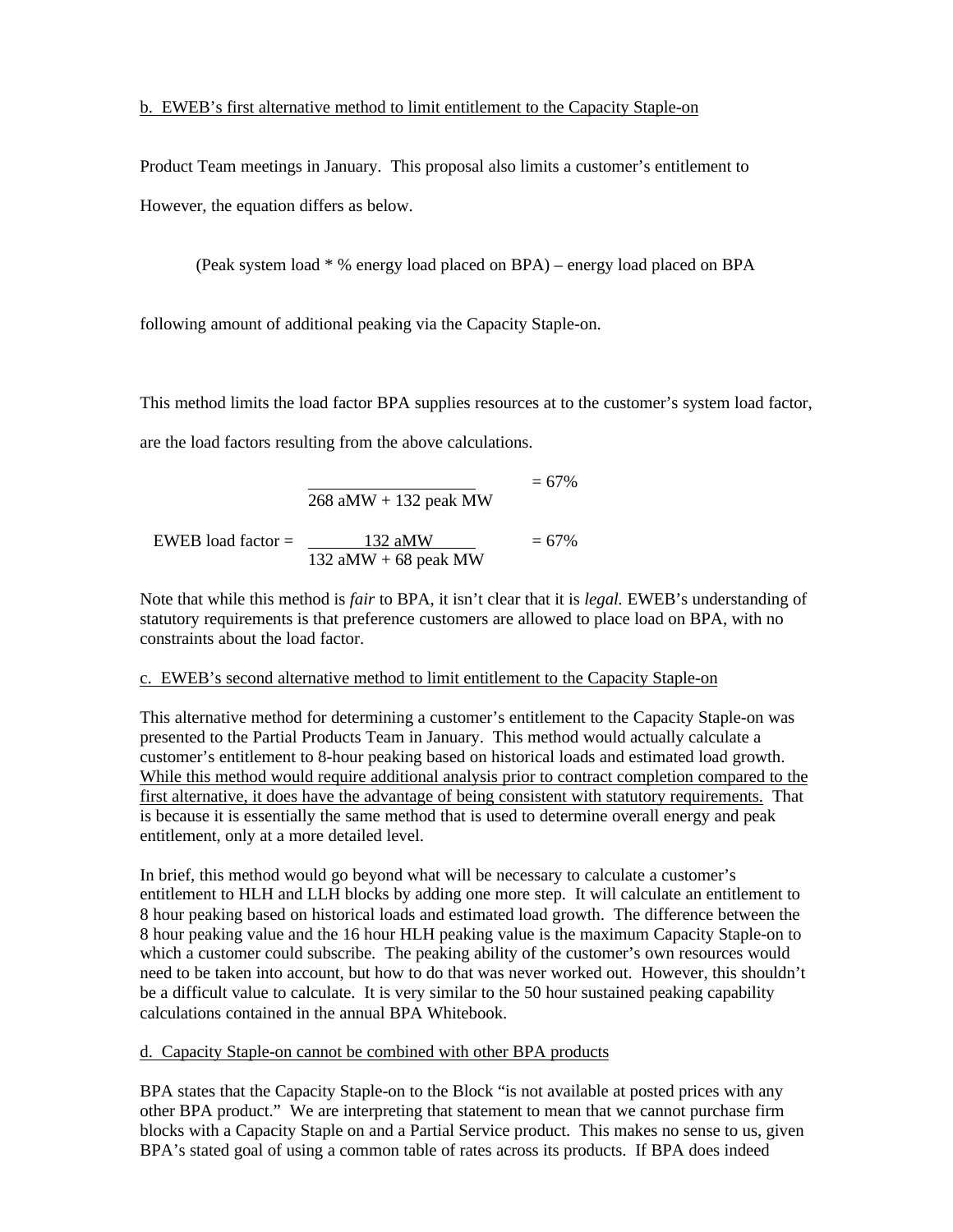implement a common table of rates then BPA should be indifferent to whether a customer purchases the Capacity Staple-on or not.

From EWEB's perspective it will reduce our flexibility in subscribing to BPA power. EWEB's current resource portfolio produces monthly entitlements to PF that have very high peaking entitlements with little or no energy entitlements. This has been a challenge to operate under, and we desire a post-2001 entitlement that is more balanced. Unless BPA allows the Capacity Stapleon to be combined with Partial Service you force customers that desire to purchase firm blocks into just such an imbalanced portfolio.

This restriction seems detrimental and unnecessary. We recommend that it be removed.

#### e. Capacity Staple-on hours per period related to customer's load

In the draft report BPA recommends "that the hours per period parameters for this product should be related to the customer's load needs in light of its other resources, including the BPA block."

We are not certain what BPA means by this statement. If this is intended towards the calculation that determines entitlement prior to contract completion, then EWEB agrees with this intent. See Section 1.c above. Most definitely, the entitlement calculation should taking into account the customer's resource capability before determining what amount of 8 hour peaking the customer may subscribe for. (This is no different than determining subscription right for a 16 hour HLH block.) A customer with a 1, 2, or even 7 hour peaking need would not be entitled to subscribe for that need with this product.

One of the product features that was stressed in the Partial Products Team meetings was its standard nature, 8 hours per day, 7 days a week, limited to hour ending 7:00 A.M. and 10:00 P.M. Opening the door to varying the hours per period on a customer specific basis would make this product look like a variable load factor sale, and would render it difficult to offer as a postedprice product.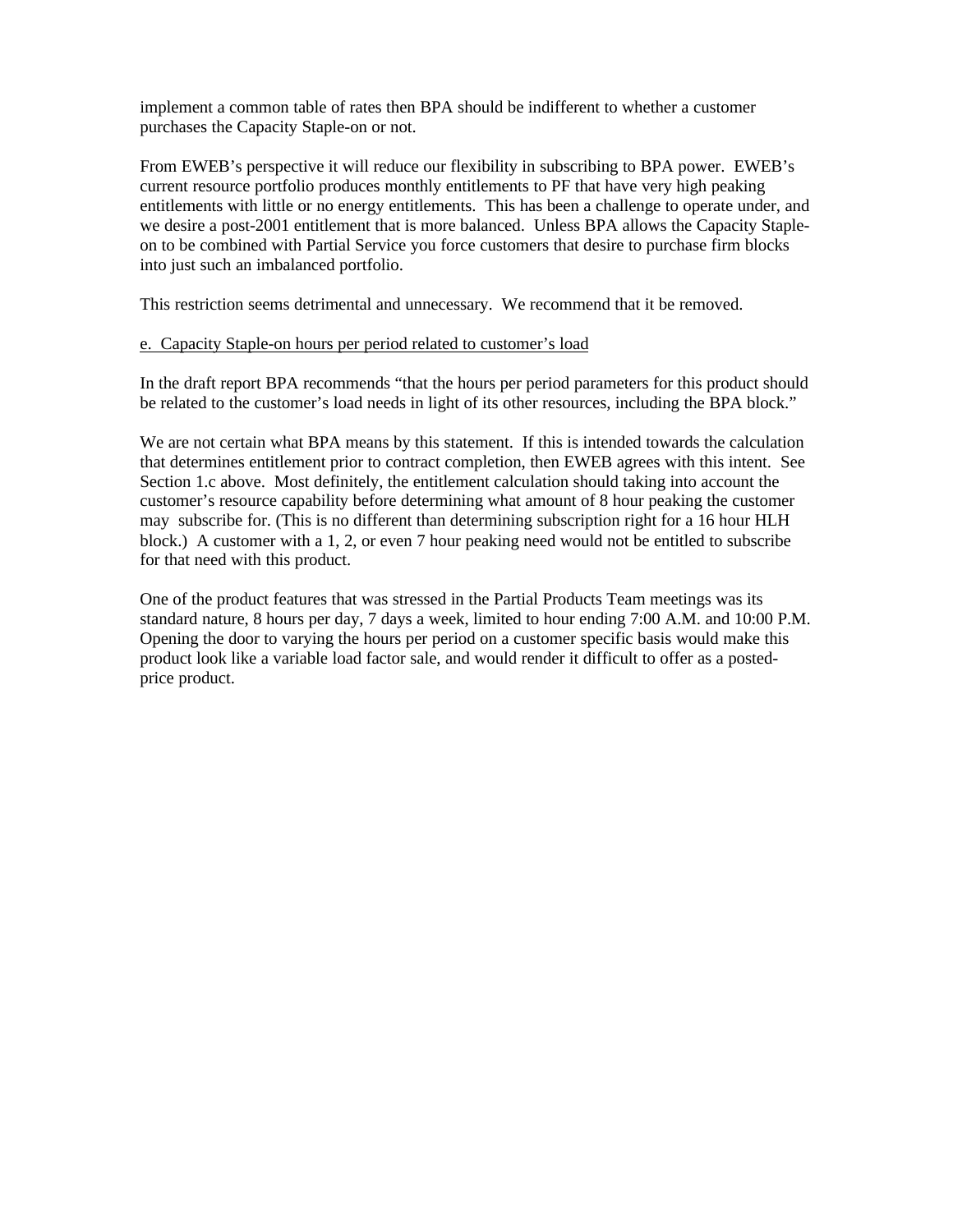2. The proposed billing factor for the demand charge "adder" will bill customers for demand that BPA doesn't stand-ready to serve.

For the Actual Partial Service product Variation No. 1 BPA has proposed a new interpretation for a "demand adder" that is not what we understood was meant by the term and is inconsistent with industry norms. In addition, the proposed billing factor appears to run contrary to BPA's stated objective to incent customers to "flatten their loads on BPA."

As originally discussed in meetings, BPA would charge a higher demand charge in Variation No. 1 to compensate for the higher level of optionality that is embedded in this product. We could agree with that concept. However, the standard industry practice is to charge a demand charge (or option fees) on the capacity being sold. BPA is proposing to bill customers a demand charge on the capacity it isn't selling. That is, the capacity that a customer declares it will serve from its own resources is the capacity that BPA's proposed billing factor will tax.

BPA called this billing factor a stand-ready charge. BPA does supply a stand-ready service, but it isn't for the customer's peaking capability. BPA must stand-ready to supply the peak requirement again, which customers may call upon later in the month. The appropriate billing factor is the regular peak demand.

This billing factor makes no sense to us. BPA has stated publicly that it wants a higher demand charge to incent customers to flatten their take on BPA. This new billing factor will incent customers to do just the opposite -- to not declare their own peaking capability to serve their load and let BPA serve their peak needs.

Why make things more complicated? We strongly urge you to drop this new billing factor interpretation and use a demand adder that is applied to the actual peak demand of the customer.

#### **3. Comments on Factoring**

We are unclear if there will be any factoring benchmark for Light Load Hours, and what, if any billing factors will be assessed.

In Attachment 2 Factoring Benchmark Methods there are several defined terms that are not sufficiently explained. It appears that of eight terms defined, the first six are planning values set in advance of the month. For instance, the term "Daily Average Load" would normally imply a running average to us, but it is apparent from your spreadsheet that this value is set once and does not change over the month. A little additional clarity would be appreciated.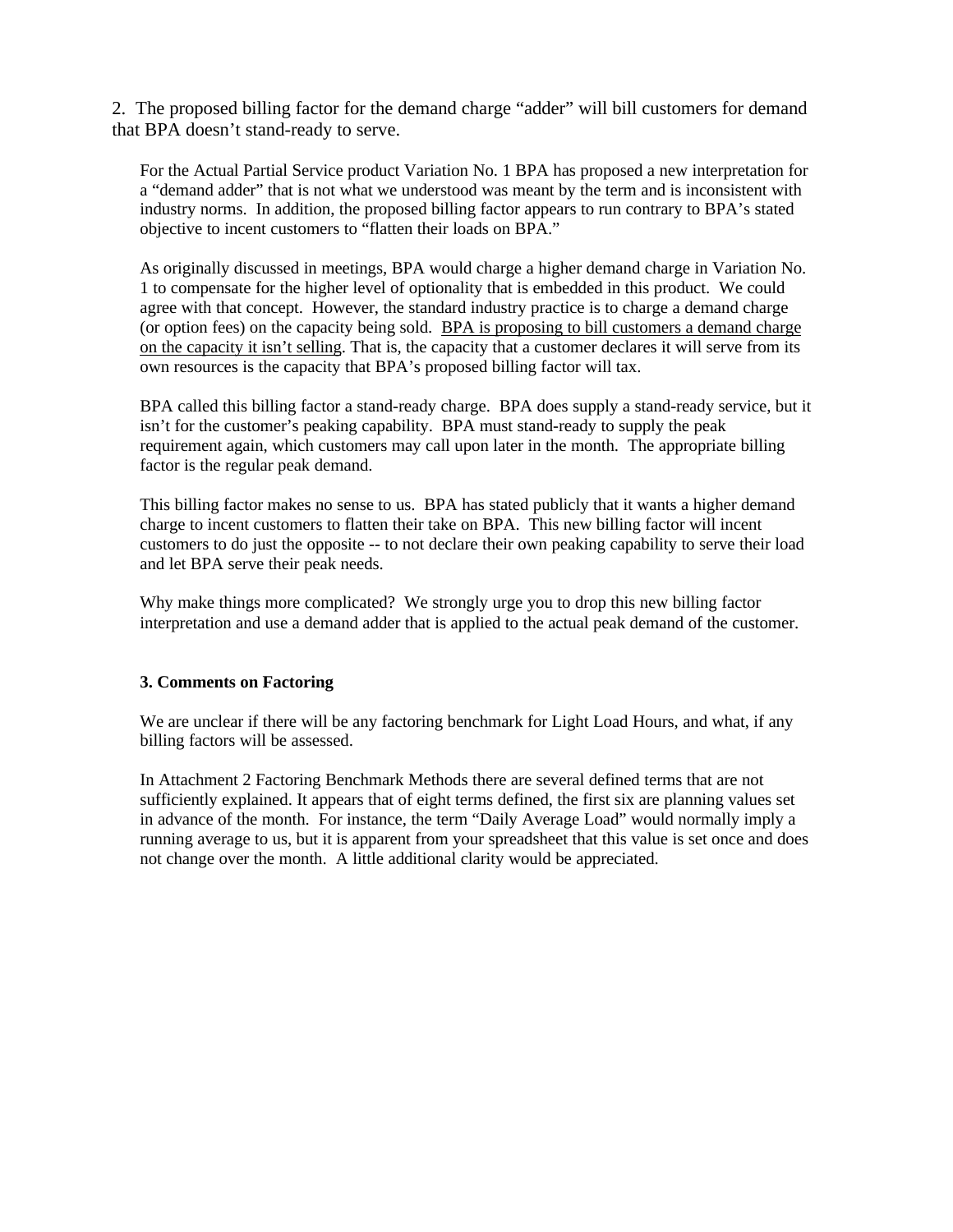& Buchal LLP

1135 Crown Plaza

Portland, Oregon 97201

503-227-1011 503-227-1034 pmurphy@mbllp.com

#### **Memorandum**

To: Maureen Flynn From: Paul M. Murphy Date: February 26, 1999 Re: Comments on Partial Service Products Team Report

On behalf of my clients, Northwest Aluminum Company, Goldendale Aluminum Company, Kaiser Aluminum & Chemical Corporation, and Reynolds Aluminum Company, I offer the following comments on the Partial Service Products Team Draft Reports (Reports).

We greatly appreciate the hard work and professionalism exhibited by the partial products Team throughout the many months in which the team reviewed various options for meeting the requirements of customers with resources. Based on our observations, the Team carefully considered every clearly articulated option proposed by any participant in the process.

We are pleased to see that the draft report adheres to the principle that the partial service product is designed to serve loads, not resource variations. It may be difficult for customers to operate their resources in complete synch with loads. It would be even more difficult for BPA to sort out the effects of unavoidable errors from purposeful behavior of customers trying to minimize costs and maximize revenues using techniques for which the product was not designed. Therefore, we strongly support the Reports Rejections of generous grace margins. Grace margins do not protect the interests of customers that will not be partial service products customers.

Recent events demonstrate that power markets can be extremely volatile and charges for unauthorized behavior, which at one time would have been viewed as punitive, can on occasion look like a bargain. Therefore, a key element of assuring that other customers are not harmed by the partial service products will be in the design of unauthorized increase charges and excess factoring charges. These issues are the proper subjects of the upcoming rate case. We hope that BPA will not acquiesce in recent requests by customers to allow its rate design to deviate substantially from the market. We believe that BPA's failure to have a meaningful power demand charge in the PF 96 rate was a costly mistake. BPA should also recognize that, with high volatility in power markets, fixed unauthorized increase charges would either be unreasonably punitive most of the time, or inadequate on the very occasions that unauthorized charges would be the most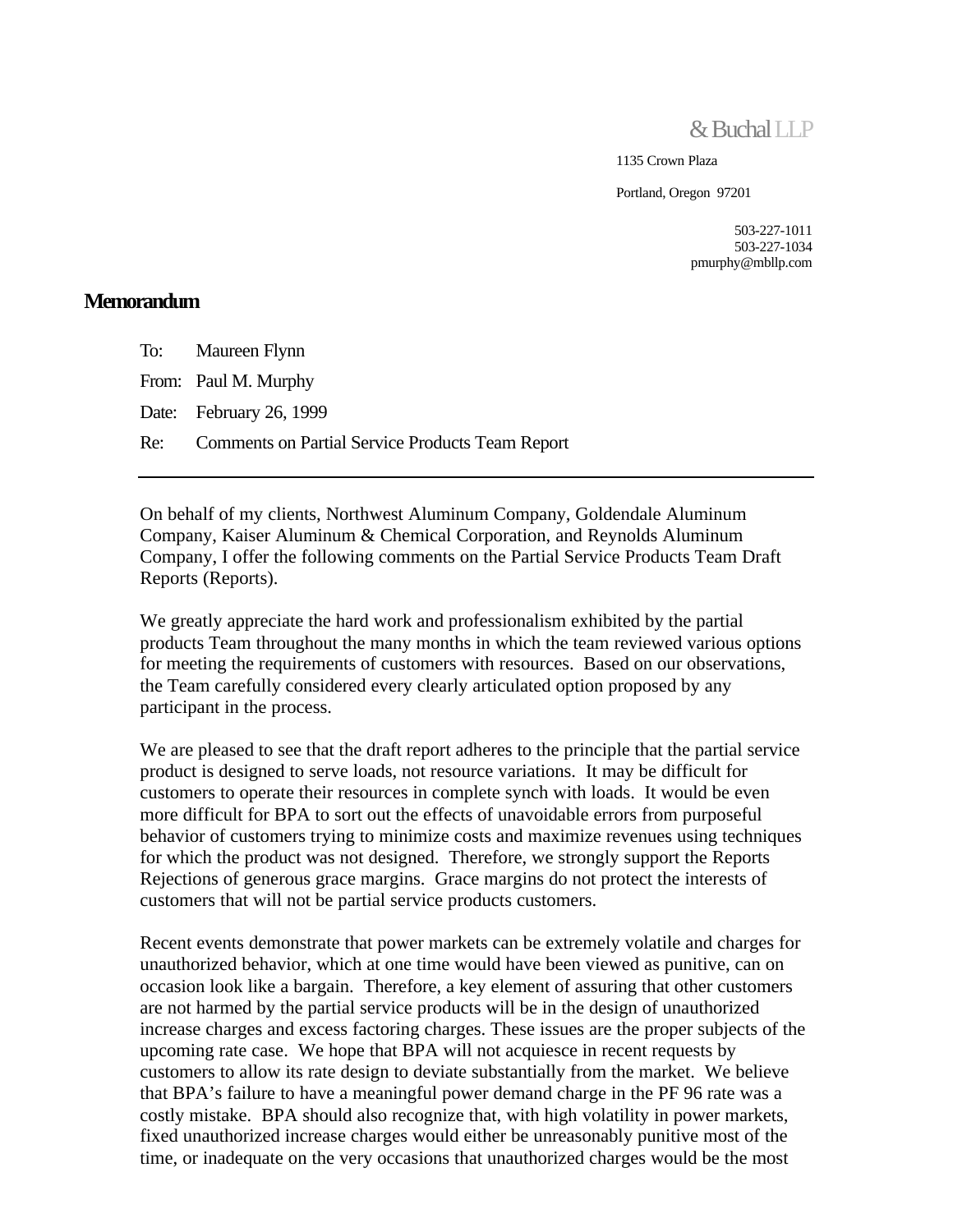harm to the system. We were pleased to see BPA's initial thinking with respect to charges for unauthorized use of capacity, energy and factoring in a recent rate case workshop. Charges such as those described in the workshop are necessary complements to the rules describing partial service products if BPA is to assure such products not to produce unfair cross subsidies among customers.

Thank you very much for this opportunity to comment on the Team's Draft Report.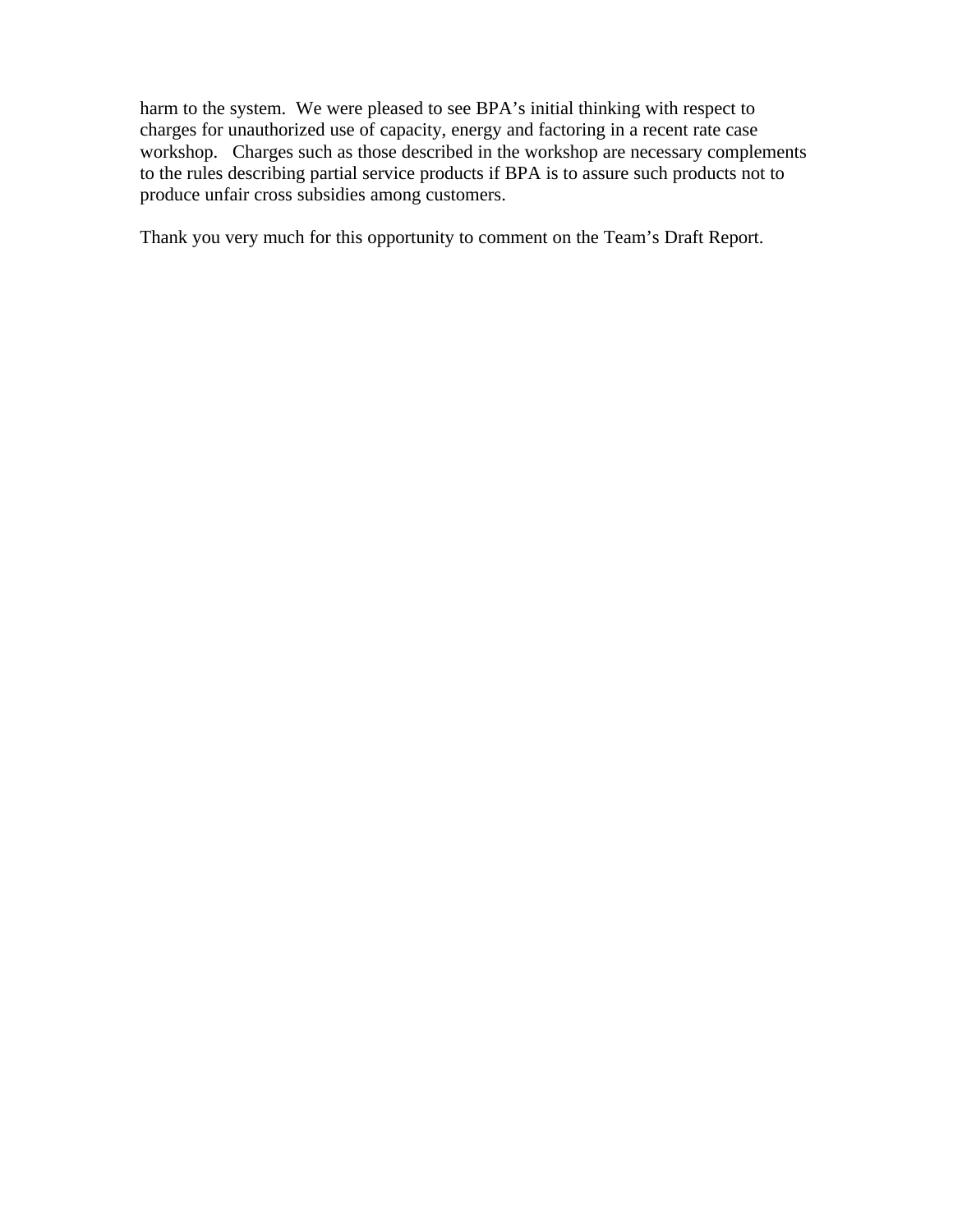March 16, 1999

Public Utility Specialist Bonneville Power Administration 905 N.E.  $11^{th}$  Avenue-PGS5 Portland, Oregon 97232

Dear Maureen:

PNGC is submitting these comments on the *DRAFT* BPA Team Report on Partial Service Products dated February 12, 1999. While there remain many details to work out before the product offerings are finalized, PNGC supports the basic approach recommended by the team.

In particular, we support the principles enunciated on pages 2-3 of the document. We agree with BPA that the 1981 contracts are no longer relevant to the new environment of competition and open wholesale markets in which BPA now operates. Due to the reduced flexibility of the federal system and BPA's exposure to market prices and volatility, it is extremely important that BPA put in place contract arrangements that minimize the extent to which the costs of resource operation can be shifted from one group of BPA customers to another. In particular, it is important that utilities be held fully responsible for the uncertainties and risks that may be inherent in their own resources.

The uncertainties associated with utility load variations can and should be distinguished from utility resource uncertainties. We fully support a policy under which core products do not include resource services at rolled-in posted prices. BPA's utility customers should obtain any needed resource support services from the competitive market including from BPA at negotiated prices and under bilateral arrangements tailored to the specific needs of the individual utility or groups of utilities, such as those served by PNGC.

BPA has identified several approaches to measuring and charging for the services required to support utility resource operations. PNGC supports of the types of approaches BPA is pursuing to provide customers with resource flexibility and will continue to participate with BPA and other parties in refining those approaches.

Sincerely,

Joe Nadal Sr. Vice President, Power Management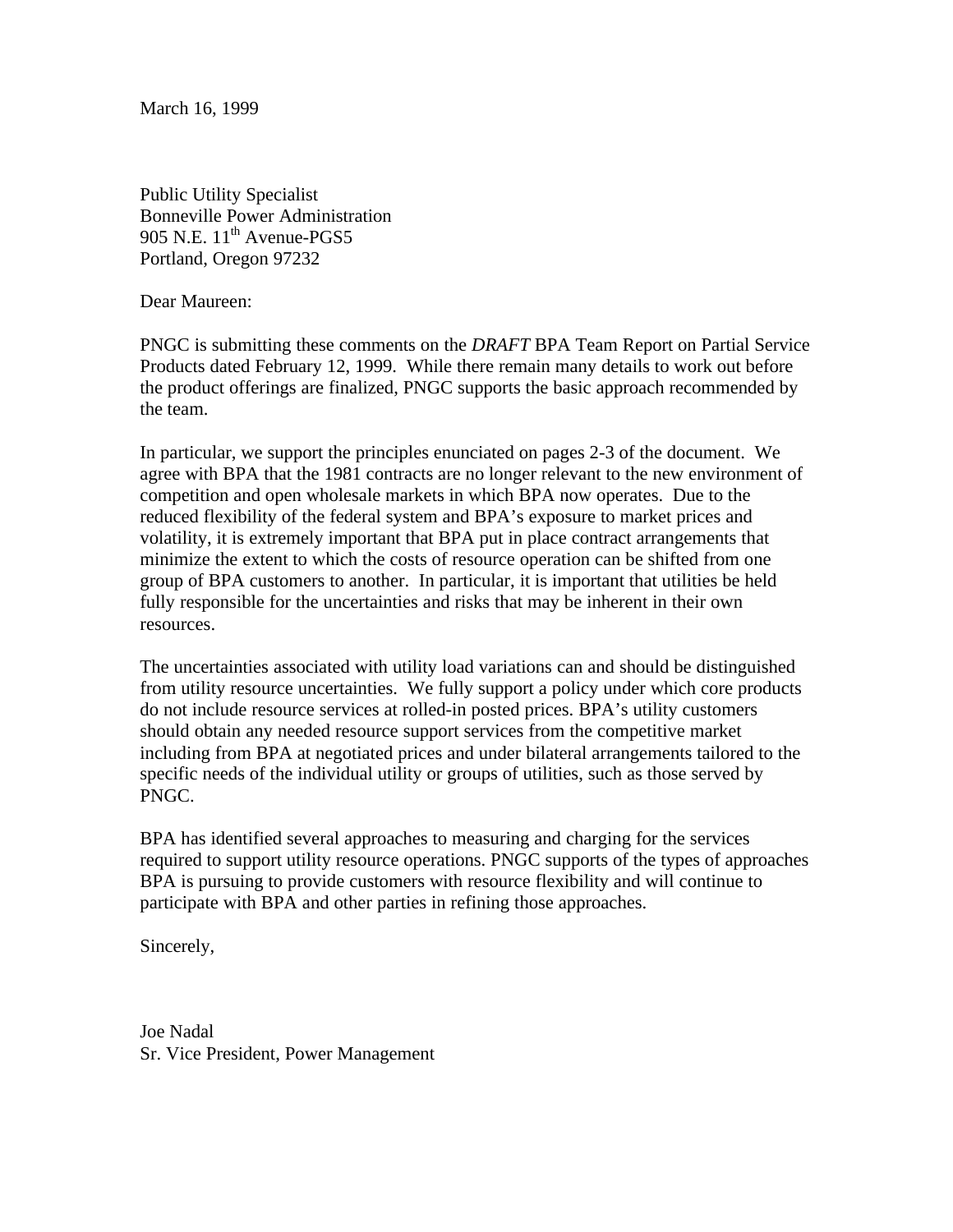#### **Appendix B Factoring Benchmark Methods**

#### **Section 1. Defined terms.**

"Allowable factoring" means a range of factoring service which BPA intends to provide in the Actual Partial Service product line based on the amount of factoring service that the underlying load would have required in the absence of customer resource deliveries. The allowable factoring ranges give an Actual Partial service customer as much access to factoring service for the purpose of following actual system load as BPA provides to a Full Service customer.

1981 PSC defined terms (modernized to recognize HLH and LLH):

- Assured Energy Capability --customer's declared resource amounts in average kW's per month for HLH and LLH
- Assured Peak Capability -- customer's declared resource peak amount in kW per month
- CPR -- Computed Peak Requirement -- the difference between the customer's system load on it's peak hour in the month and its Assured Peak Capability for that month.
- CAER-- HLH and LLH -- the average kW differences between the customer's system average HLH and LLH load for the month and its Assured Energy Capability for HLH and LLH.
- Daily Average Load HLH and LLH For the within month factoring test, the customer's system average HLH and LLH load, calculated at the end of each month, times the number of HLH and LLH hours in such day.
- Day CAER HLH and LLH the CAER HLH and LLH times the number of HLH and LLH hours in the day.
- Daily Actual Load HLH and LLH the sum of the customer's hourly system HLH and LLH load in the day.
- Daily Actual Take HLH and LLH -- is the sum of the hourly actual HLH and LLH energy delivered by BPA.

#### **"Day" means a calendar day from Hour Ending (HE) 0100 to HE 2400. In this**

#### **HLH and LLH diurnal periods. References to "day" will not always repeat the reference to diurnal periods.**

"Factoring" is a service of providing energy hour by hour in a certain shape. For the Subscription core products, it refers to BPA's service of providing a total amount of

"Load" will be used in this attachment to refer to the customer's system load which is the basis of their right to be served by BPA under a Subscription core product.

its hourly load.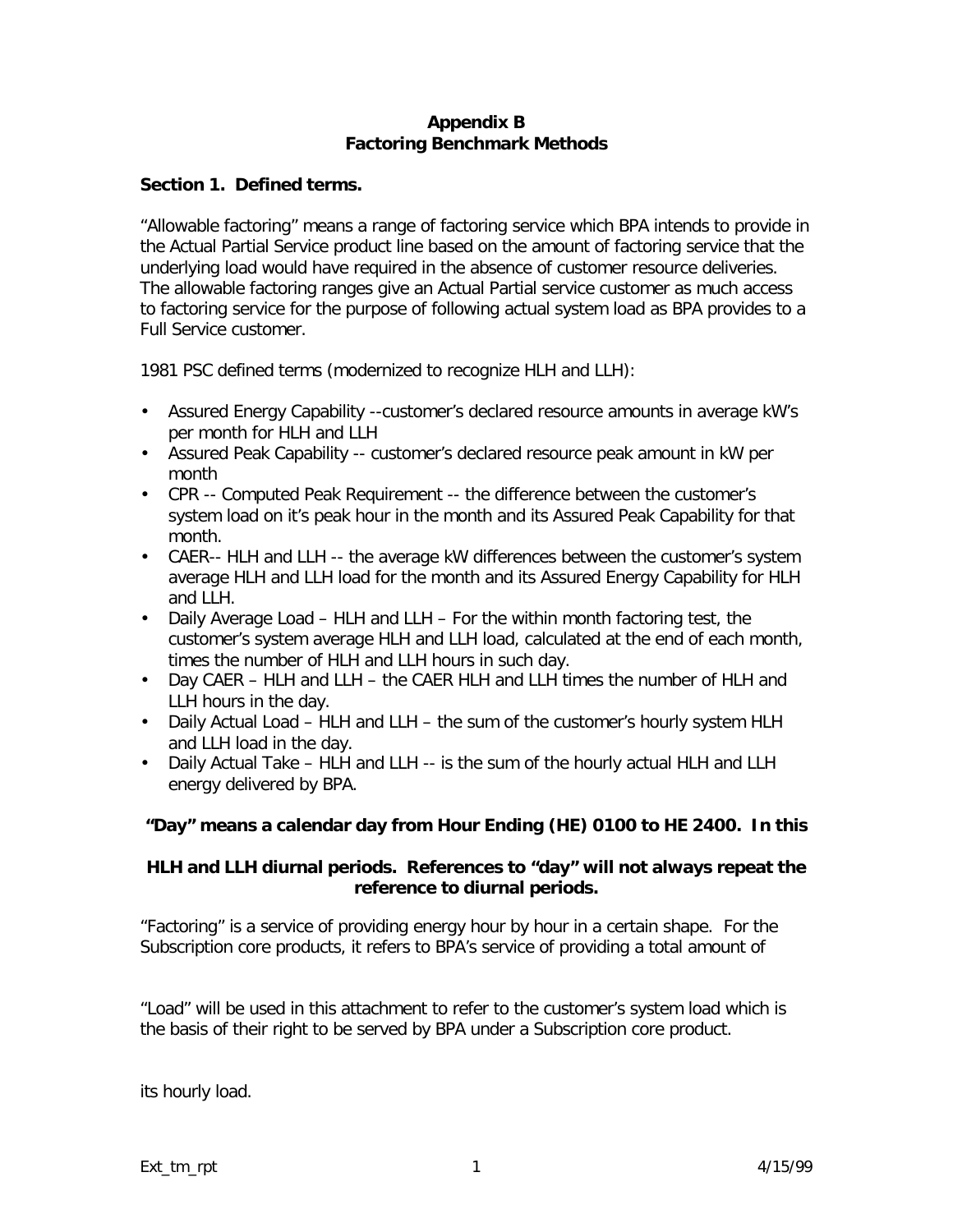"Take" will be used in this attachment to refer to the hour by hour amounts that the customer actually received from BPA. For a customer who purchases a product that serves customer actual load, this will be the difference between the measured system load for an hour and the net customer resource delivery for that hour. For a customer who receives their BPA purchase by means of interchange schedule, the amounts scheduled would be the "take".

#### **Section 2. Within day factoring test -- checks for factoring service across hours of a diurnal period of a day**

#### **a. Description:**

The within day factoring test compares the hour by hour shape of load versus take within a day. It identifies whether or not the hour by hour shape of the customer's take from BPA has used more within day factoring service, measured in kWh's, than the underlying load would have used.

## **b. Application of test:**

## (1) **Allowable within day factoring service needed by the actual load.**

Allowable within day factoring service is a range with two boundaries.The lower boundary is "no factoring" (a flat take within the day). The upper boundary is a take that requires no more factoring than the actual load would require. The amount of factoring used by the load is calculated by looking at the relationship of the hour by hour load amounts to that day's average energy load (within a diurnal period).

The within day factoring check counts the hourly amounts which are greater than the average instead of both greater and lesser. This is because our working assumption is that the BPA posted demand charge will provide some incentive to customers to try to shape their resource deliveries to minimize their probable demand billing factor (which is assumed to be the customer's peak take for the month).

(2) **Within day factoring service actually used based on take.** The amount of factoring used based on take is calculated by looking at the relationship of the hour by hour take amounts to that day's average energy take (within a diurnal period). The amounts by which each hour's take amount are greater than the average are summed in kWh.

(3) **Determination of excess within day factoring service used.** If the kWh sum from (2) is greater than (1), excess factoring service has been used and the excess is subject to excess within day factoring service charges.

#### **c. Examples of the test:**

The tables for this example test are included below. The examples are in MWh for simplification. Billing calculations are performed in KWh. The table titled "Actual Load – Finding the upper limit" shows the calculation of the upper limit. Each hour, the day's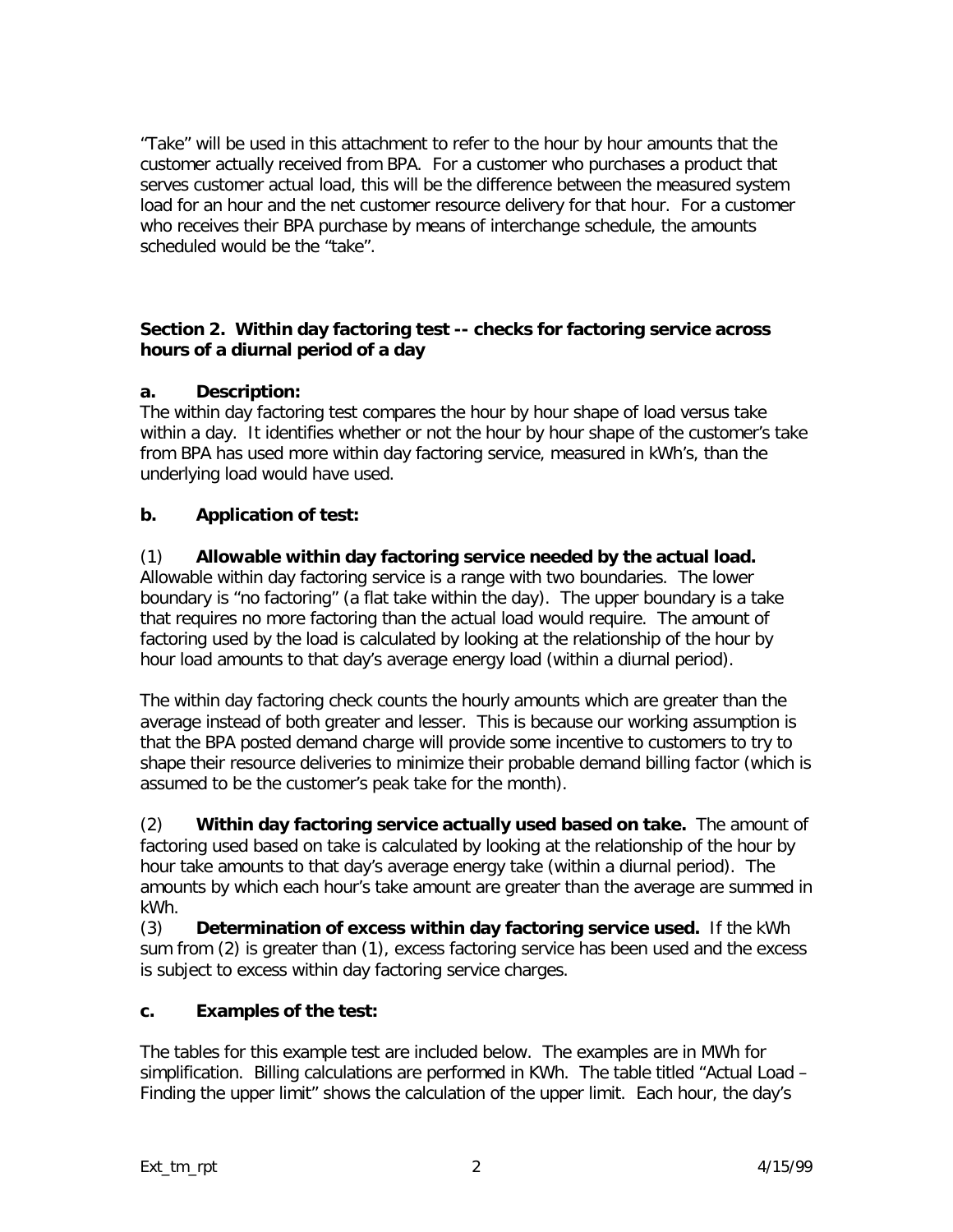average energy load (50) is subtracted from each value in the "load amount" column. If the load amount exceeds the average energy the difference is placed in the "Exceeds average by" column, otherwise a zero is placed in that column. The sum of the "Exceeds Average by" column is the Factoring Upper Limit for the day. In the example, the Factoring Upper Limit is 17. The Factoring Lower Limit is always zero.

The other three tables depict possible customer resource operation, and given that operation, a calculation of the Factoring actually used in the take from BPA. In each of these tables we are subtracting average take (30 in all cases) from the "actual Take" column. If the actual Take exceeds the Average take the difference is placed in the "Exceeds average by" column, otherwise a zero is placed in that column. The sum of the "Exceeds average by" column is the amount of Factoring actually used in the Take from BPA.

For the "Flat Resource" example, the Factoring actually used is 17, which is equal to the Factoring Upper Limit. No excess within day factoring charges would be assessed.

For the "Resource not shaped to follow load" example, the Factoring actually used is 21 which exceeds the Factoring Upper Limit by 4. Excess within day factoring charges would be assessed on 4 MWh.

For the "Resource shaped to follow load" example, the Factoring actually used is 12 which is less than the Factoring Upper Limit. No excess within day factoring charges would be assessed.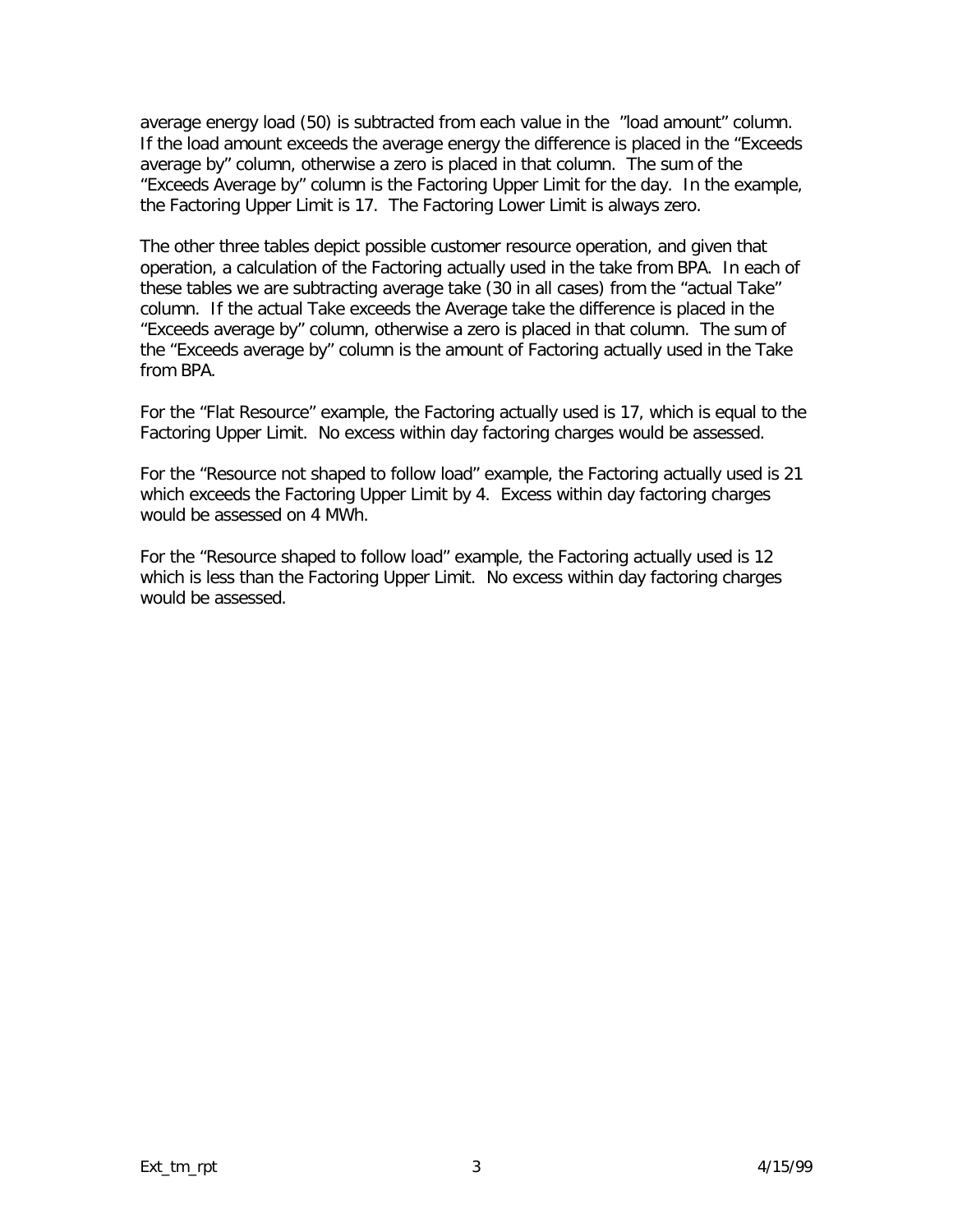| Actual Load - Finding the upper limit. |        |                    | A Flat Resource |        |                |
|----------------------------------------|--------|--------------------|-----------------|--------|----------------|
| day's average energy load              |        | 50                 | Average Take    |        | 30             |
|                                        | Load   | Exceeds            |                 | actual | Exceeds        |
| Hour                                   | amount | Average by         | Resource        | Take   | average by     |
| 7                                      | 47     | 0                  | 20              | 27     | 0              |
| 8                                      | 49     | 0                  | 20              | 29     | 0              |
| 9                                      | 51     |                    | 20              | 31     |                |
| 10                                     | 53     | 3                  | 20              | 33     | 3              |
| 11                                     | 54     | 4                  | 20              | 34     | 4              |
| 12                                     | 52     | $\overline{2}$     | 20              | 32     | $\overline{2}$ |
| 13                                     | 50     | 0                  | 20              | 30     | 0              |
| 14                                     | 47     | 0                  | 20              | 27     | 0              |
| 15                                     | 49     | 0                  | 20              | 29     | 0              |
| 16                                     | 50     | 0                  | 20              | 30     | 0              |
| 17                                     | 52     | $\overline{2}$     | 20              | 32     | $\overline{c}$ |
| 18                                     | 53     | 3                  | 20              | 33     | 3              |
| 19                                     | 52     | $\overline{2}$     | 20              | 32     | $\overline{2}$ |
| 20                                     | 50     | 0                  | 20              | 30     | 0              |
| 21                                     | 47     | 0                  | 20              | 27     | 0              |
| 22                                     | 44     | 0                  | 20              | 24     | 0              |
|                                        |        | Factoring          |                 |        | Factoring      |
|                                        |        | <b>Upper Limit</b> |                 |        | actually used  |
|                                        |        | 17                 |                 |        | 17             |

| Resource not shaped to follow load |        |               | Resource shaped to follow load |        |                |
|------------------------------------|--------|---------------|--------------------------------|--------|----------------|
| Average Take                       |        | 30            | Average Take                   |        | 30             |
|                                    | actual | Exceeds       |                                | actual | Exceeds        |
| Resource                           | Take   | average by    | Resource                       | Take   | average by     |
| 22                                 | 25     | 0             | 18                             | 29     | 0              |
| 20                                 | 29     | 0             | 20                             | 29     | O              |
| 18                                 | 33     | 3             | 20                             | 31     |                |
| 18                                 | 35     | 5             | 22                             | 31     |                |
| 20                                 | 34     | 4             | 22                             | 32     | 2              |
| 22                                 | 30     | 0             | 20                             | 32     | 2              |
| 20                                 | 30     | 0             | 20                             | 30     | 0              |
| 20                                 | 27     | 0             | 18                             | 29     | 0              |
| 20                                 | 29     | 0             | 18                             | 31     |                |
| 20                                 | 30     | 0             | 20                             | 30     | 0              |
| 18                                 | 34     | 4             | 22                             | 30     | O              |
| 22                                 | 31     | 1             | 22                             | 31     |                |
| 20                                 | 32     | 2             | 20                             | 32     | 2              |
| 18                                 | 32     | 2             | 18                             | 32     | $\overline{2}$ |
| 22                                 | 25     | 0             | 20                             | 27     | ∩              |
| 20                                 | 24     | 0             | 20                             | 24     | 0              |
|                                    |        | Factoring     |                                |        | Factoring      |
|                                    |        | actually used |                                |        | actually used  |
|                                    |        | 21            |                                |        | 12             |

|                | oad - Finding the upper limit. |                    | A Flat Resource |        |                           |
|----------------|--------------------------------|--------------------|-----------------|--------|---------------------------|
|                | verage energy load             | 50                 | Average Take    |        | 30                        |
|                | Load                           | Exceeds            |                 | actual | <b>Exceeds</b>            |
| lour           | amount                         | Average by         | Resource        | Take   | average by                |
| $\overline{7}$ | 47                             | 0                  | 20              | 27     | 0                         |
| 8              | 49                             | 0                  | 20              | 29     | 0                         |
| 9              | 51                             |                    | 20              | 31     |                           |
| 10             | 53                             | 3                  | 20              | 33     | 3                         |
| 11             | 54                             | 4                  | 20              | 34     | 4                         |
| 12             | 52                             | $\overline{2}$     | 20              | 32     | $\overline{2}$            |
| 13             | 50                             | 0                  | 20              | 30     | 0                         |
| 14             | 47                             | 0                  | 20              | 27     | 0                         |
| 15             | 49                             | 0                  | 20              | 29     | 0                         |
| 16             | 50                             | 0                  | 20              | 30     | 0                         |
| 17             | 52                             | $\overline{c}$     | 20              | 32     | $\overline{2}$            |
| 18             | 53                             | 3                  | 20              | 33     | $\ensuremath{\mathsf{3}}$ |
| 19             | 52                             | $\overline{2}$     | 20              | 32     | $\overline{2}$            |
| 20             | 50                             | $\Omega$           | 20              | 30     | 0                         |
| 21             | 47                             | 0                  | 20              | 27     | 0                         |
| 22             | 44                             | 0                  | 20              | 24     | 0                         |
|                |                                | Factoring          |                 |        | Factoring                 |
|                |                                | <b>Upper Limit</b> |                 |        | actually used             |
|                |                                | 17                 |                 |        | 17                        |
|                |                                |                    |                 |        |                           |

| d              | Resource shaped to follow load |        |               |  |
|----------------|--------------------------------|--------|---------------|--|
| 30             | Average Take                   |        | 30            |  |
| ceeds          |                                | actual | Exceeds       |  |
| age by         | Resource                       | Take   | average by    |  |
| 0              | 18                             | 29     | 0             |  |
| 0              | 20                             | 29     | 0             |  |
| $\sqrt{3}$     | 20                             | 31     |               |  |
| $\sqrt{5}$     | 22                             | 31     | 1             |  |
| 4              | 22                             | 32     | 2             |  |
| 0              | 20                             | 32     | 2             |  |
| 0              | 20                             | 30     | 0             |  |
| 0              | 18                             | 29     | 0             |  |
| 0              | 18                             | 31     | 1             |  |
| 0              | 20                             | 30     | 0             |  |
| 4              | 22                             | 30     | 0             |  |
| 1              | 22                             | 31     | 1             |  |
| $\overline{2}$ | 20                             | 32     | 2             |  |
| $\overline{2}$ | 18                             | 32     | 2             |  |
| 0              | 20                             | 27     | 0             |  |
| 0              | 20                             | 24     | ი             |  |
| toring:        |                                |        | Factoring     |  |
| lly used       |                                |        | actually used |  |
| <u>21</u>      |                                |        | 12            |  |

## HLH Example of the Within Day Factoring test for a single day.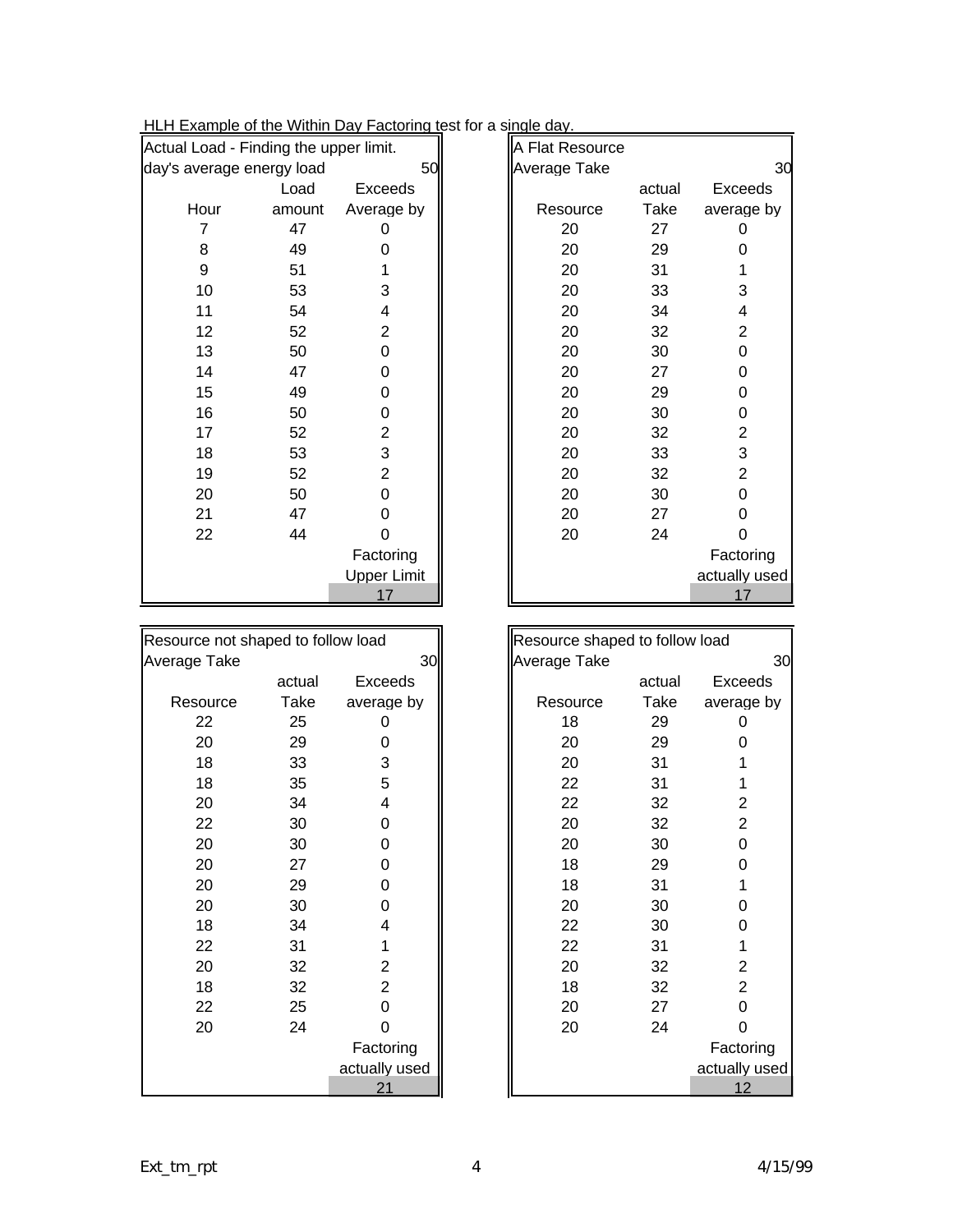#### **Section 3. Within month factoring test -- checks factoring service used day by day within a calendar month.**

#### **a. Description:**

The within month factoring test compares the day by day shape of load versus take within a month. It identifies whether the day by day shape of the customer's take from BPA used more within month factoring service than the underlying load would have used. The within day factoring test is not equipped to 'see' a factoring service issue if, for example, the customer resource deliveries were zero for the day. The within month factoring test is equipped to address that type of instance.

b. Application of test:

(1) Allowable within month factoring service based on load. Allowable within month factoring service is a range with two boundaries. The boundaries are a flat load placement on BPA and a load placement that follows the shape of the customer's total load.

- (2) Within month factoring service allowable range (Upper and Lower Boundaries) is based on the customer's actual load and its Day CAER. The calculation of the boundaries is shown below.
	- If a customer's *Daily Actual Load* exceeds the customer's *Daily Average Load* for the day, the boundaries on the BPA deliveries for the day are:

*Lower Boundary* equals the *Day CAER*.

- *Upper Boundary* equals the *Day CAER* plus (the difference between the *Daily Average Load* and the *Daily Actual Load*).
- If a customer's *Daily Actual Load* is less than the customer's *Daily Average Load* for the day, the boundaries on the BPA deliveries for the day are:

*Upper Boundary* equals the *Day CAER*.

*Lower Boundary* equals the *Day CAER* minus (the difference between the *Daily Actual Load* and the *Daily Average Load*).

(3) Determination of excess within month service is performed by comparing the customer's actual take against the boundaries established in (2) as described below. Actual take outside the boundaries, either above the Upper Boundary or below the Lower Boundary, whichever is greater, is subject to excess within month factoring service charges.

If the *Daily Actual Take* exceeds the *Upper Boundary*, the difference expressed in KWh is excess within month factoring.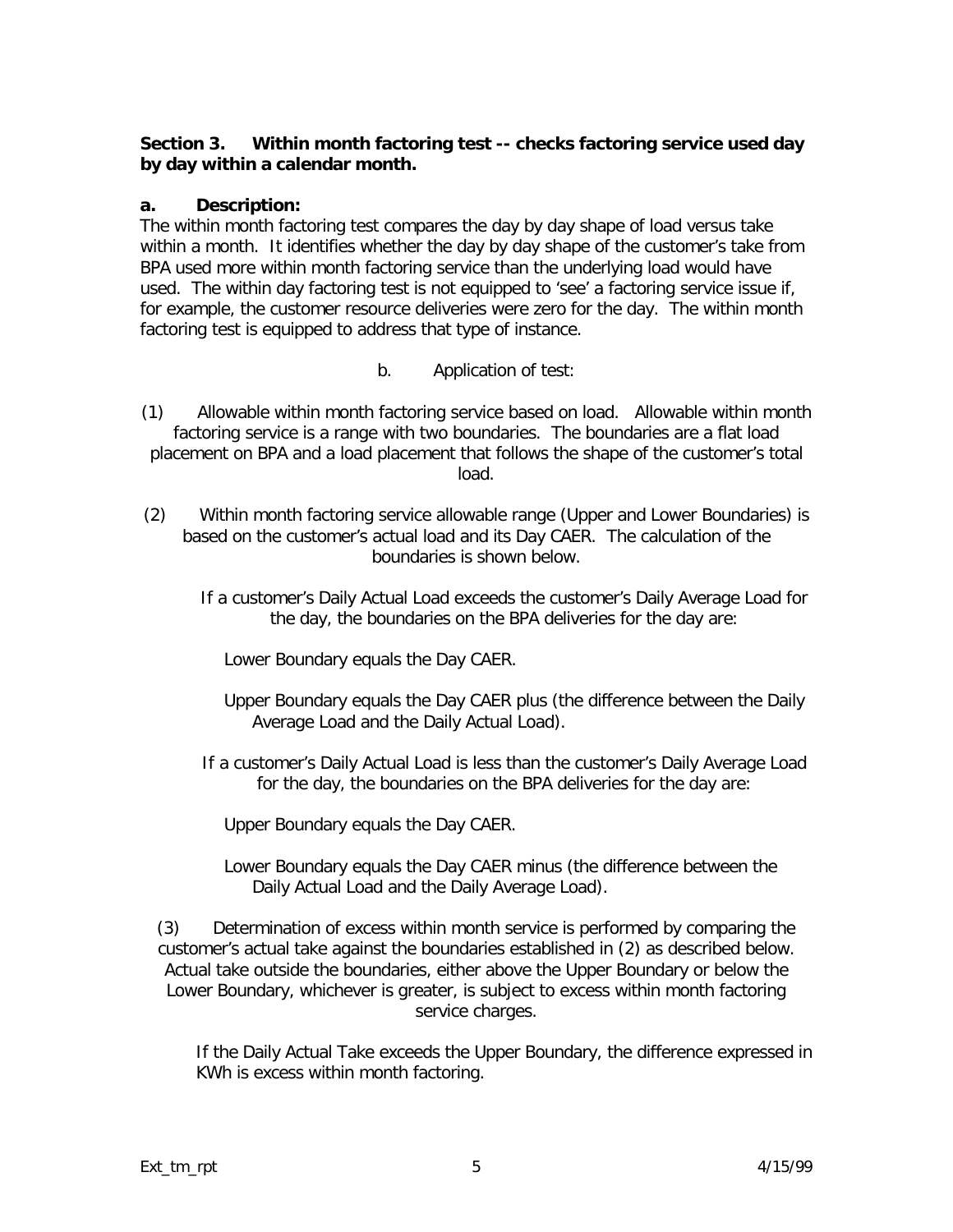If the *Daily Actual Take* is less than the *Lower Boundary*, the difference, expressed in kWh, is excess within month factoring.

#### **c. Example of the test:**

The table below contains an example of the calculation of the Upper and Lower Boundaries for the HLH days of a month. All billing calculations are performed in KWh. For simplification, the table below is shown in MWh. Since all HLH days have 16 HLH hours, the *Daily Average Load*, and *Day CAER* do not change from day to day. This would not be true for LLH where Monday through Saturday have 8 LLH, and Sundays have 24 LLH (except when switching from/to daylight savings time).

In the table below, the customer's *Daily Actual Load* exceeds the customer's *Daily Average Load* on days 16 through 26. Looking at just day 16,

*Lower Boundary* equals the *Day CAER*. *Lower Boundary* for day 16 = 2800.

*Upper Boundary* equals the *Day CAER* plus (the difference between the *Daily Actual Load* and the *Daily Average Load*). *Upper Boundary* for day 16 = 2800 + (4880 – 4800) = 2800 + 80 = 2880

If the *Daily Actual Take Upper Boundary* KWh. The 20,000 KWh is excess within

 If the *Daily Actual Take Lower Boundary* month factoring.

In the table below the customer's **interest is less than the customer's Daily** on days 1 through 15. Looking just at day 1,

*Upper Boundary Day CAER*. for day  $1 = 2800$ .

*Lower Boundary Day CAER* minus (the difference between the Average Load and the **Example 2018** *Lower Boundary* 

The calculation of excess within month factoring for day 1 would work as shown above for day 16, except that the upper and lower boundaries would be 2800MWh and

At the end of each month, actual takes above the Upper Boundary and actual takes below the Lower Boundary are summed separately. The larger of the two sums is used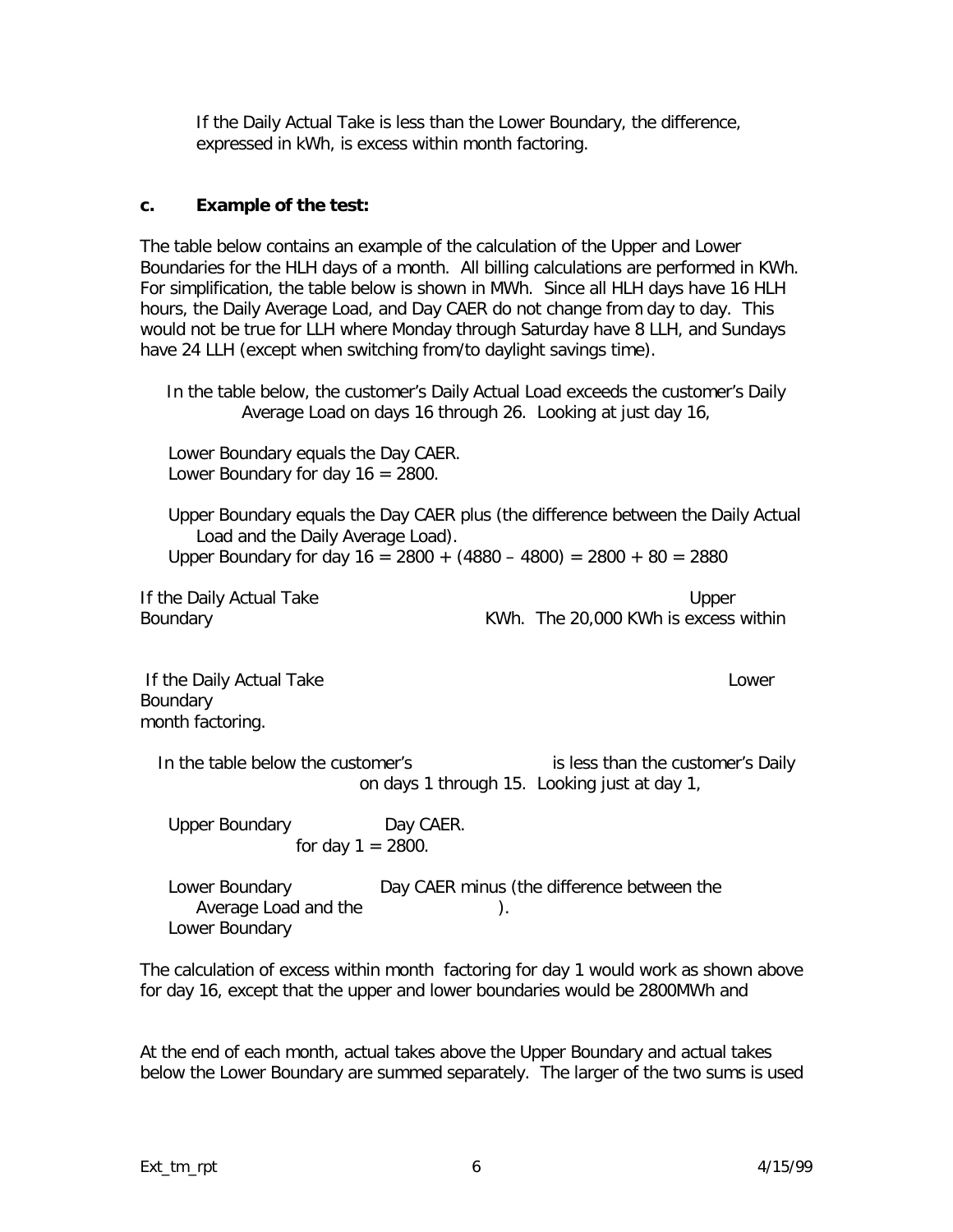|                         | A              | B                               | $\mathbf C$                                                                        | D                                                      | E                                                              |
|-------------------------|----------------|---------------------------------|------------------------------------------------------------------------------------|--------------------------------------------------------|----------------------------------------------------------------|
| 1                       |                | <b>HLH Only</b>                 |                                                                                    |                                                        |                                                                |
| $\overline{2}$          |                | Total Load in MWh<br>(measured) | 124800                                                                             | Resource<br>Commitment<br>(Contract)                   | 52000                                                          |
| 3                       |                | system average load             | 300                                                                                | <b>Assured Energy</b><br>Capability                    | 125                                                            |
| 4                       |                | Daily Average Load              | 4800                                                                               | Daily Average<br>Resource<br>Commitment                | 2000                                                           |
| 5                       |                |                                 |                                                                                    |                                                        |                                                                |
| 6                       |                | CAER                            | 175                                                                                | Day CAER                                               | 2800                                                           |
| $\overline{\mathbf{z}}$ |                |                                 |                                                                                    |                                                        |                                                                |
| 8                       | Day            | Daily Actual Load               | Difference between<br>Daily Actual Load and<br>Daily Average Load<br>ABS(B9-\$C\$) | Lower Boundary<br>IF(B9<\$C\$4, \$E\$6-<br>C9, \$E\$6) | <b>Upper Boundary</b><br>IF(B9 > \$C\$4,<br>\$E\$6+C9, \$E\$6) |
| 9                       | 1              | 4000                            | 800                                                                                | 2000                                                   | 2800                                                           |
| 10                      | $\overline{2}$ | 4280                            | 520                                                                                | 2280                                                   | 2800                                                           |
| 11                      | 3              | 4480                            | 320                                                                                | 2480                                                   | 2800                                                           |
| 12                      | $\overline{4}$ | 4360                            | 440                                                                                | 2360                                                   | 2800                                                           |
| 13                      | 5              | 4400                            | 400                                                                                | 2400                                                   | 2800                                                           |
| 14                      | 6              | 4240                            | 560                                                                                | 2240                                                   | 2800                                                           |
| 15                      | $\overline{7}$ | 4160                            | 640                                                                                | 2160                                                   | 2800                                                           |
| 16                      | 8              | 4320                            | 480                                                                                | 2320                                                   | 2800                                                           |
| 17                      | 9              | 4440                            | 360                                                                                | 2440                                                   | 2800                                                           |
| 18                      | 10             | 4320                            | 480                                                                                | 2320                                                   | 2800                                                           |
| 19                      | 11             | 4400                            | 400                                                                                | 2400                                                   | 2800                                                           |
| 20                      | 12             | 4520                            | 280                                                                                | 2520                                                   | 2800                                                           |
| 21                      | 13             | 4560                            | 240                                                                                | 2560                                                   | 2800                                                           |
| 22                      | 14             | 4480                            | 320                                                                                | 2480                                                   | 2800                                                           |
| 23                      | 15             | 4720                            | 80                                                                                 | 2720                                                   | 2800                                                           |
| 24                      | 16             | 4880                            | 80                                                                                 | 2720                                                   | 2880                                                           |
| 25                      | 17             | 5160                            | 360                                                                                | 2440                                                   | 3160                                                           |
| 26                      | 18             | 5240                            | 440                                                                                | 2360                                                   | 3240                                                           |
| 27                      | 19             | 5320                            | 520                                                                                | 2280                                                   | 3320                                                           |
| 28                      | 20             | 5440                            | 640                                                                                | 2160                                                   | 3440                                                           |
| 29                      | 21             | 5560                            | 760                                                                                | 2040                                                   | 3560                                                           |
| 30                      | 22             | 5320                            | 520                                                                                | 2280                                                   | 3320                                                           |
| 31                      | 23             | 5400                            | 600                                                                                | 2200                                                   | 3400                                                           |
| 32                      | 24             | 5600                            | 800                                                                                | 2000                                                   | 3600                                                           |
| 33                      | 25             | 5760                            | 960                                                                                | 1840                                                   | 3760                                                           |
| 34                      | 26             | 5440                            | 640                                                                                | 2160                                                   | 3440                                                           |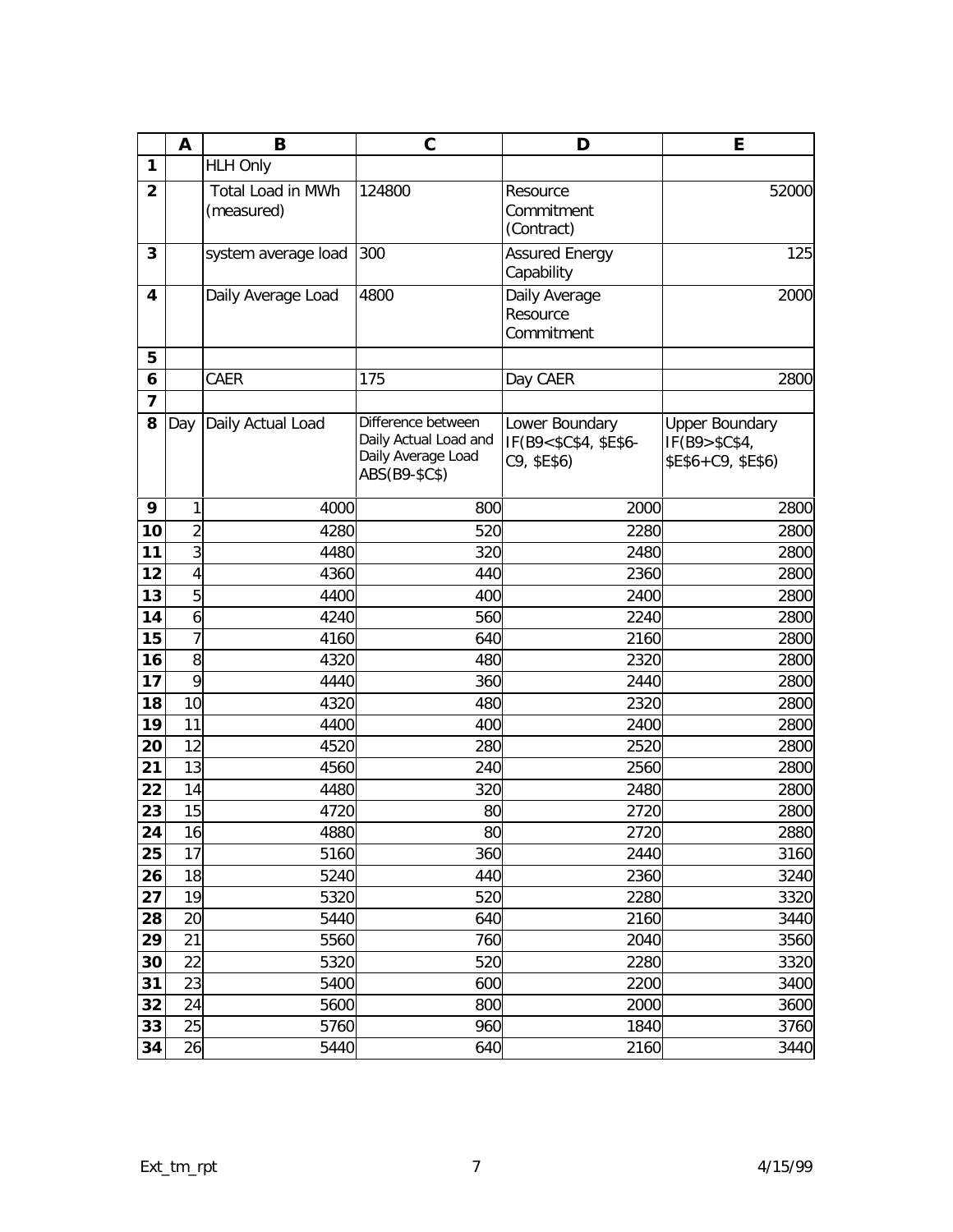#### **Attachment 3**

*Electronic copy of PGP "ACTPART.doc"*

#### **Draft Actual Partial Requirements Service for Utilities with Coordinated Hydro**

1. The customer will notify BPA of its coordinated hydro resources, and other firm resources to be dedicated to load, at the time of contract execution (e.g., late 1999 or early 2000); firm resources will be included in an exhibit to the contract; firm resources are generally dedicated to the customer's metered actual loads for the duration of the contract (not the amounts, but by name only); resources may be deleted from the resource exhibit at any time due to "obsolescence, retirement, or loss" per section 5(b)(1) of the Northwest Power Act; resources may not be added to the exhibit during the term of the contract and rate period (assumed to be five years).

2. In advance of each contract year (on a date to be determined), the customer will provide notice to BPA of the assured capability (firm energy and capacity by month, but not by HLH and LLH) of the sum of its resources, in conjunction with coordinated planning under PNCA.

3. During each contract month, the customer is responsible for that amount of its actual contracted load associated with the assured capability of its declared resources; instead of a distinction between firm load and interruptible load, the customer would contractually identify those loads that would be excluded from this contract and separately metered (by notice, the list of such "excluded" loads could be modified); the customer will provide BPA with energy and peak load data at the end of the month for those loads covered by this service.

4. During each month, scheduling limits as in the '81 contract (for various periods during the month) will apply to PF schedules; all PF power is scheduled (either prescheduled or "memo scheduled"); the customer has the right to change preschedules, as in the '81 contract.

5. The customer will have a "flexibility account" for its coordinated hydro resources, similar to the account in the 1981 contract.

6. In each month, the customer has a take-or-pay obligation to purchase as PF power the difference between (a) its reported actual loads (capacity and energy) and (b) the assured capability of its own resources, except that the customer may also displace PF purchases up to an amount equal to the difference between its total actual generation in the month and the "adjusted firm assured capability", where the "adjusted firm assured capability" depends on the use of the flexibility account. This service does not permit displacement by purchases from the market.

7. This service will be available at posted monthly energy and capacity prices, without an "availability charge".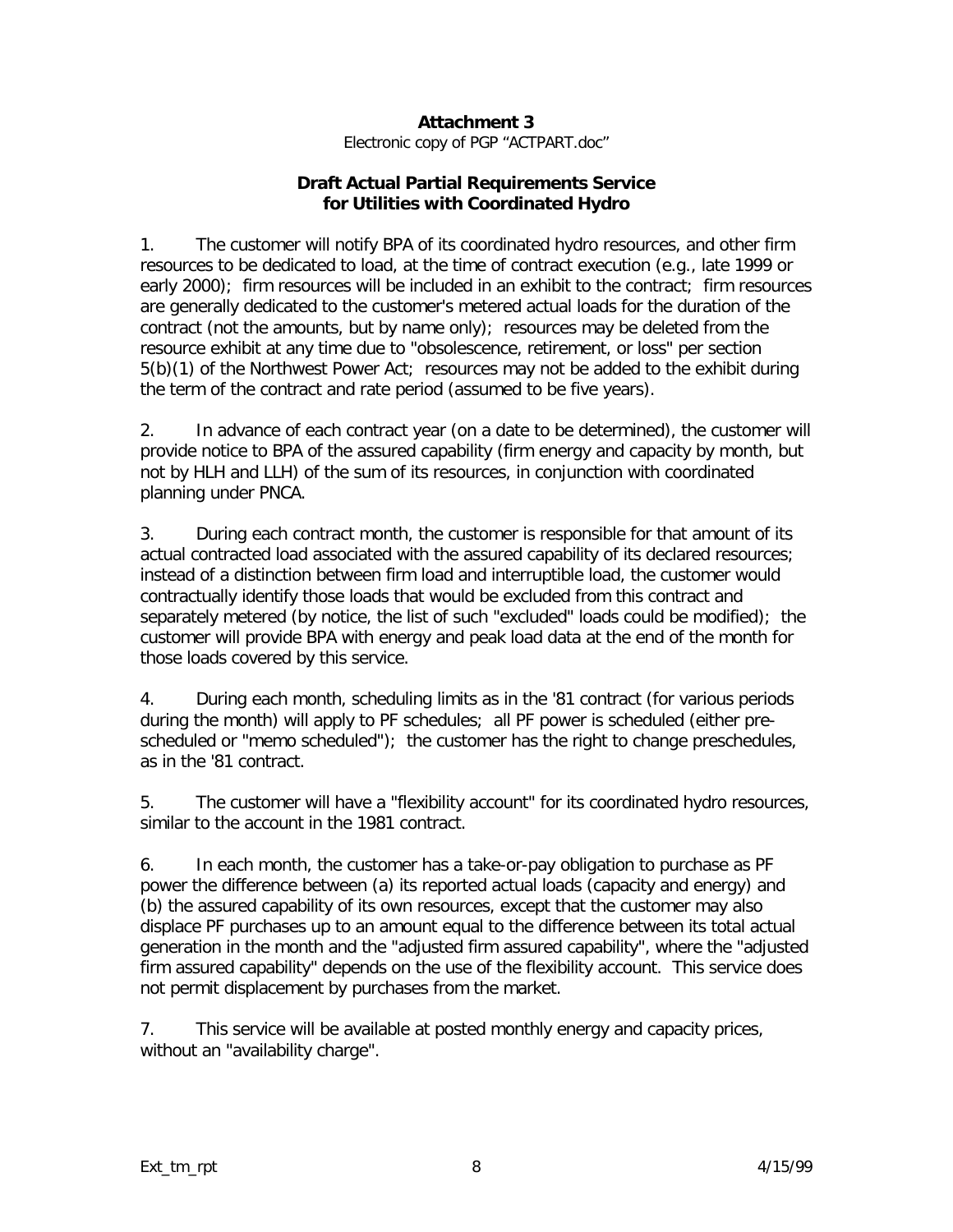**Appendix C**

**Table of Billing Factors for Core Subscription Products**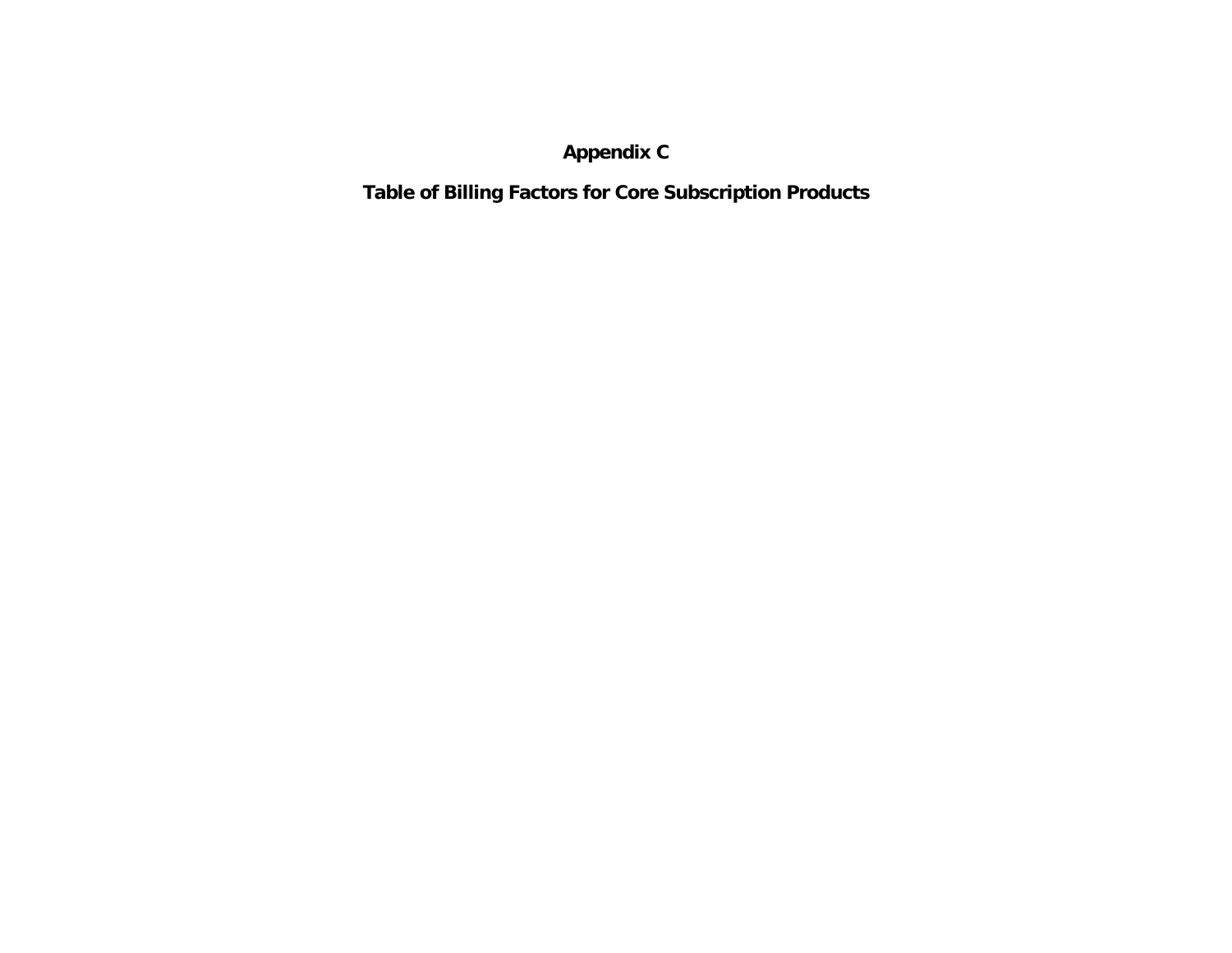| <b>Demand</b>                               | <b>Demand Entitlement</b>                                            | <b>Billing Demand</b> | <b>Unauthorized Increase</b>                                                   | Demand<br>Adjuster |
|---------------------------------------------|----------------------------------------------------------------------|-----------------------|--------------------------------------------------------------------------------|--------------------|
| <b>Full Service</b>                         | Measured Demand on GSP                                               | Same as Entitlement   | N/A                                                                            | no                 |
| Partial Service<br>dispatchable<br>resource | CSP minus declared resource<br>peak capability                       | Same as Entitlement   | Any amount by which the<br>largest single hour HLH take<br>exceeds entitlement | yes                |
| resource                                    | Partial Service fixed CSP minus resource<br>declaration on CSP hour  | Same as Entitlement   | Hourly take on the customer's<br>CSP that exceeds their<br>Entitlement.        | yes                |
| <b>Block Flat</b>                           | Contract Demand = HLH<br>block aMW                                   | Same as Entitlement   | Any hourly HLH take greater<br>lthan entitlement                               | no                 |
| Block w/ Capacity                           | Contract Demand= HLH<br>block aMW plus additional<br>capacity amount | Same as Entitlement   | Any hourly HLH take greater<br>lthan entitlement                               | no                 |
| Block w/ factoring                          | CSP minus declared resource<br>peak capability                       | Same as Entitlement   | Any amount by which the<br>largest single hour HLH take<br>exceeds entitlement | yes                |

GSP: Generation System Peak CSP: Customer System Peak

| <b>Load Variance</b>                                | Load Variance Billing Factor |
|-----------------------------------------------------|------------------------------|
| <b>Full Service</b>                                 | Total Retail Load            |
| <b>Partial Service</b><br>dispatchable<br>resource  | Total Retail Load            |
| Partial Service fixed Total Retail Load<br>resource |                              |
| <b>Block Flat</b>                                   | N/A                          |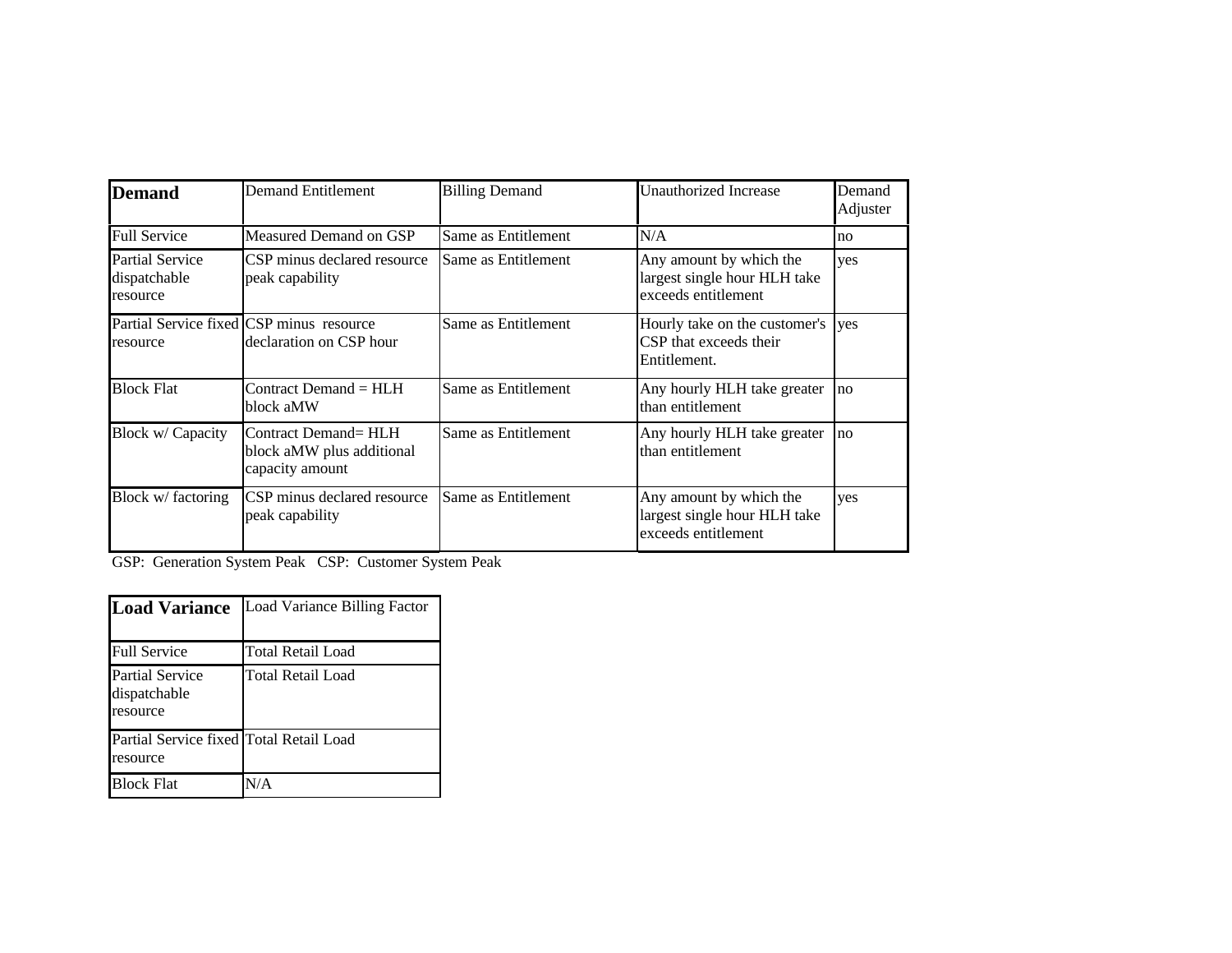| Block w/ Capacity  | N/A                                                                  |                     |                                                                                |            |
|--------------------|----------------------------------------------------------------------|---------------------|--------------------------------------------------------------------------------|------------|
| Block w/ factoring | N/A                                                                  |                     |                                                                                |            |
| resource           | Partial Service fixed CSP minus resource<br>declaration on CSP hour  | Same as Entitlement | Hourly take on the customer's<br>CSP that exceeds their<br>Entitlement.        | <b>ves</b> |
| <b>Block Flat</b>  | $Contract$ Demand $= HLH$<br>block aMW                               | Same as Entitlement | Any hourly HLH take greater<br>lthan entitlement                               | no         |
| Block w/ Capacity  | Contract Demand= HLH<br>block aMW plus additional<br>capacity amount | Same as Entitlement | Any hourly HLH take greater<br>than entitlement                                | no         |
| Block w/ factoring | <b>CSP</b> minus declared resource<br>peak capability                | Same as Entitlement | Any amount by which the<br>largest single hour HLH take<br>exceeds entitlement | yes        |

GSP: Generation System Peak CSP: Customer System Peak

| <b>Load Variance</b>                                | Load Variance Billing Factor |
|-----------------------------------------------------|------------------------------|
| <b>Full Service</b>                                 | Total Retail Load            |
| <b>Partial Service</b><br>dispatchable<br>resource  | Total Retail Load            |
| Partial Service fixed Total Retail Load<br>resource |                              |
| <b>Block Flat</b>                                   | N/A                          |
| Block w/ Capacity                                   | N/A                          |
| Block w/ factoring                                  | N/A                          |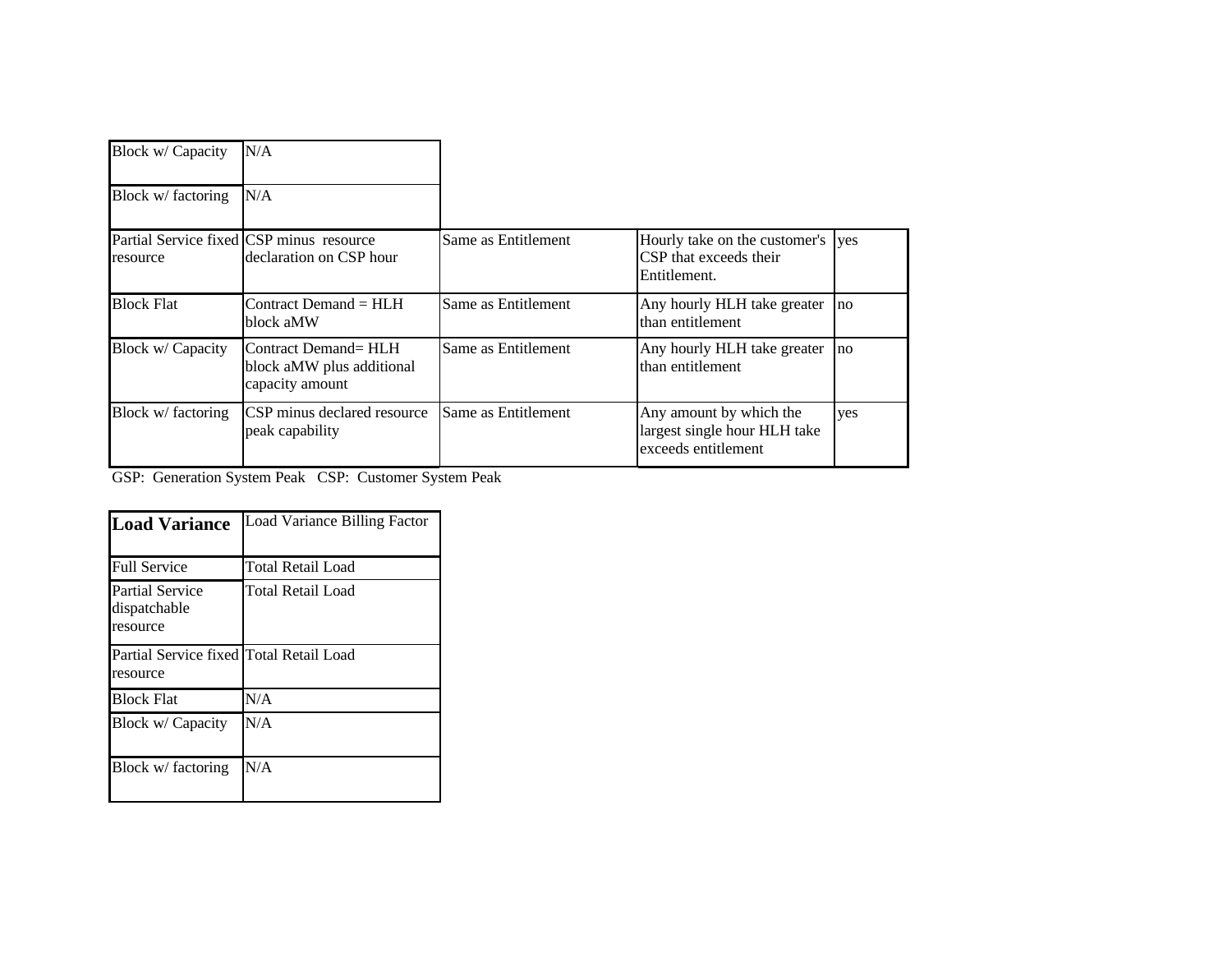| <b>HLH</b> Energy                                                                                       | <b>HLH</b> Entitlement                                                                                                                                       | <b>HLH Billing Factor</b>                                              | <b>HLH UAI</b>                                                                                                                                                                            |
|---------------------------------------------------------------------------------------------------------|--------------------------------------------------------------------------------------------------------------------------------------------------------------|------------------------------------------------------------------------|-------------------------------------------------------------------------------------------------------------------------------------------------------------------------------------------|
| <b>Full Service</b>                                                                                     | System load in HLH minus allowable<br>reductions                                                                                                             | Energy Entitlement in HLH                                              | The sum of the hourly takes in excess of the hourly<br>entitlement in HLH                                                                                                                 |
| Partial Service dispatchable<br>resource                                                                | Hourly Entitlement, any amount up to the<br>demand entitlement. Monthly Entitlement, resource commitment<br>HLH system load minus HLH resource<br>commitment | HLH system load minus HLH                                              | The greater of: The sum of the hourly takes in<br>excess of the demand entitlement OR the HLH take<br>in excess of the HLH Billing Factor                                                 |
| Partial Service fixed<br>resource                                                                       | Hourly Entitlement: system load minus<br>resource commitment.                                                                                                | Sum of Hourly Entitlements                                             | Sum of hourly takes in excess of hourly<br>entitlement.                                                                                                                                   |
| <b>Block Flat</b>                                                                                       | Hourly Entitlement: contract aMW<br>quantity.                                                                                                                | Same as Entitlement                                                    | Sum of hourly takes in excess of hourly<br>entitlement.                                                                                                                                   |
| Block w/ Capacity equal<br>daily amounts, shaped<br>within day up to capacity<br>limit                  | Hourly Entitlement: any amount up to the<br>demand entitlement. Daily Entitlement:<br>contract aMW quantity times # of HLH<br>hours in the day.              | Contract aMW quantity times<br>the number of HLH hours in<br>the month | The sum of the daily excesses. The daily excess is<br>the greater of the sum of the hourly takes in excess<br>of the demand entitlement OR the take in excess of<br>the Daily Entitlement |
| Block w/ factoring equal<br>daily amounts, shaped<br>within day up to capacity<br>and factoring limits. | Hourly Entitlement, any amount up to the<br>demand entitlement. Daily Entitlement:<br>contract aMW quantity times # of HLH<br>hours in the day.              | Contract aMW quantity times<br>the number of HLH in the<br>month.      | The sum of the daily excesses. The daily excess is<br>the greater of the sum of the hourly takes in excess<br>of the demand entitlement OR the take in excess of<br>the Daily Entitlement |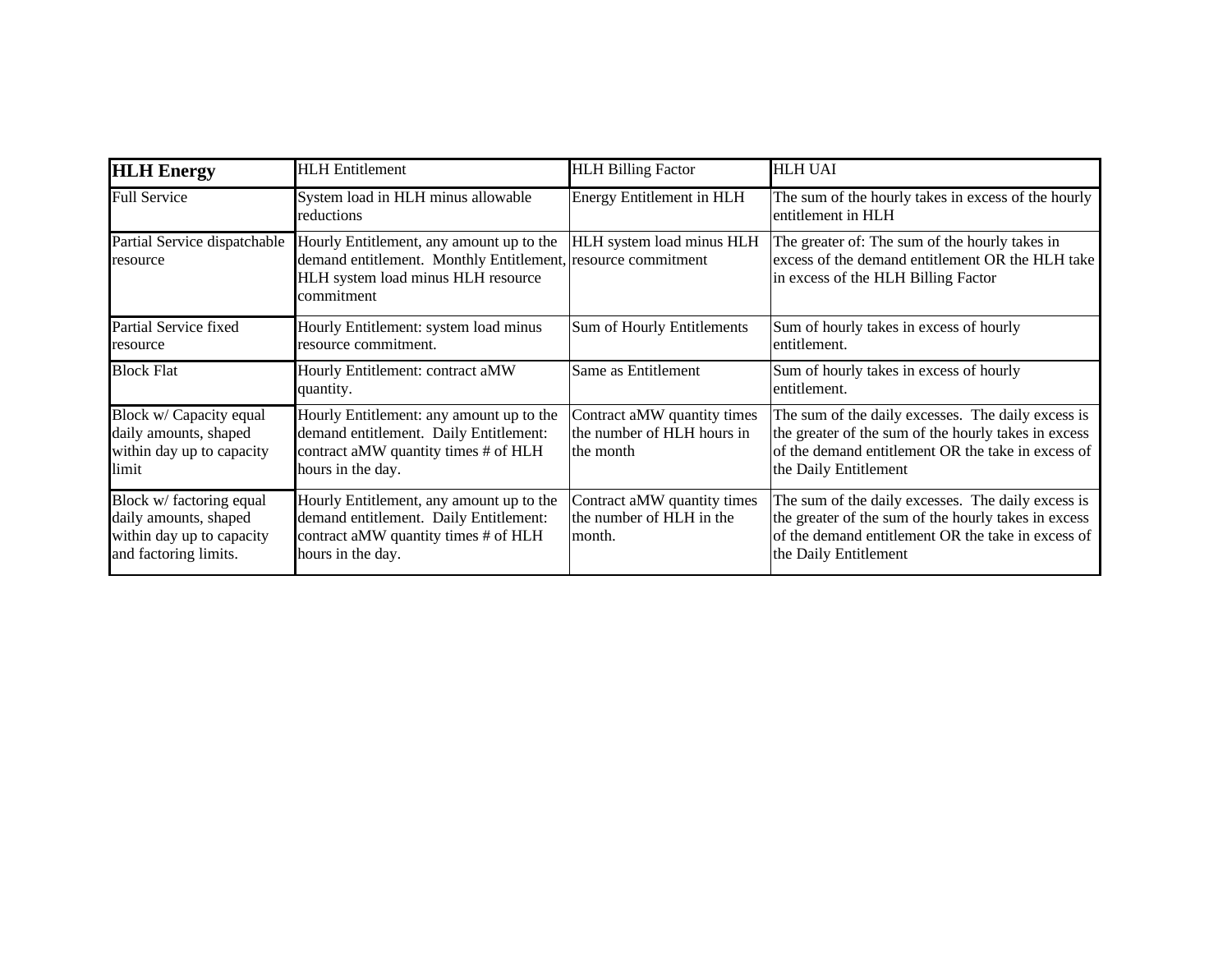| <b>LLH</b> Energy                                                                                    | <b>LLH</b> Entitlement                                                                                                                          | <b>LLH Billing Factor</b>                                              | <b>LLH UAI</b>                                                                                                                                                                               |
|------------------------------------------------------------------------------------------------------|-------------------------------------------------------------------------------------------------------------------------------------------------|------------------------------------------------------------------------|----------------------------------------------------------------------------------------------------------------------------------------------------------------------------------------------|
| <b>Full Service</b>                                                                                  | System load in LLH minus allowable<br>reductions                                                                                                | Energy Entitlement in LLH                                              | The sum of the hourly takes in excess of<br>the hourly entitlement in LLH                                                                                                                    |
| Partial Service dispatchable<br>resource                                                             | Hourly Entitlement: any amount up to<br>hourly system load. Monthly Entitlement:<br>LLH system load minus LLH resource<br>commitment            | LLH system load minus LLH<br>resource commitment                       | The greater of: The sum of the hourly takes<br>in excess of the Hourly Entitlement OR the<br>LLH take in excess of the LLH Billing<br>Factor                                                 |
| Partial Service fixed resource                                                                       | Hourly Entitlement: system load minus<br>resource commitment.                                                                                   | Sum of Hourly Entitlements                                             | Sum of hourly takes in excess of hourly<br>entitlement.                                                                                                                                      |
| <b>Block Flat</b>                                                                                    | Hourly Entitlement: contract aMW<br>quantity.                                                                                                   | Same as Entitlement                                                    | Sum of hourly takes in excess of hourly<br>entitlement.                                                                                                                                      |
| Block w/ Capacity equal daily<br>amounts, shaped within day up to<br>capacity limit                  | Hourly Entitlement: any amount up to the<br>demand entitlement. Daily Entitlement:<br>contract aMW quantity times # of LLH<br>hours in the day. | Contract aMW quantity times the<br>number of LLH hours in the<br>month | The sum of the daily excesses. The daily<br>excess is the greater of the sum of the<br>hourly takes in excess of the demand<br>entitlement OR the take in excess of the<br>Daily Entitlement |
| Block w/ factoring equal daily<br>amounts, shaped within day up to<br>capacity and factoring limits. | Hourly Entitlement: any amount less than<br>demand entitlement. Daily Entitlement:<br>contract aMW quantity times # of LLH<br>hours in the day. | Contract aMW quantity times the<br>number of LLH in the month.         | The sum of the daily excesses. The daily<br>excess is the greater of the sum of the<br>hourly takes in excess of the demand<br>entitlement OR the take in excess of the<br>Daily Entitlement |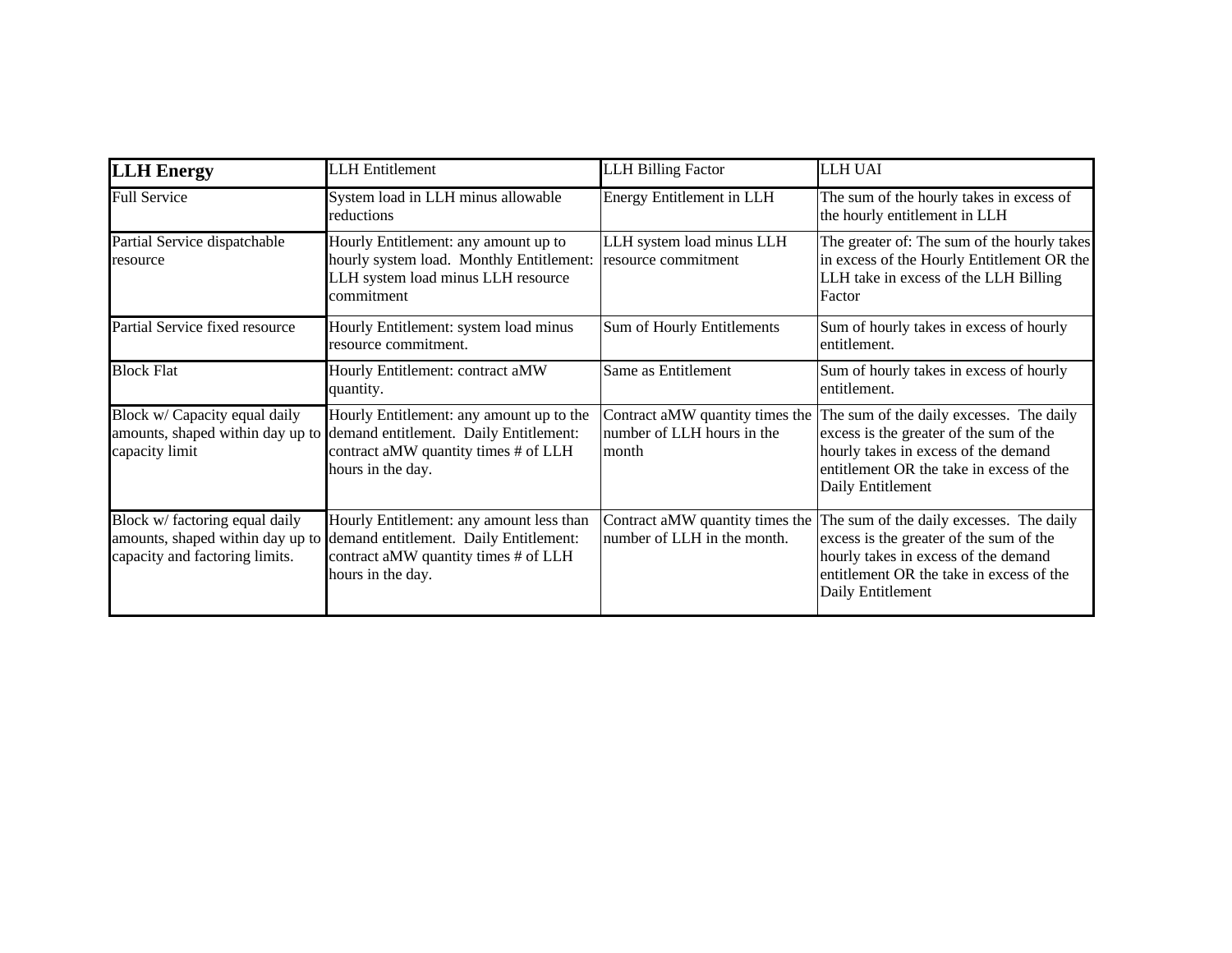| <b>Within Day Factoring (HLH &amp; LLH)</b> | <b>Allowable Factoring</b>      | <b>Excess Factoring</b>                                                                             |
|---------------------------------------------|---------------------------------|-----------------------------------------------------------------------------------------------------|
| <b>Full Service</b>                         | N/A                             | (see #1 below)                                                                                      |
| Partial Service dispatchable resource       | Limited by TRL within day shape | The sum of the daily amounts by which<br>within day factoring of the BPA take<br>exceeds the limit. |
| Partial Service fixed resource              | N/A                             | (see #2 below)                                                                                      |
| <b>Block Flat</b>                           | N/A                             | (see #2 below)                                                                                      |
| Block w/ Capacity                           | N/A                             | (see #2 below)                                                                                      |
| Block w/ factoring                          | Limited by TRL within day shape | The sum of the daily amounts by which<br>within day factoring of the BPA take<br>exceeds the limit. |

TRL - Total Retail Load

#1 By definition/design, a Full Service customer is not subject to the factoring test.

If we applied the within day factoring test to the load net of retail suppliers deliveries, it could help us identify a utility whose energy suppliers may not be following their retail load.

#2 These products are not subject to the factoring test. Failure to take the correct hourly energy amount is reflected in the energy and demand UI charges.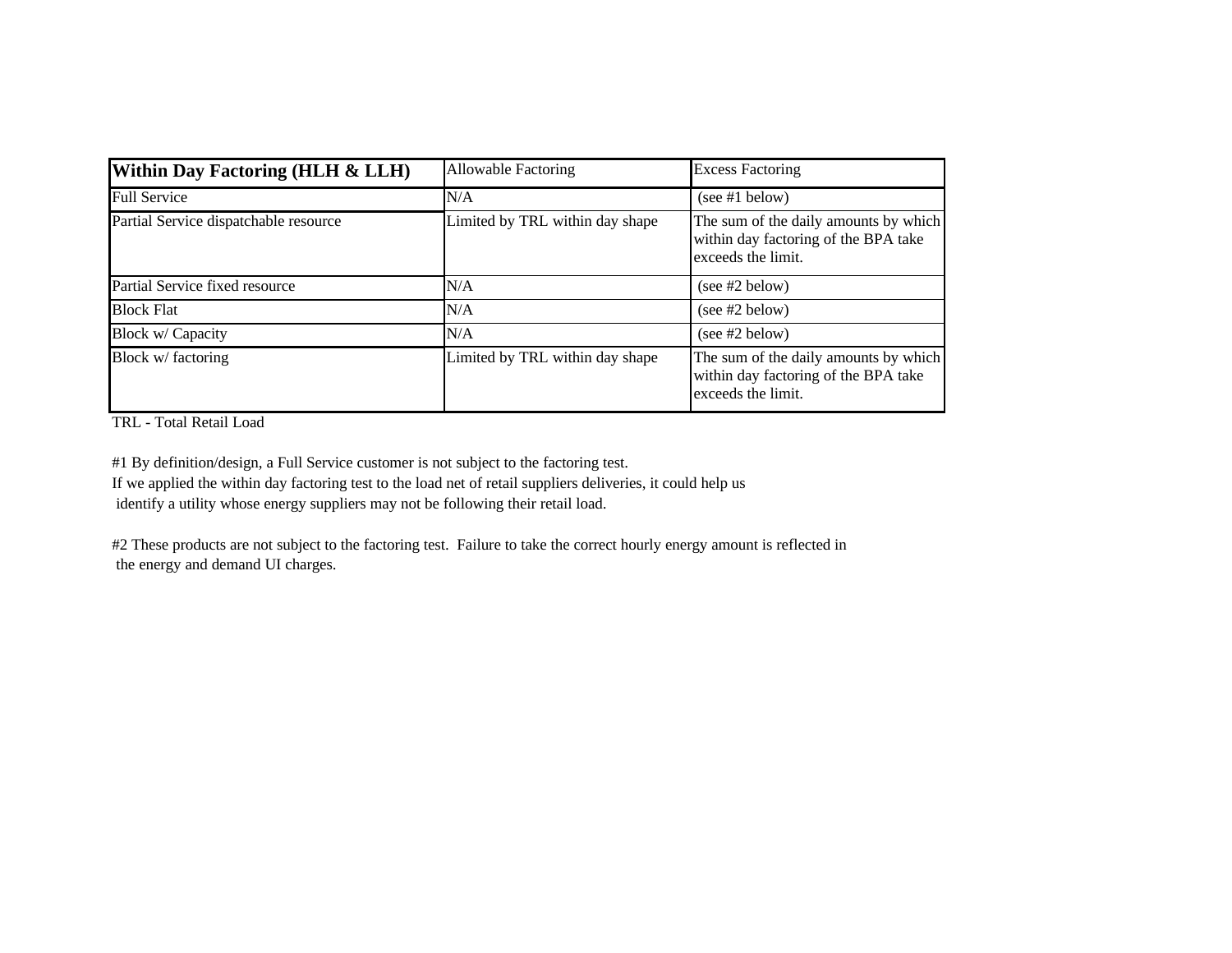| Within Month Factoring (HLH & LLH)    | <b>Allowable Factoring</b>                                                                                                                       | <b>Excess Factoring</b>                                                                   |
|---------------------------------------|--------------------------------------------------------------------------------------------------------------------------------------------------|-------------------------------------------------------------------------------------------|
| <b>Full Service</b>                   | N/A                                                                                                                                              | (see #1 below)                                                                            |
| Partial Service dispatchable resource | Any daily diurnal amount within<br>boundaries which are between flat and above the upper boundary or 2. the<br>following the diurnal load shape. | The greater of 1. the sum of excesses<br>sum of the excesses below the lower<br>boundary. |
| Partial Service fixed resource        | N/A                                                                                                                                              | (see #2 below)                                                                            |
| <b>Block Flat</b>                     | N/A                                                                                                                                              | (see #2 below)                                                                            |
| Block w/ Capacity                     | N/A                                                                                                                                              | (see #2 below)                                                                            |
| Block w/ factoring                    | N/A                                                                                                                                              | (see #2 below)                                                                            |

#1 By definition/design, a Full Service customer is not subject to the factoring test.

If we applied the within month factoring test to the load net of retail suppliers deliveries, it could help us identify a utility whose energy suppliers may not be following their retail load.

#2 These products are not subject to the within month factoring test. Failure to take the correct energy amounts is reflected in the energy and demand UI charges.